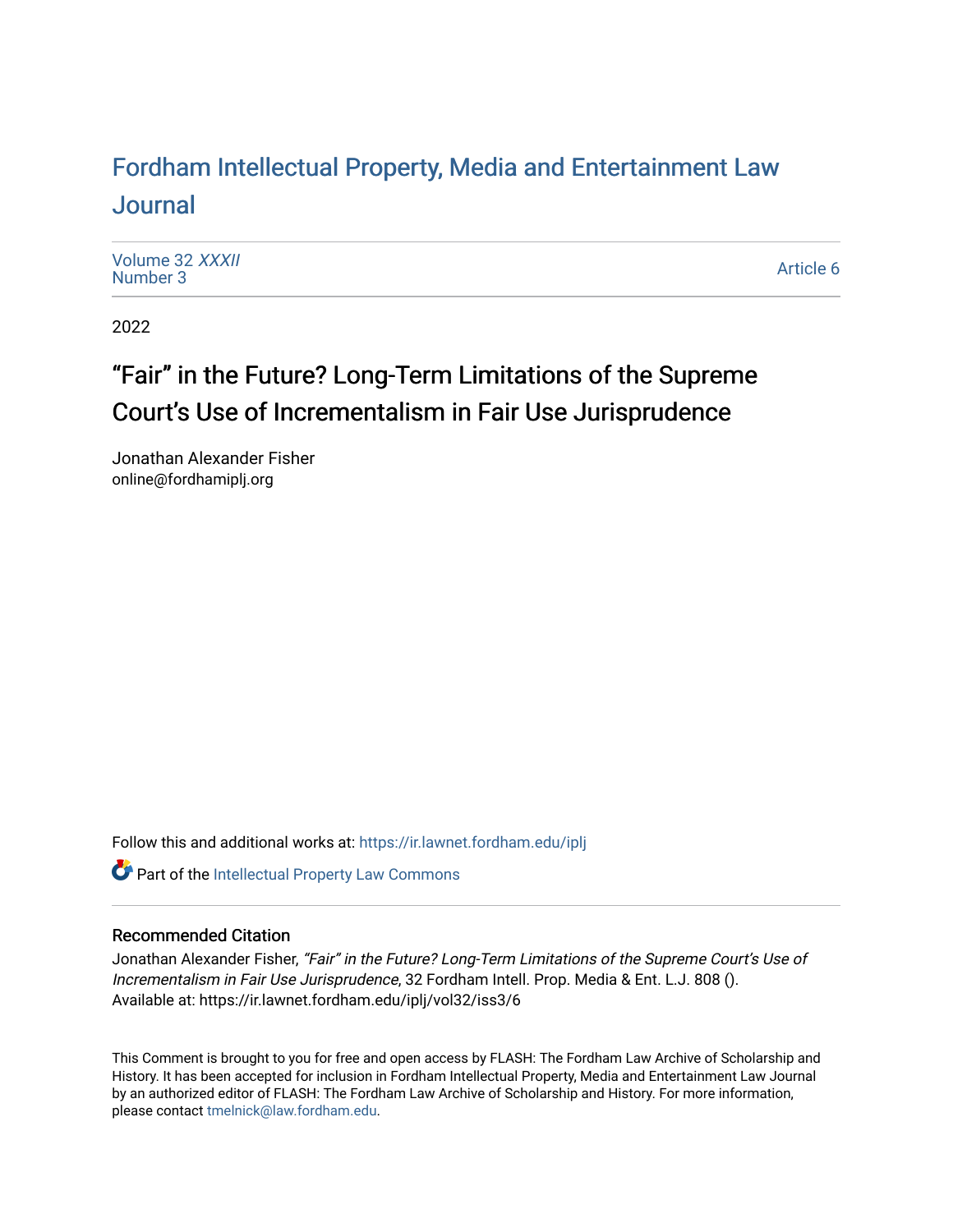## "Fair" in the Future? Long-Term Limitations of the Supreme Court's Use of Incrementalism in Fair Use Jurisprudence

## Cover Page Footnote

J.D. Candidate, Fordham University School of Law, 2022; B.S. Cornell University, 2017. The Author is the Online Editor for Volume XXXII, and former staff member on Volume XXXI, of the Fordham Intellectual Property, Media & Entertainment Law Journal. The Author wishes to thank Professor Michael Maimin for guiding the development of this Comment in its original form as a final paper for his Current Supreme Court Controversies course. The Author also wishes to thank both the editorial board and staff members of the IPLJ, especially Laura Rann, Caroline Vermillion, Nicole Kim, Anna Zhou, and Ziva Rubinstein, for their attentive eye to detail and thoughtful feedback in editing this Comment. Finally, thank you to my friends and family for their support as I wrote and honed this Comment from its initial paper beginnings into its final form.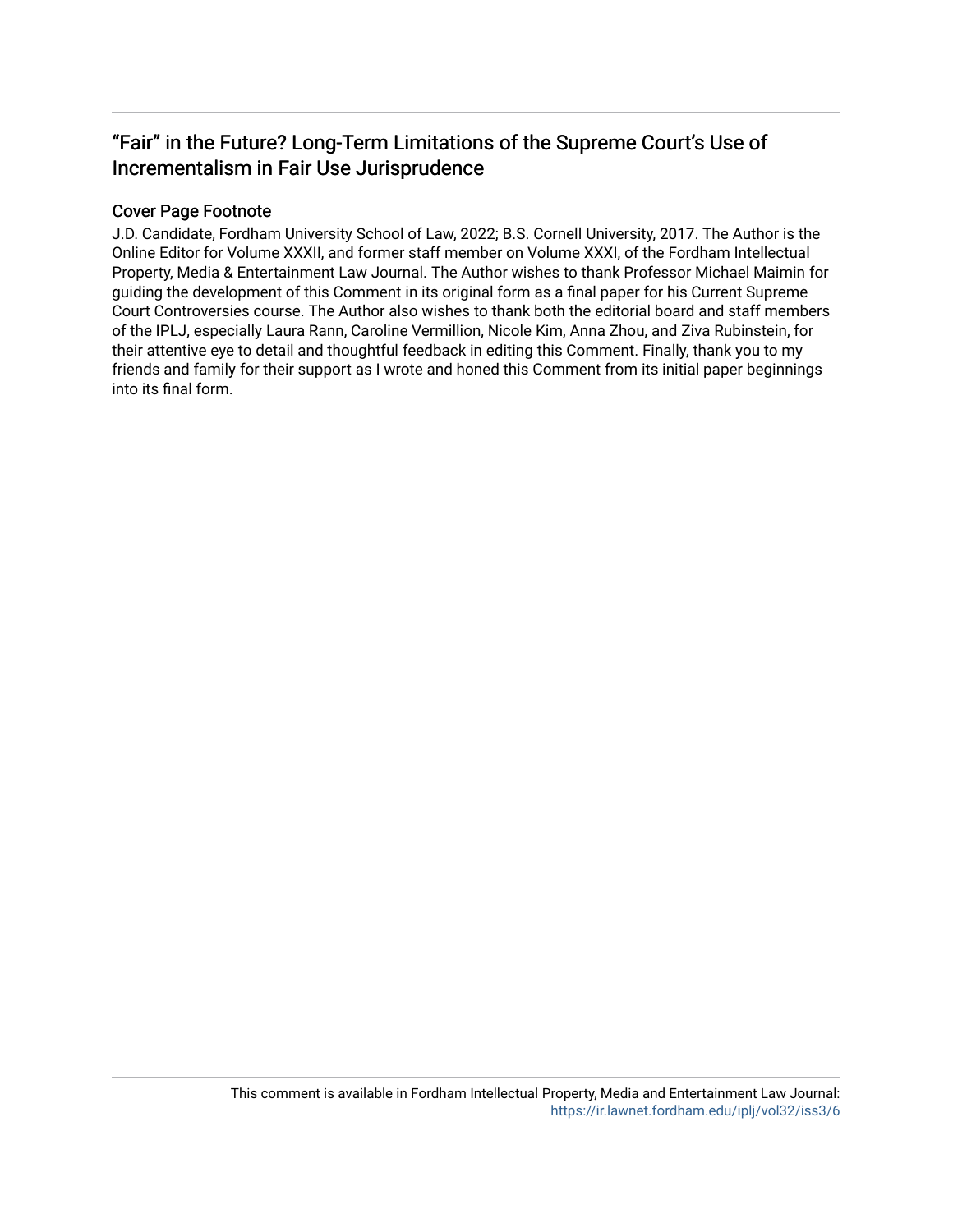# "Fair" in the Future? Long-Term Limitations of the Supreme Court's Use of Incrementalism in Fair Use Jurisprudence

## Jonathan Alexander Fisher\*

*April 2021 marked the most recent instance of the Supreme Court discussing copyright law, and more specifically fair use, in*  Google LLC v. Oracle America, Inc. *The April 2021 decision notably resolved the case solely on fair use grounds, avoiding a difficult question as to the copyrightability of computer code that generates software user interfaces. By resolving this specific case in this manner, the Supreme Court's actions seemingly confirm a pattern among fair use cases in which rulings made "narrowly" on the unique factual predicate often produce unclear applications within the "broader" context of fair use. Given the flexible, judge-made origins of the doctrine, each case acts as a guidepost within the "broader" doctrine.*

*This Comment explores how the "narrow" rulings, likely made to account for the Court's institutional ideals, including incrementalism, may lead to these later fair use limitations. By exploring three fair use cases, this Comment aims to opine on the purported pattern of limitations by highlighting both the soundness of the rul*ings at their then-present decisions, and within more modern

J.D. Candidate, Fordham University School of Law, 2022; B.S. Cornell University, 2017. The Author is the Online Editor for Volume XXXII, and former staff member on Volume XXXI, of the *Fordham Intellectual Property, Media & Entertainment Law Journal*. The Author wishes to thank Professor Michael Maimin for guiding the development of this Comment in its original form as a final paper for his Current Supreme Court Controversies course. The Author also wishes to thank both the editorial board and staff members of the IPLJ, especially Laura Rann, Caroline Vermillion, Nicole Kim, Anna Zhou, and Ziva Rubinstein, for their attentive eye to detail and thoughtful feedback in editing this Comment. Finally, thank you to my friends and family for their support as I wrote and honed this Comment from its initial paper beginnings into its final form.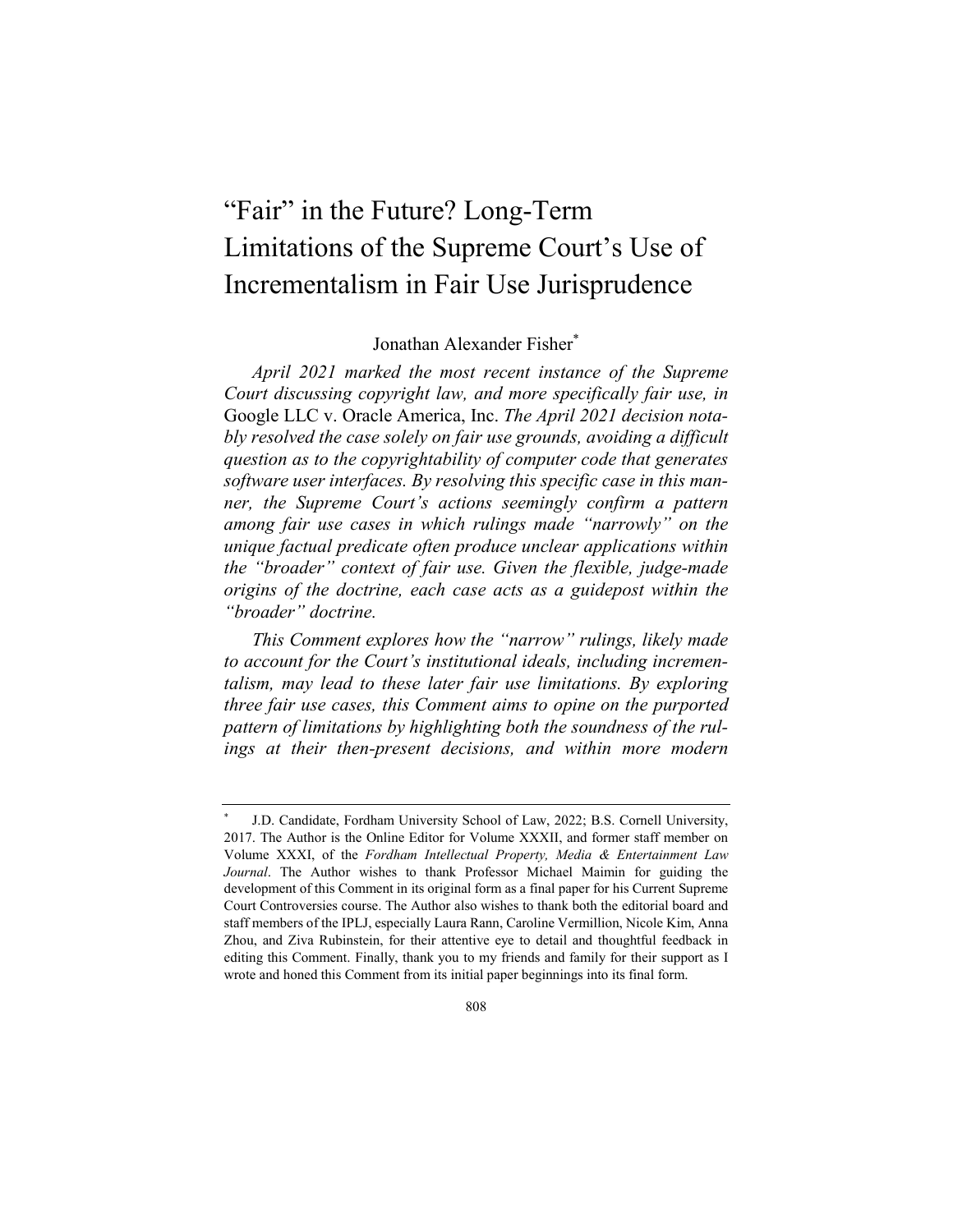*contexts. This Comment also proposes how a conscious shift in an opinion's scope to include more information on how to apply the then-present case as "broader" guideposts within fair use may solve the limitation issues. This Comment finally evaluates this expanding scope against other possible mechanisms of understanding both application of legal principles to novel scenarios and to other potential fair use solutions.*

INTRODUCTION: THE SUPREME COURT, INCREMENTALISM, AND FAIR USE LIMITATIONS......................................................... 810 I. BACKGROUND: COPYRIGHT, FAIR USE, SOFTWARE, AND *ORACLE*......................................................... 815 *A. A Brief History of U.S. Copyright Statutes* .... 815 *B. Copyright Basic Requirements and Established Rights* ............................................................. 816 *C. What Is Fair Use? A Brief History and an Example Analysis*........................................... 817 *D. The Problem with Computer Software User Interfaces and Copyright* ............................... 820 *E.* Oracle *in Detail: Factual and Procedural Posture* ........................................................... 822 II. THE INTERSECTION OF FAIR USE AND INCREMENTALISM: ANALYZING LAW AND A POTENTIAL PATTERN ........................................... 826 *A.* Sony v. Universal*: Time-Shifting, Fair Use, and Piracy* ............................................................. 827 1. *Sony* at "Present": From Staple Articles to Fair Use Factors and Congressional Silence ..................................................... 827 2. *Sony* in the Future: The Evolution of Home Entertainment and Piracy Concerns as Long-Term Limitations..................................... 830 *B.* Campbell v. Acuff Rose*: Transformativeness (and Parody) Questions*................................. 832 1. *Campbell* at "Present" ............................. 833 2. *Campbell* in the Future ............................ 835 *C.* Google v. Oracle*: Predicting a Limited Future for Fair Use* ......................................................... 840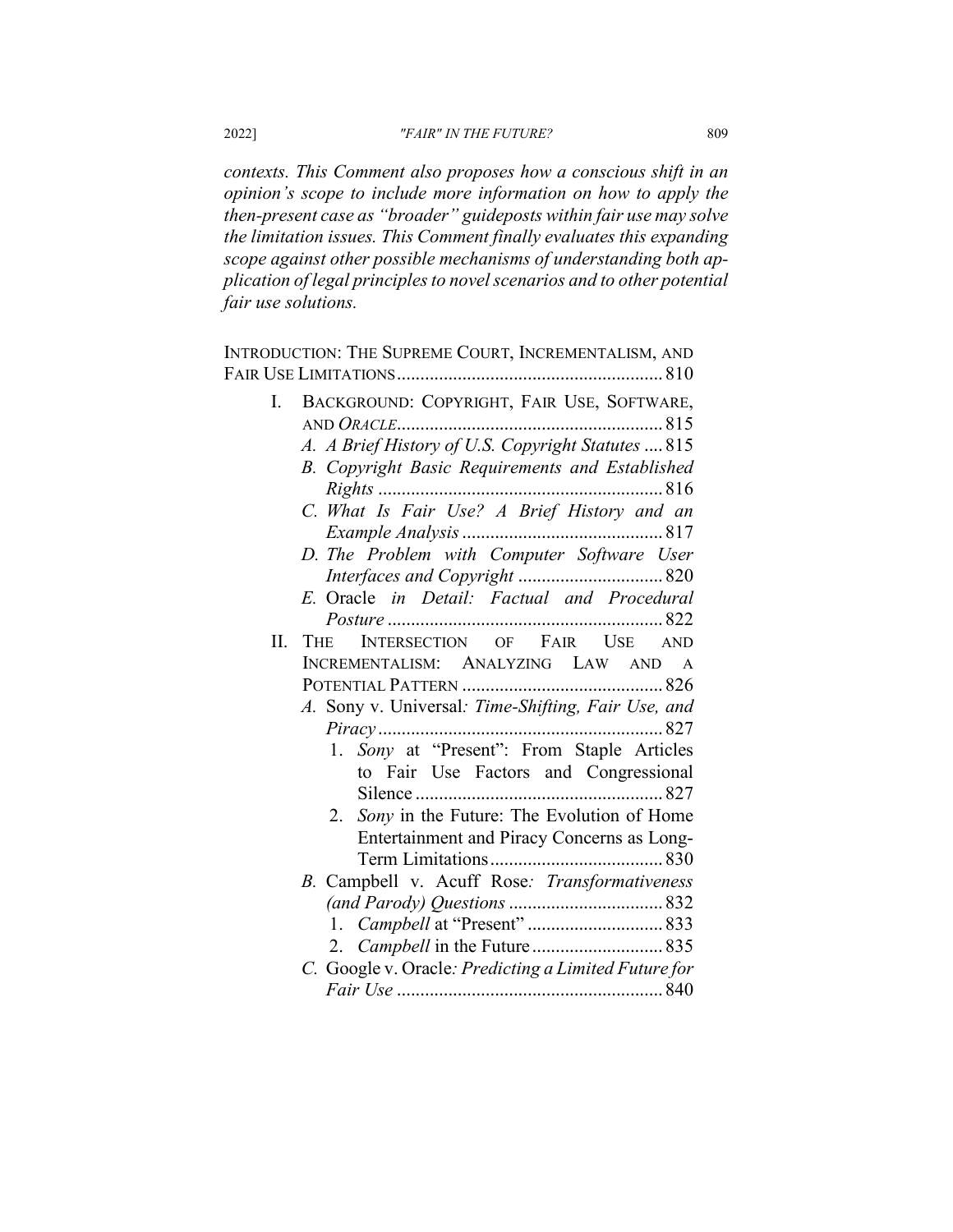| 2. The Dissenting Opinion: Copyrightable, Not    |
|--------------------------------------------------|
|                                                  |
| III. PATTERNS OF INCREMENTALISM, RESTRICTIVELY   |
| BROAD GUIDANCE: LOOKING PAST ORACLE TO THE       |
|                                                  |
| A. Beyond Oracle: Tension, Patterns, and Unclear |
|                                                  |
| B. A Proposed Resolution: "Broader" Opinions     |
|                                                  |
|                                                  |
|                                                  |

810 *FORDHAM INTELL. PROP. MEDIA & ENT. L.J.* [Vol. XXXII:808

## INTRODUCTION: THE SUPREME COURT, INCREMENTALISM, AND FAIR USE LIMITATIONS

In April 2021, the Supreme Court held in *Google LLC v. Oracle America, Inc*. that Google's copying of approximately 11,000 lines of application programming interface ("API") code from the Java programming language into its Android operating system qualified as fair use.<sup>1</sup> In doing so, the Supreme Court chose not to answer whether software user interfaces are copyrightable—a question presented for the Court's review.<sup>2</sup> Instead, the Court assumed the interfaces were copyrightable (thus avoiding the first question presented), partly because of "rapidly changing . . . circumstances" related to technology.<sup>3</sup> In dissent, Justices Thomas and Alito criticized the majority for its failure to address the copyrightability question and disagreed with the distinction used to resolve the fair use claim.4

<sup>1</sup> Google LLC v. Oracle Am., Inc., 141 S. Ct. 1183, 1197 (2021). *See also* Brent Kendal & Tripp Mickle, *Google Wins Multibillion Dollar Copyright Fight with Oracle in Supreme Court*, WALL. ST. J., https://www.wsj.com/articles/supreme-court-rules-for-google-inmultibillion-dollar-copyright-battle-with-oracle-11617632233 [https://perma.cc/M6WQ-3NAL] (Apr. 5, 2021, 5:14 PM).

<sup>&</sup>lt;sup>2</sup> *Oracle*, 141 S. Ct. at 1197.

 $\frac{3}{4}$  *Id.* 

*Id.* at 1212–14 (Thomas, J., dissenting).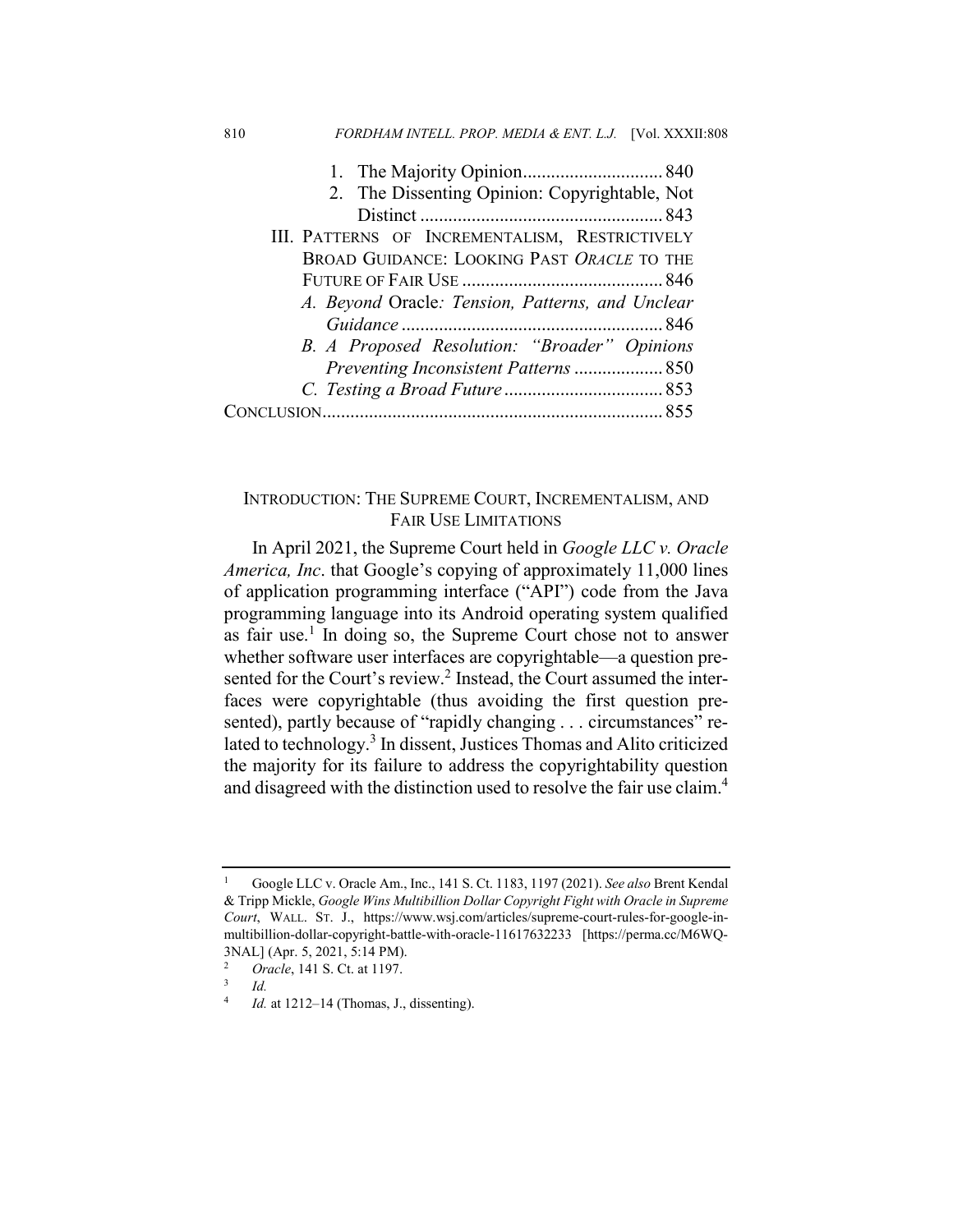As fair use is an affirmative defense,<sup>5</sup> the Court's ruling ended a long-standing lawsuit among the parties in Google's favor.<sup>6</sup>

The *Oracle* decision, alongside other fair use cases, seemingly contains a pattern whereby the Supreme Court's resolution of fair use cases offers limited guidance to the copyright doctrine of fair use as a whole. Copyright law aims to incentivize artists to create original works of authorship—providing economic benefits flowing from holding limited monopolies in their works.<sup>7</sup> Copyright is based both in statutes and judge-made law but has been amended by statute, both incrementally and revised on a larger scale. $8$  Fair use is a judicial doctrine merely codified by statute, articulating a four factor test.<sup>9</sup> The Supreme Court's interpretations of the copyright statute<sup>10</sup> simultaneously provide lower courts with general principles for fair use analyses and flexibility for the fact-specific nature of the inquiry. $^{11}$ 

On one hand, a pattern of limited guidance toward the doctrine at large is unsurprising given the Supreme Court's underlying institutional ideals, including the doctrine of *stare decisis* and only

<sup>5</sup> Campbell v. Acuff-Rose Music, Inc., 510 U.S. 569, 590 (1994).

<sup>6</sup> Kendal & Mickle, *supra* note 1. The Federal Circuit later acknowledged the suit's end, remanding the case to the district court to ultimately rule in Google's favor. Oracle Am., Inc. v. Google LLC, 847 F. App'x 931 (Fed. Cir. 2021). For more on Oracle's procedural history, see *infra* Part I.E.

<sup>7</sup> For an in-depth discussion on copyright law's incentives, see *infra* Part I.B.

<sup>8</sup> For an example of incrementalism by Congressional revision to copyright law, see Copyright Royalty and Distribution Reform Act of 2004, Pub. L. No. 108-419, 118 Stat. 2341 (codified as amended in scattered sections of 17 U.S.C.) (establishing specialized Copyright Royalty judges in place of arbitration panels). For examples of Congressional rewrites, see the Orrin G. Hatch-Bob Goodlatte Music Modernization Act, Pub. L. No. 115-264, 132 Stat. 3676 (2018) (codified as amended in scattered sections of 17 U.S.C.) ("moderniz[ing] copyright law," per its synopsis, by revising music license statutory framework, among other things) and the Copyright Alternative in Small-Claims Enforcement Act of 2020, Pub. L. No.116-260, § 212, 134 Stat. 1182, 2176 (2020) (codified as amended at 17 U.S.C. §§ 1501–1511) (revising copyright litigation options). For more information on the major revisions to copyright law, see *infra* Part I.A.

<sup>&</sup>lt;sup>9</sup> For more information, see *infra* I.C.<br><sup>10</sup> See a.g. Sony Corp of Am y Unive

See, e.g., Sony Corp. of Am. v. Universal City Studios, Inc., 464 U.S. 417, 431 (1984).

<sup>11</sup> For more information, see *infra* Part I.C.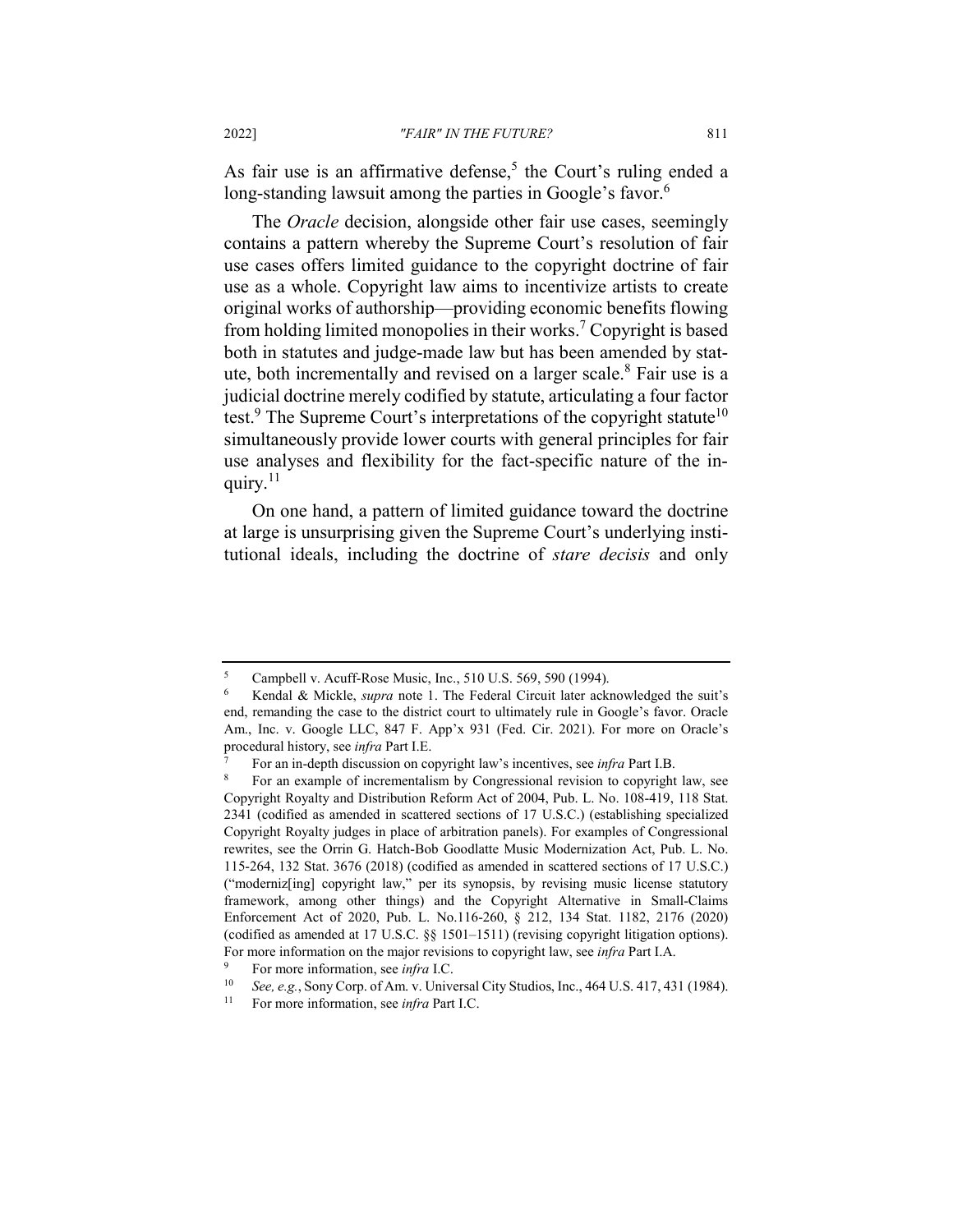resolving cases and controversies. Court commentators<sup>12</sup> and academics13 discuss notable decisions as well as higher-level trends and patterns, such as those in the "Roberts Court."<sup>14</sup> In 2010, commentator Adam Liptak noted that the Roberts Court tends to issue longer, wordier, unanimous, and, perhaps, less clear opinions.<sup>15</sup> For example, a decision on a narrow issue totaled 47,000 words.16 The Court has long viewed that its institutional task, as stated in *Marbury v. Madison*, is to "say what the law is."<sup>17</sup> *Marbury* established the Supreme Court's power of judicial review of legislative, executive, and lower court decisions before them.<sup>18</sup> As its word is virtually final,<sup>19</sup> the Court's decisions should balance both resolving the issue at hand and expounding overall guidance for later cases, regardless of whether the Court decides the issue "narrowly" or "broadly."<sup>20</sup> One difficulty in achieving this balance is the Court's constitutionally derived principle of avoiding advisory opinions.<sup>21</sup> As such, the Court can still invoke guidance gradually, using its discretion to change the law under the theory of incrementalism.<sup>22</sup>

<sup>12</sup> *See, e.g.*, Adam Liptak, *Justices Are Long on Words but Short on Guidance*, N.Y. TIMES (Nov. 17, 2010), https://www.nytimes.com/2010/11/18/us/18rulings.html [https:// perma.cc/T5SC-N9QC].

<sup>13</sup> For examples of general legal academia referencing the "Roberts Court," see generally Lee Epstein, *Judicial Behavior of the Roberts Court*, 54 WASH. U. J.L. & POL'Y 1 (2017); Thomas M. Hardiman, *Judicial Independence and the Roberts Court*, 2019– 2020 CATO SUP. CT. REV. 15 (2020); Slade Mendenhall & Brian Underwood, *To Sever or Not to Sever: Mixed Guidance from the Roberts Court*, 69 DRAKE L. REV. 273 (2021); Benjamin Eidelson, *Reasoned Explanation and Political Accountability in the Roberts Court*, 130 YALE L.J. 1748 (2021).

<sup>&</sup>lt;sup>14</sup> The Supreme Court is frequently referred to by the then-sitting Chief Justice's last name (e.g., "Rehnquist Court," "Roberts Court"). *See* Epstein, *supra* note 13, at 1 (citing Thomas W. Merill, *The Making of the Second Rehnquist Court*, 47 ST. LOUIS. U. L.J. 569, 569–70 (2003)).

<sup>&</sup>lt;sup>15</sup> Liptak, *supra* note 12.

 $\frac{16}{17}$  *Id.* 

Marbury v. Madison, 5 U.S. 137, 177 (1803).

<sup>18</sup> *See The Court and Constitutional Interpretation*, SUP. CT. OF THE U.S., https://www.supremecourt.gov/about/constitutional.aspx [https://perma.cc/8FEK-MJNB]. <sup>19</sup> *Id.*

<sup>&</sup>lt;sup>20</sup> For an academic discussion of "narrow" judicial decisions to contextualize precedent in the Roberts Court, see generally Richard M. Re, *Narrowing Precedent in the Supreme Court*, 114 COLUM. L. REV. 1861 (2014).

<sup>21</sup> *The Court and Constitutional Interpretation*, *supra* note 18.

 $22$  Incrementalism is a public policy theory invoking gradual change by interacting and mutually adapting to significant changes over time through multiple, more minor, changes.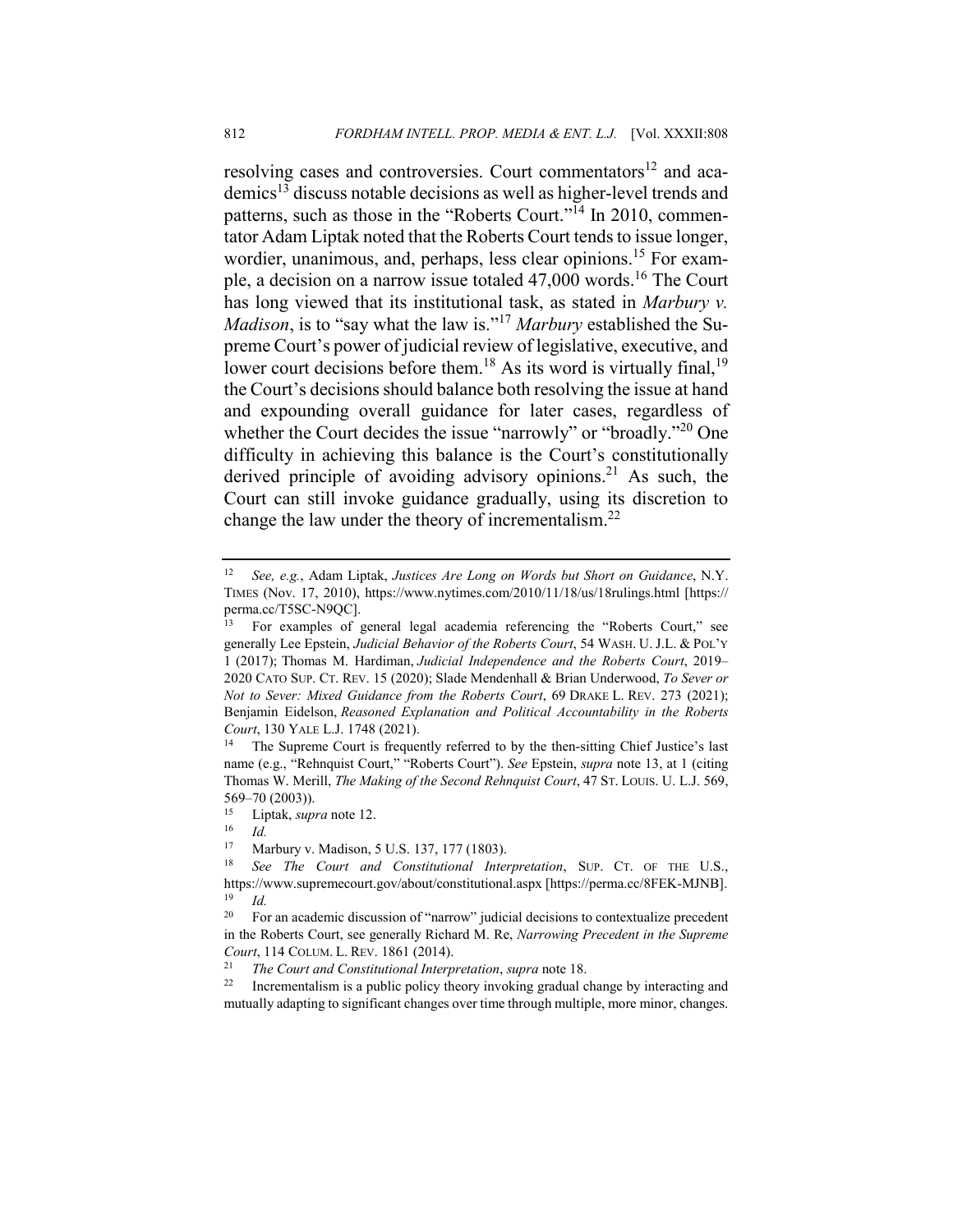On the other hand, incremental concerns, and correspondingly narrow decisions, may insufficiently clarify the law, let alone facilitate its change. In *Oracle*, the Supreme Court subverted an opportunity to provide needed guidance and clarification on the question of copyrightability, instead focusing on fair use.<sup>23</sup> The Court left questions and concerns about the intersection of functionality and abstraction<sup>24</sup> unanswered. Complex areas of fair use, such as appropriate emphasis of transformative use and potential market harm,<sup>25</sup> receive potentially limited analyses. Accordingly, to preserve a consistent application of the legal doctrine, lower courts are less likely to apply the case to similar legal issues with distinguishable—yet relevant—facts.

Even with narrow fair use decisions and a flexible doctrine,  $26$ judicial opinions may lead to many "narrow" solutions—not "broad" unifying principles. Federal judges tasked with applying the Supreme Court's precedential guidance note that these extended, complex, near-unanimous opinions provide insufficient guidance for judges.<sup>27</sup> As the Court rarely grants *certiorari* on copyright disputes, it infrequently speaks on copyright law, including fair use.<sup>28</sup> Even when the Court speaks, its narrowing tendencies may appear

*See* Michael T. Hayes, *Incrementalism*, ENCYC. BRITANNICA, https://www.britannica.com/ topic/incrementalism [https://perma.cc/4K9U-P8D2]; Robert Longley, *What Is Incrementalism in Government? Definition and Examples*, THOUGHTCO., https:// www.thoughtco.com/what-is-incrementalism-in-government-5082043 [https://perma.cc/X7YD-6SXH] (Oct. 14, 2020).

<sup>23</sup> *See generally* Google LLC v. Oracle Am., Inc., 141 S. Ct. 1183, 1197 (2021).

<sup>&</sup>lt;sup>24</sup> For more information on the pre-*Oracle* background discussing these concerns, see *infra* Part I.D.

<sup>25</sup> For more information on *Oracle*'s arguments and difficult analysis, see *infra* Parts I.E, II.C.

<sup>&</sup>lt;sup>26</sup> As discussed in *infra* Part I.C, fair use as a legal doctrine is afforded flexibility given its fact-specific nature.

<sup>27</sup> *See* Liptak, *supra* note 12.

<sup>28</sup> The four primary cases discussed in this Comment—Sony Corp. of Am. v. Universal City Studios, Inc., 464 U.S. 417 (1984); Harper & Row Publishers, Inc. v. Nation Enters., 471 U.S. 539 (1985); Campbell v. Acuff-Rose Music, Inc*.*, 510 U.S. 569 (1994); Google LLC v. Oracle Am., Inc., 141 S. Ct. 1183 (2021)—are all Supreme Court fair use cases from the last thirty years and represent a significant number of the Court's overall copyright cases heard in that period.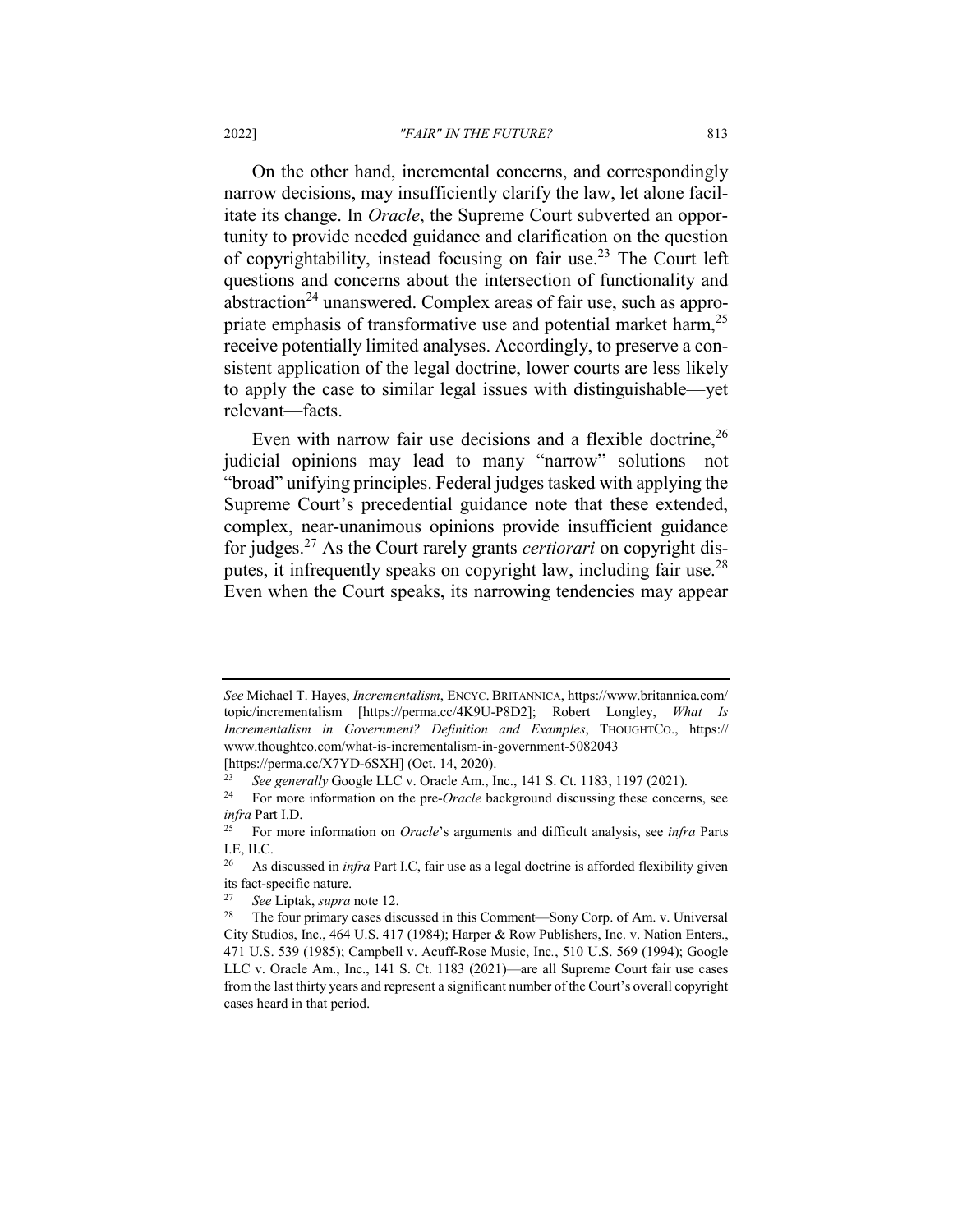explicitly in the fair use context.<sup>29</sup> *Oracle* only begins the narrow decision point—the fair use analysis—in the latter half of the opin $ion.<sup>30</sup>$ 

When addressing the fair use doctrine, discussing a case and its application more broadly would likely provide long-term, incremental guidance in concert with our legal system's reliance on precedent and *stare decisis*. <sup>31</sup> However, current fair use precedent leaves questions unanswered and inadequately balances narrow rulings with broad doctrine; as a result, there is incohesive case law that hinders the doctrine's goal—flexibility, equity, and sensitivity to unique factual applications.

This Comment analyzes the intersection of copyright's flexible fair use doctrine with the principles of incrementalism at the heart of the Supreme Court's writings. Specifically, this Comment posits that among the Supreme Court's fair use jurisprudence, the limitations of each decision, though rightly decided at the time, create unclear applications of the decisions' fair use principles through a modern lens. In doing so, a lack of clarity and guidance for future opinions may lead to negative long-term effects on the overall fair use doctrine. After analyzing this pattern, this Comment opines on using broader guidance as a potential solution, without devolving the opinion into one that is merely advisory in nature and evaluating its likelihood of success.

Part I of this Comment provides a general copyright primer, an explanation of the tension between copyright and software, and a summary of *Oracle*'s complex technical and legal history. Part II explores the posited pattern through *Sony Corporation of America v. Universal City Studios, Inc.*, <sup>32</sup> *Campbell v. Acuff-Rose Music, Inc.*,<sup>33</sup> and *Oracle*. It reviews these cases through a "present lens," discussing the logic, remaining questions, and limitations of the

<sup>29</sup> Two cases, *Sony* and *Oracle*, acknowledge the narrowness of their rulings. *See Sony*, 464 U.S. at 431 (discussing a need to be circumspect); *Oracle*, 141 S. Ct. at 1197 (Justice Breyer noting the Court will "not answer more than is necessary to resolve the parties' dispute.").<br> $\frac{30}{2}$  Orga

<sup>&</sup>lt;sup>30</sup> *Oracle*, 141 S. Ct. at 1201.

<sup>31</sup> *See Stare Decisis*, BLACK'S LAW DICTIONARY (11th ed. 2019).

<sup>464</sup> U.S. 417 (1984).

<sup>33</sup> 510 U.S. 569 (1994).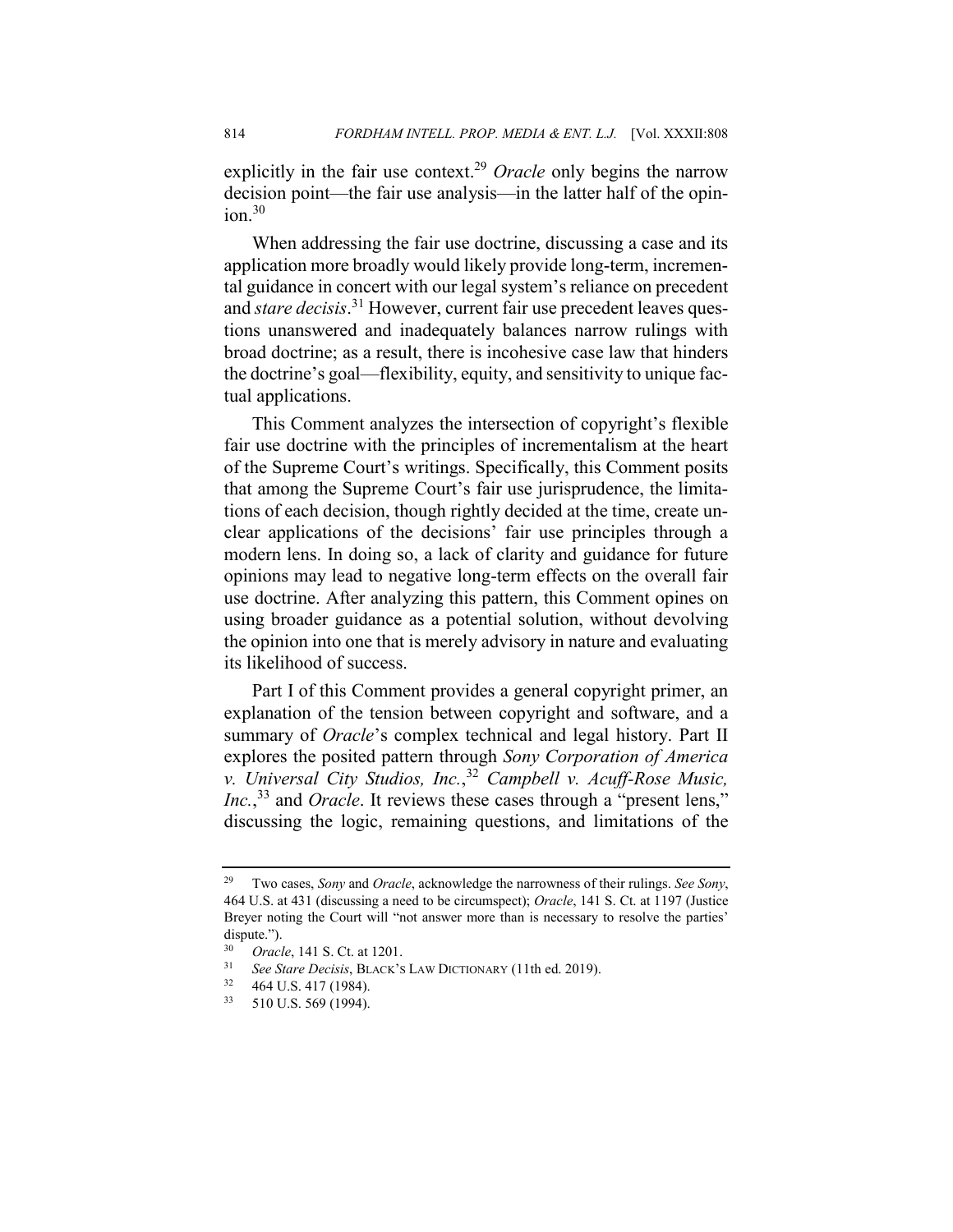Court's opinions. Part II also addresses the application of fair use principles and their limitations to modern technology and prior fair use cases through a "future lens." Part III opines on "future lens" of *Oracle* and how broader guidance, if even slight, may break this pattern and benefit the fair use doctrine as a whole. To explore this argument's limitations, it evaluates three views on resolving intellectual property questions—two specifically regarding fair use against broader guidance, then provides a brief conclusion.

#### I. BACKGROUND: COPYRIGHT, FAIR USE, SOFTWARE, AND *ORACLE*

#### *A. A Brief History of U.S. Copyright Statutes*

U.S. copyright law derives from the Intellectual Property Clause ("IP Clause"), a Constitutional provision granting Congress the power "[t]o promote the progress of science and useful arts, by securing for limited times to authors and inventors the exclusive right to their respective writings and discoveries."<sup>34</sup> The first Copyright Act became effective in 1790.<sup>35</sup> The law was revised many times in the eighteenth century,  $36$  while the first copyright decisions in the nineteenth century provided additional contours to the law.<sup>37</sup> For example, ideas were declared uncopyrightable in *Baker v. Selden*38 an important principle in the *Oracle* opinion and the greater software context.

Two particularly relevant statutory amendments are the Copyright Act of 1976,<sup>39</sup> and the Computer Software Copyright Act of 1980.40 The Copyright Act established modern copyright law,

<sup>&</sup>lt;sup>34</sup> U.S. CONST. art. 1,  $\S$  8, cl. 8.<br><sup>35</sup> See Eldred v. Ashcroft 53

<sup>35</sup> *See* Eldred v. Ashcroft, 537 U.S. 186, 230–40 (2003) (Stevens, J., dissenting) (discussing history of Copyright Act amendments, albeit through the lens of duration).  $rac{36}{37}$  *Id.* 

<sup>37</sup> *See Timeline: The 19th Century*, U.S. COPYRIGHT OFF., https://www.copyright.gov/ timeline/timeline\_19th\_century.html [https://perma.cc/C9HC-5AM6].

<sup>38</sup> *See id.* (discussing *Baker v. Selden*). For more on the dichotomy established in the case, see discussion in *infra* notes 52–53 and accompanying text.

<sup>39</sup> *See* Copyright Act of 1976, Pub. L. No. 94-553, 90 Stat. 2541 (codified as amended in scattered sections of 17 U.S.C.).

<sup>40</sup> Computer Software Copyright Act of 1980, Pub. L. No. 96-517, § 10(a), 94 Stat. 3015, 3028.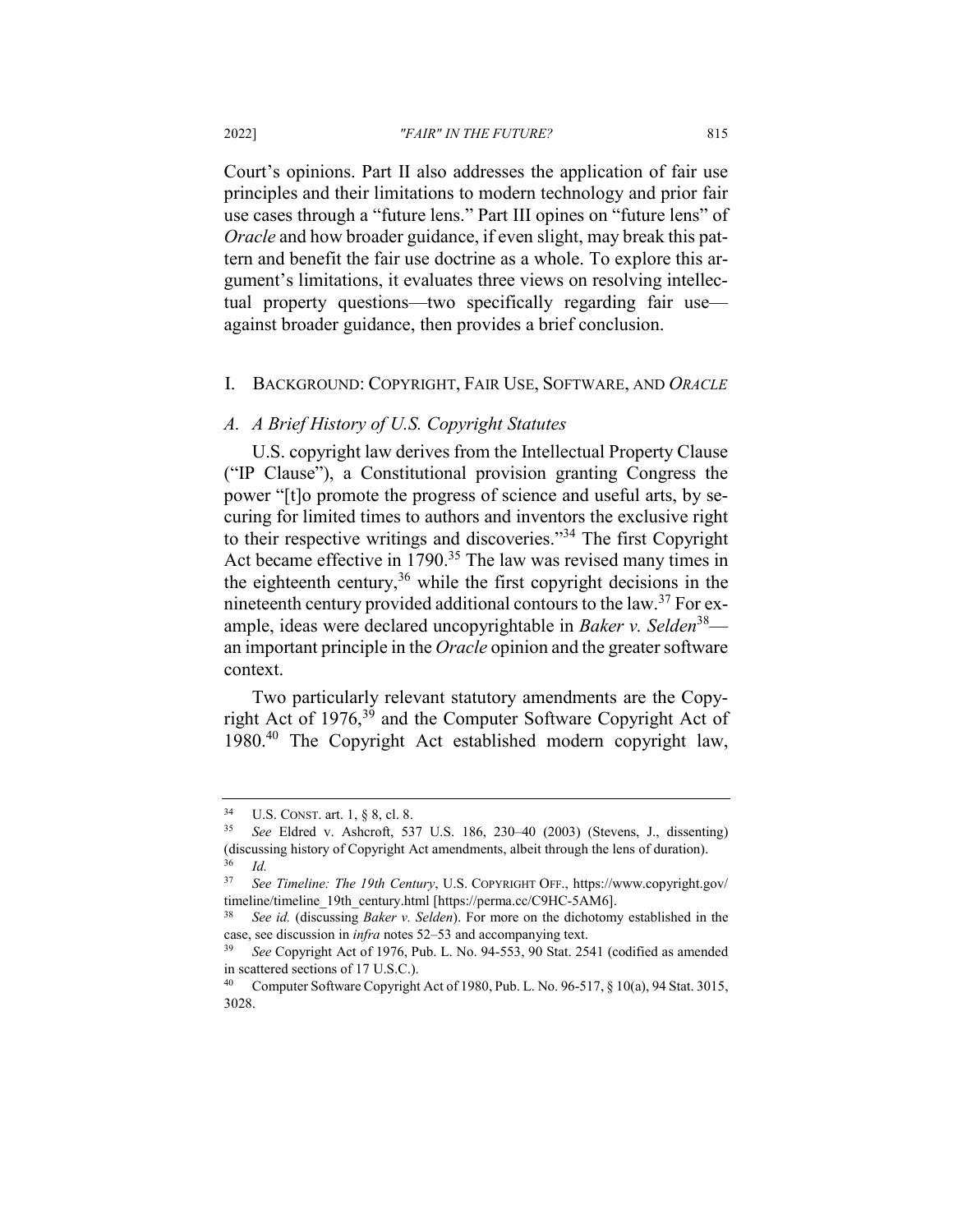including codifying fair use as a defense in Section  $107<sup>41</sup>$  Although the Computer Software Copyright Act inserted "computer program" as a term in the Copyright  $Act<sub>1</sub><sup>42</sup>$  its definition is not explicitly part of copyrightable subject matter defined in Section  $102(a)$ ,<sup>43</sup> a key statutory provision for copyright protection.

## *B. Copyright Basic Requirements and Established Rights*

Copyright protects original works of authorship fixed in tangible mediums of expression.<sup>44</sup> Originality is a low bar, merely requiring works contain a minimal degree of creativity—some "creative spark" the author independently conceived. $45$  Section 102(a) enumerates eight copyrightable subject-matter categories—including literary, musical, and audiovisual works—to guide courts' applications of copyright law.<sup>46</sup> Computer code, for example, is a literary work<sup>47</sup> while also separately part of Section 101's "computer program" definition.48 The fixation prong requires a work be fixed be for more than a transitory duration.<sup>49</sup> Section 102(b) notes that only creative expressions are protected; not ideas, processes, methods of operation, or concepts.50 This idea-expression dichotomy led courts to establish the merger doctrine, whereby an expression is

<sup>41</sup> *See* Copyright Act of 1976, Pub. L. No. 94-553, 90 Stat. 2541 (codified as amended in scattered sections of 17 U.S.C.).

<sup>42</sup> *See* Vault Corp. v. Quaid Software, Ltd., 847 F.2d 255, 260 (5th Cir. 1988) ("In 1980, Congress enacted the Computer Software Copyright Act which adopted the recommendations contained in the CONTU Report."); *see also* H.R. REP. NO. 96-1307, pt. 2, at 6506 ("Subsection 10(A) Adds a Definition of 'Computer Program' [sic] [to] Section 101 Of Title 17, United States Code").<br> $^{43}$  Compare 17 U.S.C. 8, 101 (defined

*Compare 17 U.S.C.* § 101 (defining "computer program" as "a set of statements or instructions to be used directly or indirectly in a computer in order to bring about a certain result."), *with id.* § 102(a).

<sup>44</sup> *Id.* § 102(a).

<sup>45</sup> Feist Publ'ns, Inc. v. Rural Tel. Serv. Co., 499 U.S. 340, 345 (1991).

<sup>46</sup> *See* 17 U.S.C. § 102(a).

<sup>47</sup> *See id.* § 101 (defining literary work in part as works of "words, numbers or other verbal or numerical symbols or indicia").

<sup>48</sup> *See id.* §§ 101, 102.

*Id.* 

<sup>50</sup> *Id*. § 102(b).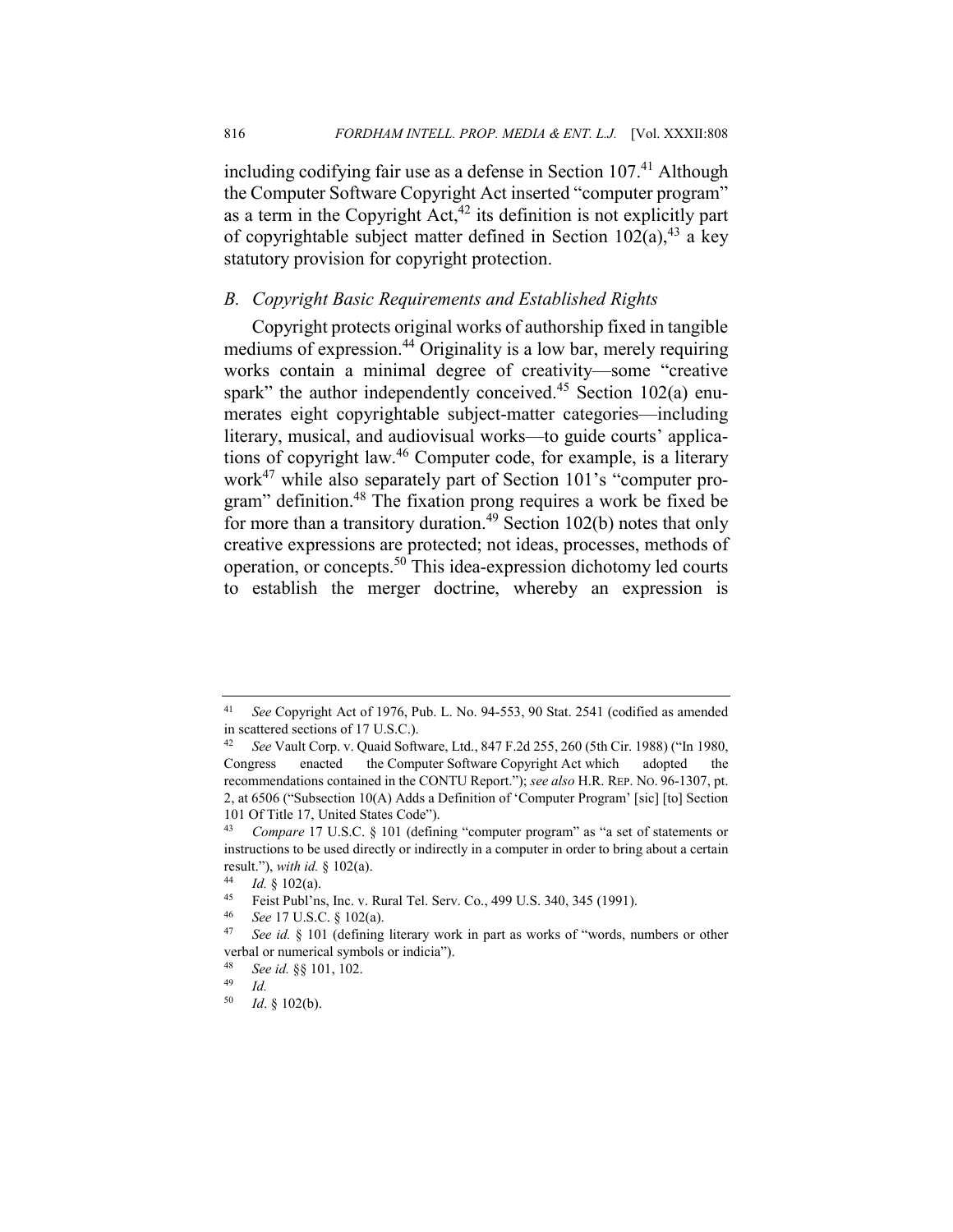considered to have "merged" with the underlying idea, and thus no copyright protection applies. $51$ 

Those who comply with Section 102(a) become copyright owners of their works.<sup>52</sup> Before the provision's codification, additional requirements were necessary to receive copyright protection, such as placing the copyright symbol on a work.<sup>53</sup> Copyright owners receive a bundle of six exclusive rights, including the right to control reproductions, derivative works, and displays of a work.<sup>54</sup> Under the current Copyright Act, works receive protection for the author's life plus seventy years after death (though corporate owners may receive nearly double the time in certain circumstances).<sup>55</sup>

## *C. What Is Fair Use? A Brief History and an Example Analysis*

Fair use is an affirmative defense under the Copyright Act.<sup>56</sup> Fair use originates in *Folsom v. Marsh*, <sup>57</sup> where Justice Story established factors that "look[] to the nature and objects of the selections made, the quantity and value of the materials used, and the degree in which the use may prejudice the sale, or diminish the profits, or supersede the objects, of the original work."<sup>58</sup> As codified, the statutory

<sup>51</sup> *See* Morrissey v. Procter & Gamble Co., 379 F.2d 675, 678–79 (1st Cir. 1967) (holding sweepstakes rules to be so straightforward and limited in variation that copyright would exhaust all variants and barring protection under the merger doctrine). Since the case of *Baker v. Selden*, the principle that only expression is copyrightable, not the ideas, has become a fundamental aspect of copyright law, rooted in the Intellectual Property Clause. Bikram's Yoga Coll. of India, L.P. v. Evolation Yoga, LLC, 803 F.3d 1032, 1037– 38 (9th Cir. 2015).

<sup>52</sup> Copyright may also vest in an employer under a work made for hire. *See* 17 U.S.C. § 201(b) (detailing the carve-out and vesting requirements for works made for hire). Copyright may also be licensed or assigned. *Id.* § 201(d).

<sup>&</sup>lt;sup>53</sup> The 1976 revisions removed formalities previously required to vest copyright, such as visible copyright registration. *See* Copyright Act of 1976, Pub. L. 94-553, 90 Stat. 2541 (codified as amended in scattered sections of 17 U.S.C.). Registration remains required, however, for copyright infringement lawsuits. *See* 17 U.S.C. § 412 (requiring registration as a prerequisite), *id.* § 501 (noting only the valid owner may sue or infringement).

<sup>54</sup> *See* 17 U.S.C. § 106.

<sup>55</sup> *See* Peter B. Hirtle, *Copyright Term and the Public Domain in the Unites States*, CORNELL UNIV. LIBR. (Jan. 4, 2022), https://copyright.cornell.edu/publicdomain [https://perma.cc/C4KN-K5AF].

<sup>56</sup> Dr. Seuss Enters., LP v. ComicMix, LLC, 983 F.3d 443, 459 (9th Cir. 2020) (clarifying fair use applies as an affirmative defense).

<sup>57</sup> 9. F. Cas. 342 (C.C.D. Mass. 1841) (No. 4,901).

<sup>58</sup> *Id.* at 348; *see also* Campbell v. Acuff-Rose Music, Inc., 510 U.S. 569, 576 (1994).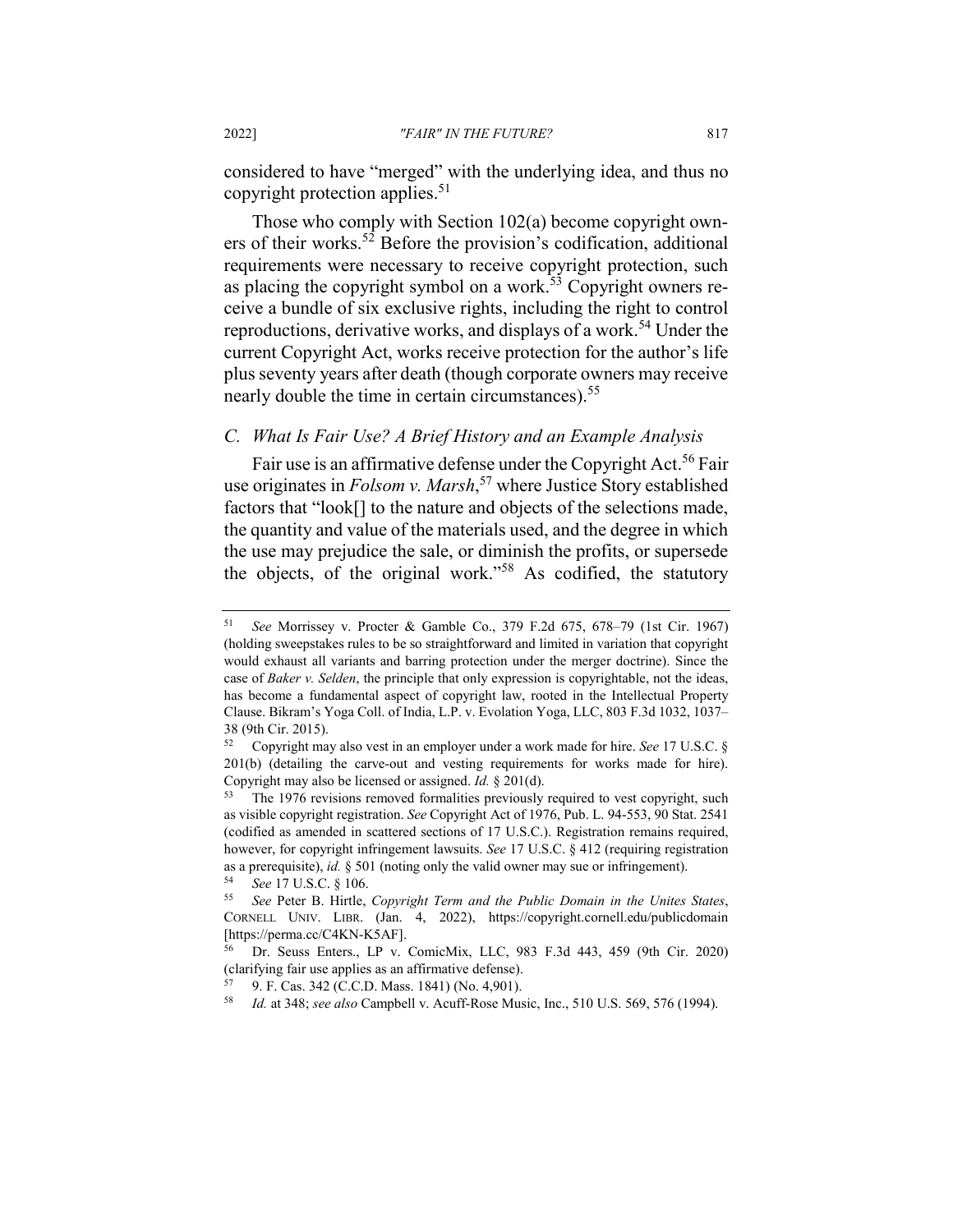preamble notes that use of a work is not infringement if its purpose is educating, criticizing, commentating, or for research.<sup>59</sup> Using similar factors, the Section 107 fair use provision focuses on: (1) the purpose and character of use; (2) the nature of the copyrighted work; (3) the amount and substantiality of the allegedly infringing work in relation to the copyrighted work as a whole; and (4) the effect of the allegedly infringing use on the copyrighted work's market.<sup>60</sup>

In the Copyright Act's legislative history, Congress emphasized that Section 107 merely codifies existing judicial doctrine, allowing the fair use determination to remain flexible and fact specific.<sup>61</sup> Courts interpret the factors as balancing an "equitable rule of reason."62 As such, the fair use limitation acts as an affirmative defense in copyright infringement suits and can absolve an alleged infringer's conduct. $63$ 

*Harper & Row Publishers, Inc. v. Nation Enterprises*<sup>64</sup> exemplifies Congress' history of amending copyright law in response to judicial opinions. *Harper* concerned a news organization that leaked former President Gerald Ford's memoir, including a key passage discussing Ford's pardon of former President Richard Nixon.<sup>65</sup> The district court found that fair use did not apply, in part because the news organization copied the "heart" of the work.<sup>66</sup> However, the Second Circuit reversed, finding the news organization only minimally copied the memoir.<sup>67</sup> The Supreme Court reversed and remanded the Second Circuit's decision, finding no fair use for the leak and subsequent use in a news article.<sup>68</sup>

 $^{59}$  17 U.S.C. § 107.

*Id.* 

<sup>&</sup>lt;sup>61</sup> "[N]o generally applicable definition [of fair use] is possible, and each case raising the question must be decided on its own facts." H.R. REP. NO. 94-1476, at 65 (1976). "Section 107 is intended to restate the present judicial doctrine of fair use, not to change, narrow, or enlarge it in any way." *Id.* at 66.

<sup>62</sup> Sony Corp. of Am. v. Universal City Studios, Inc., 464 U.S. 417, 448 n.31 (1984).

<sup>63</sup> *See* 17 U.S.C. § 107; *see also* Dr. Seuss Enters., LP v. ComicMix, LLC, 983 F.3d 443,

<sup>459 (9</sup>th Cir. 2020) (clarifying fair use application as an affirmative defense).<br> $^{64}$   $^{471}$  U.S. 520 (1095)

 $^{64}$  471 U.S. 539 (1985).

 $\frac{65}{66}$  *Id.* at 542–43.

<sup>66</sup> *Id.* at 544.

<sup>67</sup> *Id.* at 544–45.

<sup>68</sup> *Id.* at 549, 569.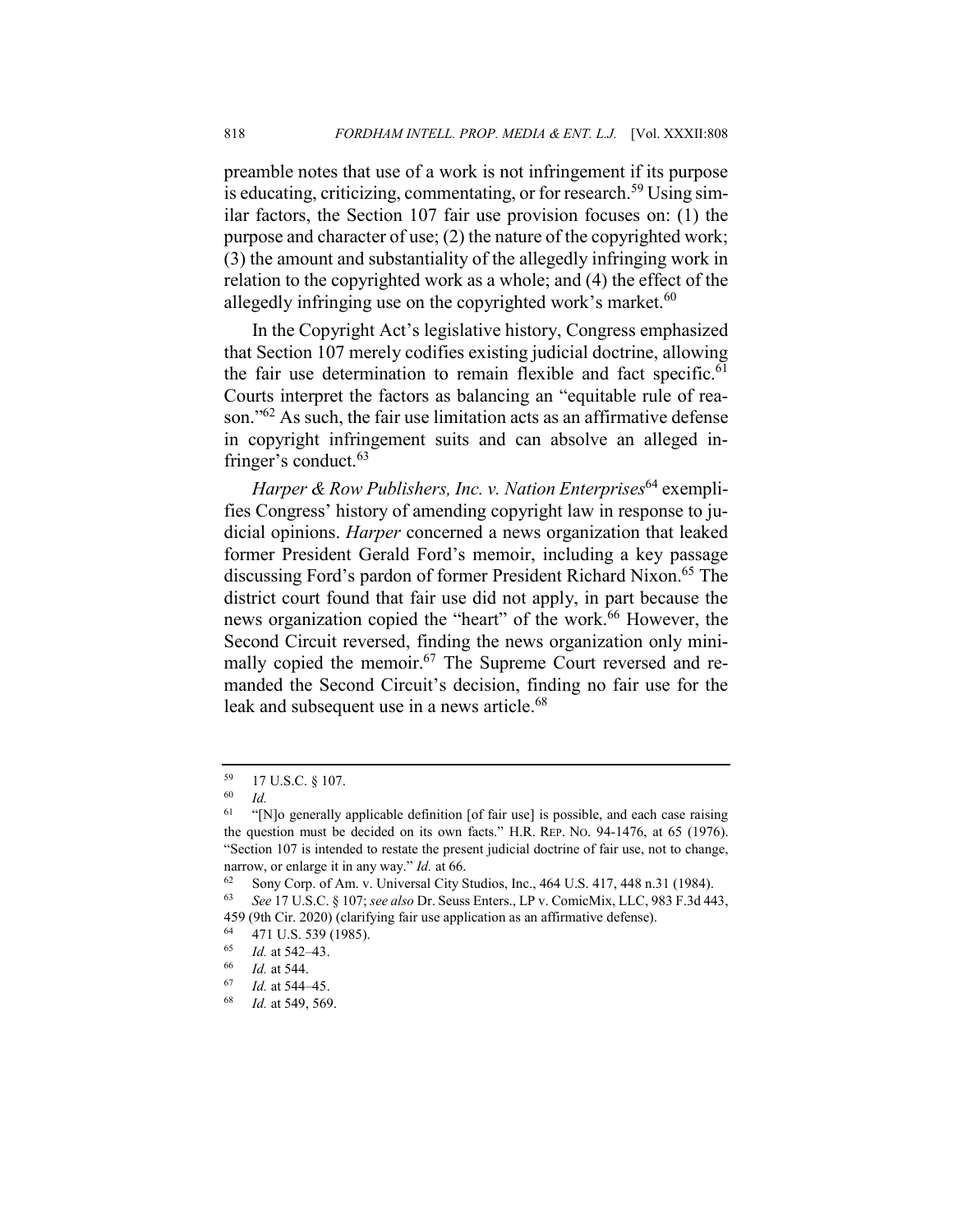#### 2022] *"FAIR" IN THE FUTURE?* 819

As to the first fair use factor, the Court found the news organization's purpose was to provide the news "scoop," but that its unauthorized first publication went beyond the scope of news reporting, weighing against fair use.<sup>69</sup> As to the second factor, the nature of the copyrighted work—an unpublished literary manuscript—was worthy of dissemination; however, even though the news organization provided factual snippets related to its news reporting function, doing so does not deprive the copyright owner's creative control over the first publication of the memoir.<sup>70</sup> The third factor also weighed against fair use—the quotes used in the news article (accounting for roughly thirteen percent of the article) represented the "heart" of the memoir, not merely an insubstantial section.<sup>71</sup> Finally, the plaintiff suffered sufficient market harm when, as a result of the leak, *Time Magazine* cancelled its contract to be the exclusive publisher of an excerpt from the memoir.72 After *Harper*, Congress amended the Copyright Act in 1992 to state that unpublished works are not *per se* barred from fair use, but that publication creates a presumption against a finding of fair use.<sup>73</sup>

While fair use is an affirmative defense, it's application appears to be enormously misunderstood. For example, many people post copyrighted content on YouTube and other websites, merely noting credit alongside a statement of fair use—this process is improper.<sup>74</sup> Since fair use is a defense, a lawsuit (or copyright takedown notice) must be brought to court (or served on the content host) to invoke  $it.^{75}$ 

 $\frac{69}{70}$  *Id.* at 561–62.

 $\frac{70}{71}$  *Id.* at 563–64.

 $\frac{71}{72}$  *Id.* at 564–66.<br> $\frac{72}{72}$  *Id.* at 566–67.

 $\frac{72}{73}$  *Id.* at 566–67.

H.R. REP. 102-836, at 9 (1992).

<sup>74</sup> *See Frequently Asked Questions About Fair Use*, YOUTUBE HELP, https://support.google.com/youtube/answer/6396261?hl=en&ref\_topic=2778546 [https://perma.cc/LJ79-EKVK] (discussing credit practices).

<sup>75</sup> *See id.*; *see also Fair Use on YouTube*, YOUTUBE HELP, https://support.google.com/ youtube/answer/9783148?hl=en&ref\_topic=2778546#zippy=%2Cexamples-of-youtubesfair-use-protection [https://perma.cc/2GES-GRB9] (noting fair use analysis is necessary prior to copyright takedown notice).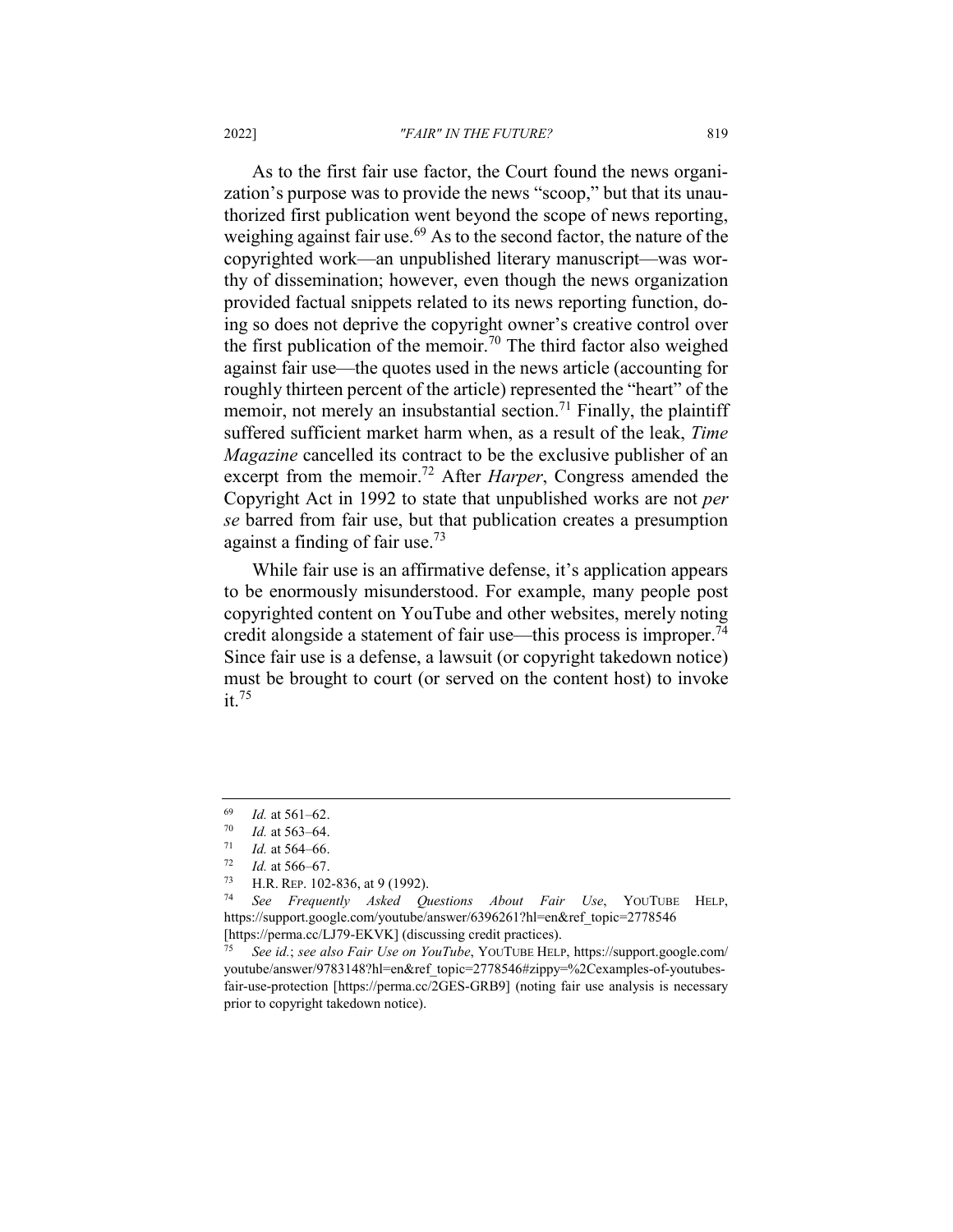## *D. The Problem with Computer Software User Interfaces and Copyright*

Though software functionally directs a computer to act, it is still considered a protected literary work.<sup>76</sup> Computer code's functional aspects could be viewed as "processes" or "ideas," rendering them uncopyrightable under the idea-expression dichotomy and merger doctrine.<sup>77</sup> *Oracle* was the latest case facing this tension, specifically for user interfaces.<sup>78</sup> The three following cases provide a foundation for the copyrightability question that *Oracle* ultimately left unanswered.

First, the Third Circuit's opinion in *Whelan Associates, Inc. v.*  Jaslow Dental Laboratory, Inc.<sup>79</sup> controversially<sup>80</sup> held that a computer code's sequence, structure, and organization ("SSO") is copyrightable separate from the code itself.<sup>81</sup> Specifically, code that only addresses a high-level purpose or idea (e.g., the overarching management of a dental office) is not copyrightable due to the idea-expression dichotomy bar; however, all remaining expressions (including the SSO) are protected.<sup>82</sup> Notably, SSO is separate from

<sup>76</sup> *Id.*; *see also supra* Part I.B.

Copyright protects expressions of idea, but not the ideas themselves. 17 U.S.C.  $\S$ 102(b). A computer can only read "machine code" (mentioned later in this section), also known as binary code. Binary code signals are electrical pulses which can represent operations to be performed by a computer. *See Binary Code*, ENCYC. BRITANNICA, https://www.britannica.com/technology/binary-code/ [https://perma.cc/VD39-SAD5]. As such, one can argue that since the code is directing the electrical signals that drive a computer, the code circuitously is functional or a process and then is not copyrightable. It would be circuitous, however, as the code itself is comprised of electrical signals. Given the presence of a "computer program" definition in 17 U.S.C. § 101, as discussed with text accompanying *supra* notes 47–48, it seems likely that Congress intends to look past any functional concerns toward its creative literary properties and provide protection.

<sup>78</sup> User Interfaces are pieces of software allowing a computer user to interact with a computer's operating system. *See User Interface*, MERRIAM-WEBSTER, https:// www.merriam-webster.com/dictionary/user%20interface [https://perma.cc/YB2G-YXRS].

<sup>79</sup> 797 F.2d 1222 (3d Cir. 1986).

<sup>80</sup> Comput. Assocs. Int'l, Inc. v. Altai, Inc., 982 F.2d 693, 705 (2d Cir. 1992). The Second Circuit noted that *Whelan*'s rule had a "mixed reception," especially in the academic community while offering one justification for affirming the district court below was for properly *not* applying the *Altai* rule to the case at bar. *Id.*

<sup>81</sup> *Whelan*, 797 F.2d at 1237–39.

<sup>82</sup> *Id.* at 1240.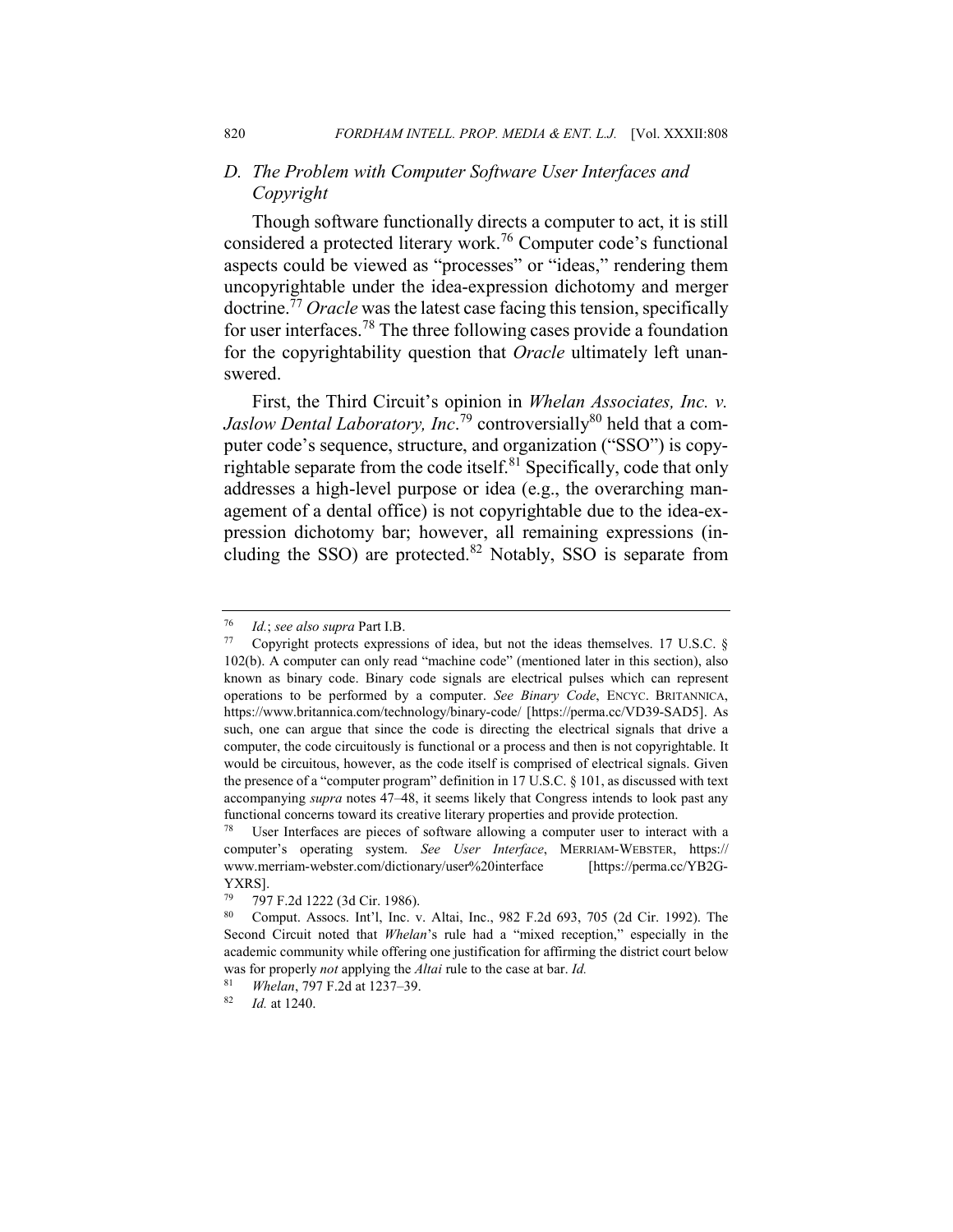#### 2022] *"FAIR" IN THE FUTURE?* 821

both *source code*, written by the programmer, and the resulting *object code*, read by the computer—both source and object codes are already protected by copyright. $83$  The fact that a program's SSO can be expressed in multiple ways for the same purpose also gave credence to protecting SSO like other copyrightable expressions.<sup>84</sup>

Next, in *Computer Associates International, Inc. v. Altai, Inc*., the Second Circuit rejected *Whelan*'s three-step test to determine which computer code is afforded copyright protection.<sup>85</sup> The first step instructs courts to dissect the code into modules at differing levels of abstraction, ranging from specific expressions to unprotectable high-level ideas. $86$  Next, other non-original elements, such as code that is functional, subject to the merger doctrine, or currently unprotected by copyright, are filtered away. $87$  Finally, the code is compared against the original work, including its SSO, for substantial similarity to support a copyright infringement claim.88 The *Altai* court affirmed that there was no copyright infringement, noting the district court's test was similar to its own formulation.<sup>89</sup>

Third, the Court in *Oracle* referenced the First Circuit's holding in *Lotus Development Corporation v. Borland International, Inc.*<sup>90</sup> Like *Altai* and *Whealan*, the district court found defendant Borland liable for copying the protected SSO of the user interface in question.<sup>91</sup> The First Circuit reversed, holding that the software user interface code was an uncopyrightable "method of operation," similar to the button structure of a VCR, and thus barred by Section  $102(b)$ .<sup>92</sup> The Supreme Court affirmed by an equally divided court.<sup>93</sup> Concurring in the judgment, Circuit Judge Boudin raised two key points that reappeared in *Oracle*. First, Judge Boudin noted the

 $\frac{83}{84}$  *Id.* at 1233.

<sup>84</sup> *See id.* at 1238.

<sup>85</sup> *Computer Assocs. Int'l, Inc*., 982 F.2d at 705–11.

 $\frac{86}{87}$  *Id.* at 706–07.

<sup>87</sup> *Id.* at 707–10.

<sup>88</sup> *Id.* at 710–11.

<sup>89</sup> *Id.* at 715.

Google LLC v. Oracle Am., Inc., 141 S. Ct. 1183, 1198, 1201, 1208 (2021) (citing Lotus Dev. Corp. v. Borland Int'l, Inc., 49 F.3d 807 (1st Cir. 1995)).

<sup>&</sup>lt;sup>91</sup> *Lotus*, 49 F.3d at 810–11.

<sup>92</sup> *See id.* at 816.

<sup>93</sup> Lotus Dev. Corp. v. Borland Int'l, Inc., 516 U.S. 233, 233 (1996).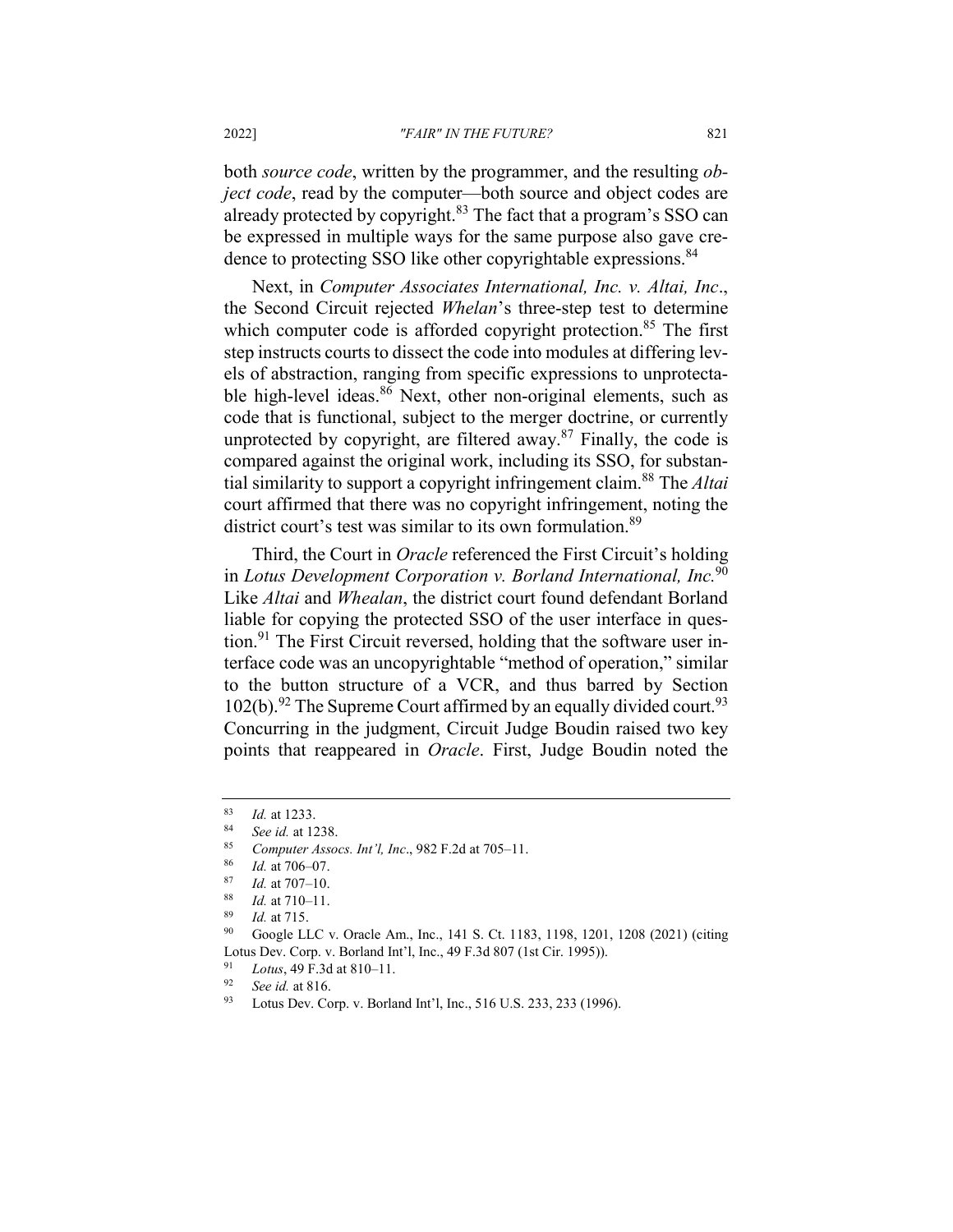challenging intersection of copyright and software.<sup>94</sup> Second, he raised a concern that finding infringement brings about a "lock-in" cost, as programmers must re-learn new software instead of interoperating among platforms.<sup>95</sup> He also argued for "privileged" copying in these types of cases to account for compatibility with prior programs' user interfaces and the time and effort to learn and apply other programs.<sup>96</sup>

## *E.* Oracle *in Detail: Factual and Procedural Posture*

In 1995, Sun Microsystems publicly released Java's source code for non-commercial use.<sup>97</sup> The release aimed to promote interoperability across technology devices using a marketing tagline, "write once, run everywhere."<sup>98</sup> The release included various APIs, which allow third-party programmers to integrate existing language functions and data into their codes.<sup>99</sup>

Specifically, an API's specification and documentation provides programmers with existing code, including the "method" or "call," to have the language run the task alongside the acceptable inputs and corresponding outputs.<sup>100</sup> In other words, an API shows how a programming language processes inputs for each method (or multiplemethod subroutine) $1^{101}$  when the "call" to insert the code is run; the programmer simply types the "call," like a keyboard shortcut, rather

<sup>94</sup> *See Lotus*, 49 F.3d at 819–20 (Boudin, J., concurring).

 $\frac{95}{96}$  *Id.* at 821.

<sup>96</sup> *See id.*

<sup>97</sup> *See What Is Java Technology and Why Do I Need It?*, JAVA, https://www.java.com/en/download/help/whatis\_java.html [https://perma.cc/HLX8- RT7A]; *see also* Oracle Am., Inc. v. Google, Inc., 750 F.3d 1339, 1350 (Fed. Cir. 2014) (discussing non-commercial release).

<sup>&</sup>lt;sup>98</sup> Google LLC v. Oracle Am., Inc., 141 S. Ct. 1183, 1190 (2021).<br><sup>99</sup> See id at 1191: see also Kin Lang, Intro to APIs: What Is an AP

<sup>99</sup> *See id.* at 1191; *see also* Kin Lane, *Intro to APIs: What Is an API?*, POSTMAN (Oct. 5, 2020), https://blog.postman.com/intro-to-apis-what-is-an-api/ [https://perma.cc/4ZHM-D6BU] (noting API's share data among systems and devices, integrating systems together, and speeding up software development).

<sup>100</sup> *Oracle*, 141 S. Ct. at 1191. *See also What is API: Definition, Types, Specifications, Documentation*, ALTEXSOFT (July 28, 2021), https://www.altexsoft.com/blog/engineering/ what-is-api-definition-types-specifications-documentation/ [https://perma.cc/VA6J-NWWE]; Oracle Am., Inc. v. Google, Inc., 750 F.3d 1339, 1349 (Fed. Cir. 2014) (noting Java's term for API function is "method").

<sup>101</sup> *See* Oracle Am., Inc. v. Google Inc., 872 F. Supp. 2d 974, 979–80 (N.D. Cal. 2012), *rev'd and remanded*, 750 F.3d 1339 (Fed. Cir. 2014).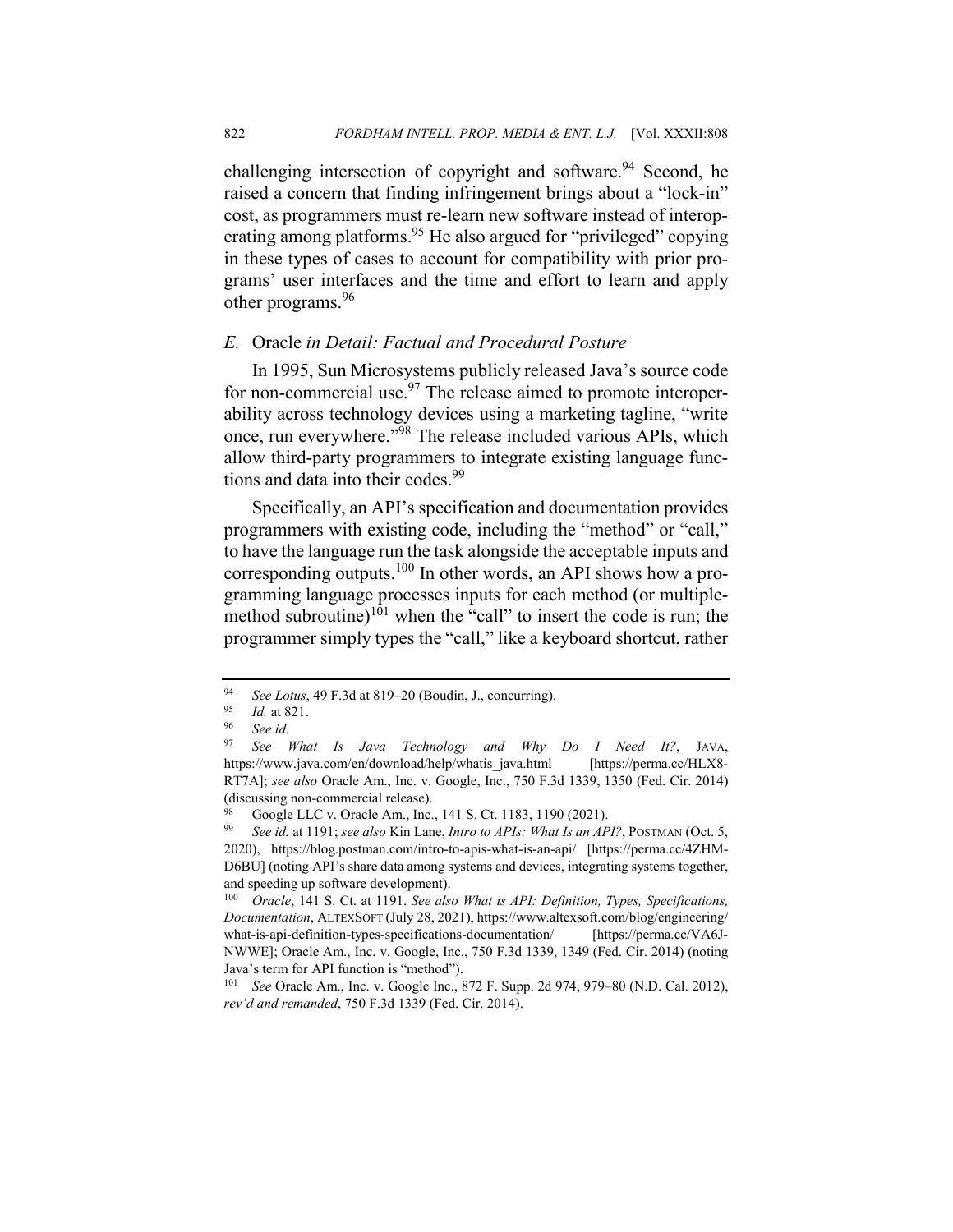than the underlying code.<sup>102</sup> Inserting the call into source code includes the complete method code when compiling and executing.103

For example, *Oracle*'s written opinion,<sup>104</sup> briefs,<sup>105</sup> and oral argument questions<sup>106</sup> use the example "Java.lang.Math.max" to illustrate an API's structural components. The programming language contains millions of lines of code (e.g., "Java"), $107$  organized by "packages" (e.g., "lang") of code that contain "classes" (e.g., "Math") of methods (e.g., "max").<sup>108</sup> Together, this is "declaring code," akin to a filing or organization system.<sup>109</sup> The code attached to Java.lang.Math.max is the implementing code, and the API explains to programmers how the function checks inputs, returns the greater value, and uses instructions within their codes.<sup>110</sup> Finally, the computer runs the actual implementing code, not the declaring code.<sup>111</sup> By typing the "call" of Java.lang.Math.max and any other information detailed by the API, the computer will run the implementing code with those inputs. $112$ 

Between 2006 and 2010, Google approached Sun (predecessor to Oracle) to use Java's method calls in its Android mobile operating system.<sup>113</sup> After four attempts to license the declaring code, Google crafted a new, mobile-device-focused implementing code and copied *verbatim* roughly 11,000 lines of Java declaring code.<sup>114</sup> Specifically, these were the "Core Java Libraries" essential to running the

<sup>113</sup> *Oracle*, 141 S. Ct. at 1190.

<sup>102</sup> *Oracle*, 872 F. Supp. 2d at 980.

<sup>103</sup> *See* Firouzeh Hejazi, *How to Call a Method in Java*, JAVACODEGEEKS (Dec. 26, 2019), https://examples.javacodegeeks.com/how-to-call-a-method-in-java/ [https:// perma.cc/9KJX-Z5QD]*.*

<sup>104</sup> Google LLC v. Oracle Am., Inc., 141 S. Ct. 1183, 1193 (2021).

<sup>105</sup> Brief for Petitioners at 5–6, Google LLC v. Oracle Am., Inc., 141 S. Ct. 1183 (2021) (No. 18-956).

<sup>106</sup> Transcript of Oral Argument at 14–16, Google LLC v. Oracle Am., Inc., 141 S. Ct. 1183 (2021) (No. 18-956).

<sup>107</sup> *Oracle*, 141 S. Ct. at 1191–93.

<sup>108</sup> *Id.* at 1193.

 $\frac{109}{110}$  *Id.* 

<sup>&</sup>lt;sup>110</sup> *See id.* at 1193–94.<br><sup>111</sup> See id. at 1210

See id. at 1210.

<sup>112</sup> *See* Hejazi, *supra* note 103.

<sup>114</sup> *Id*. at 1212 (Thomas, J., dissenting).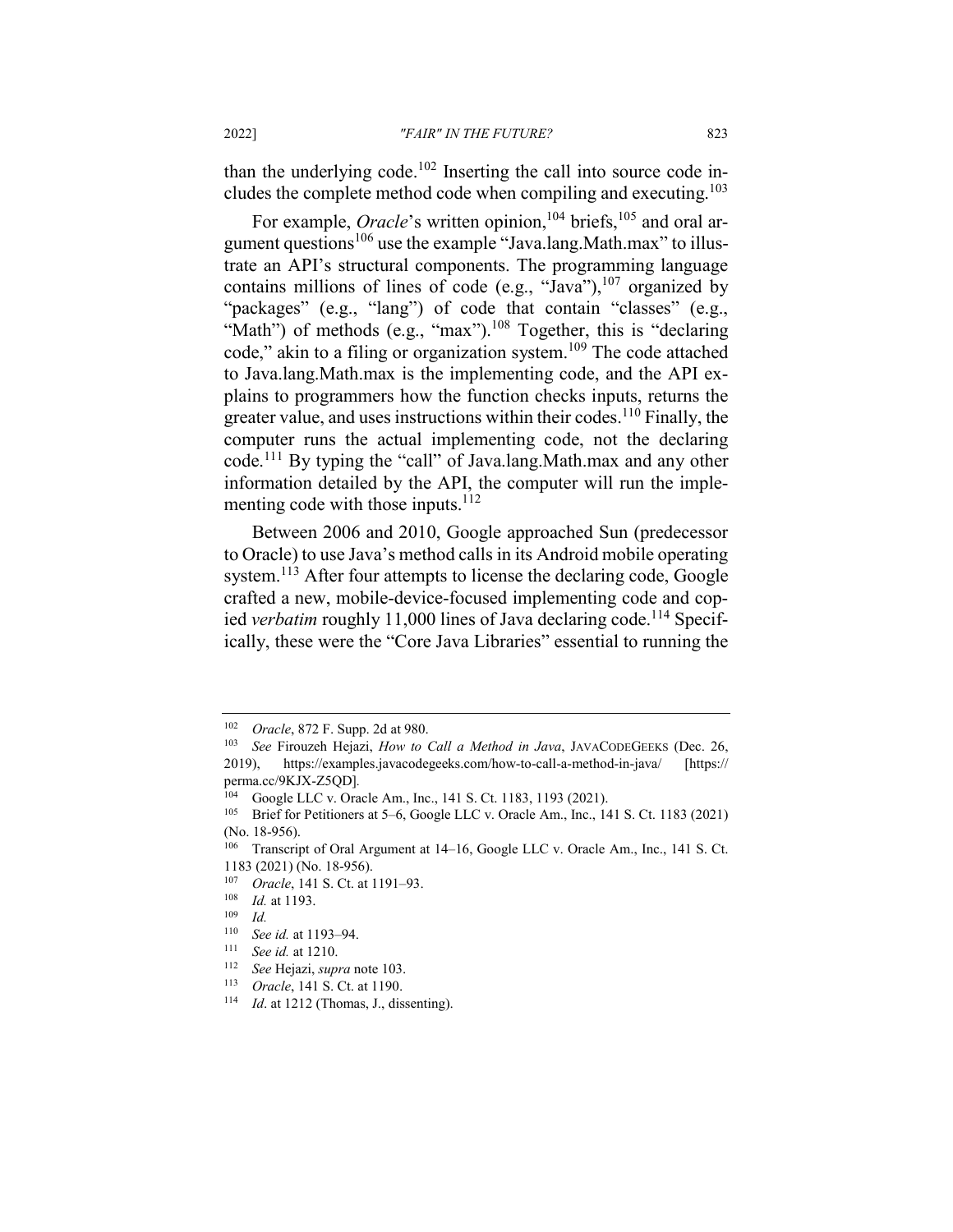program and accepting pre-existing Java method calls.<sup>115</sup> The case first went to trial in  $2012$ ,<sup>116</sup> resulting in a jury verdict finding Google liable for copyright infringement but deadlocked on the fair use issue.<sup>117</sup> In a post-trial order, trial judge William Alsup implicitly overruled the jury by holding the code in question functional, just like *Borland*. <sup>118</sup> Citing the SSO approaches of *Whelan* and *Altai*, the Federal Circuit reversed the copyright infringement finding and remanded for a new trial focused on fair use.<sup>119</sup> Before the second trial began, the Supreme Court denied Google's first petition for *certiorari*. 120

At the second trial, the jury found that Google's copying was fair use;<sup>121</sup> however, the Federal Circuit reversed.<sup>122</sup> There, the Circuit panel found that every fair use factor weighed against Google and rejected arguments of transformative use and interoperability discussed *infra*. <sup>123</sup> The Supreme Court granted Google's second writ of *certiorari* in November 2019,<sup>124</sup> heard arguments in October 2020,<sup>125</sup> and issued its opinion in April 2021.<sup>126</sup>

<sup>115</sup> *Id.*

<sup>116</sup> Judge Alsup divided the complex case into copyright claims, patent claims, and damages for ease of the judge and jury. Oracle Am., Inc. v. Google, Inc, 872 F. Supp. 2d 974, 975 (N.D. Cal. 2012), *rev'd and remanded*, 750 F.3d 1339 (Fed. Cir. 2014).

 $\frac{117}{118}$  *Id.* at 976.

See id. at 1002 (holding no copyright for code, given factual elements of the case).

<sup>119</sup> *Oracle*, 750 F.3d at 1348, 1378–79 (noting in the reversal that further factfinding is necessary).

<sup>120</sup> Google, Inc. v. Oracle Am., Inc., 576 U.S. 1071 (2015).

<sup>121</sup> *See generally* Oracle Am., Inc. v. Google, Inc., No. C 10-03561, 2016 WL 3181206 (N.D. Cal. June 8, 2016), *rev'd and remanded sub nom*., Oracle Am., Inc. v. Google LLC, 886 F.3d 1179 (Fed. Cir. 2018), *rev'd and remanded*, 141 S. Ct. 1183 (2021), *and vacated in part*, 847 F. App'x 931 (Fed. Cir. 2021).<br><sup>122</sup> See Oracle Am Jnc v. Google LLC 8

<sup>122</sup> *See* Oracle Am., Inc. v. Google LLC, 886 F.3d 1179, 1186 (Fed. Cir. 2018), *rev'd and remanded*, 141 S. Ct. 1183 (2021), *and vacated in part*, 847 F. App'x 931 (Fed. Cir. 2021). <sup>123</sup> *See id.* at 1196–210.

<sup>&</sup>lt;sup>124</sup> *See* Google LLC v. Oracle Am., Inc., 140 S. Ct. 520 (2019).<br><sup>125</sup> See Bonald Mann, Case Proview: Instices to Weigh in on La

<sup>125</sup> *See* Ronald Mann, *Case Preview: Justices to Weigh in on Landmark Copyright Battle Between Google and Oracle*, SCOTUS BLOG (Oct. 5, 2020, 3:03 PM), https://www.scotusblog.com/2020/10/case-preview-justices-to-weigh-in-on-landmarkcopyright-battle-between-google-and-oracle/ [https://perma.cc/D4MY-MNV9].

<sup>126</sup> Kendal & Mickle, *supra* note 1.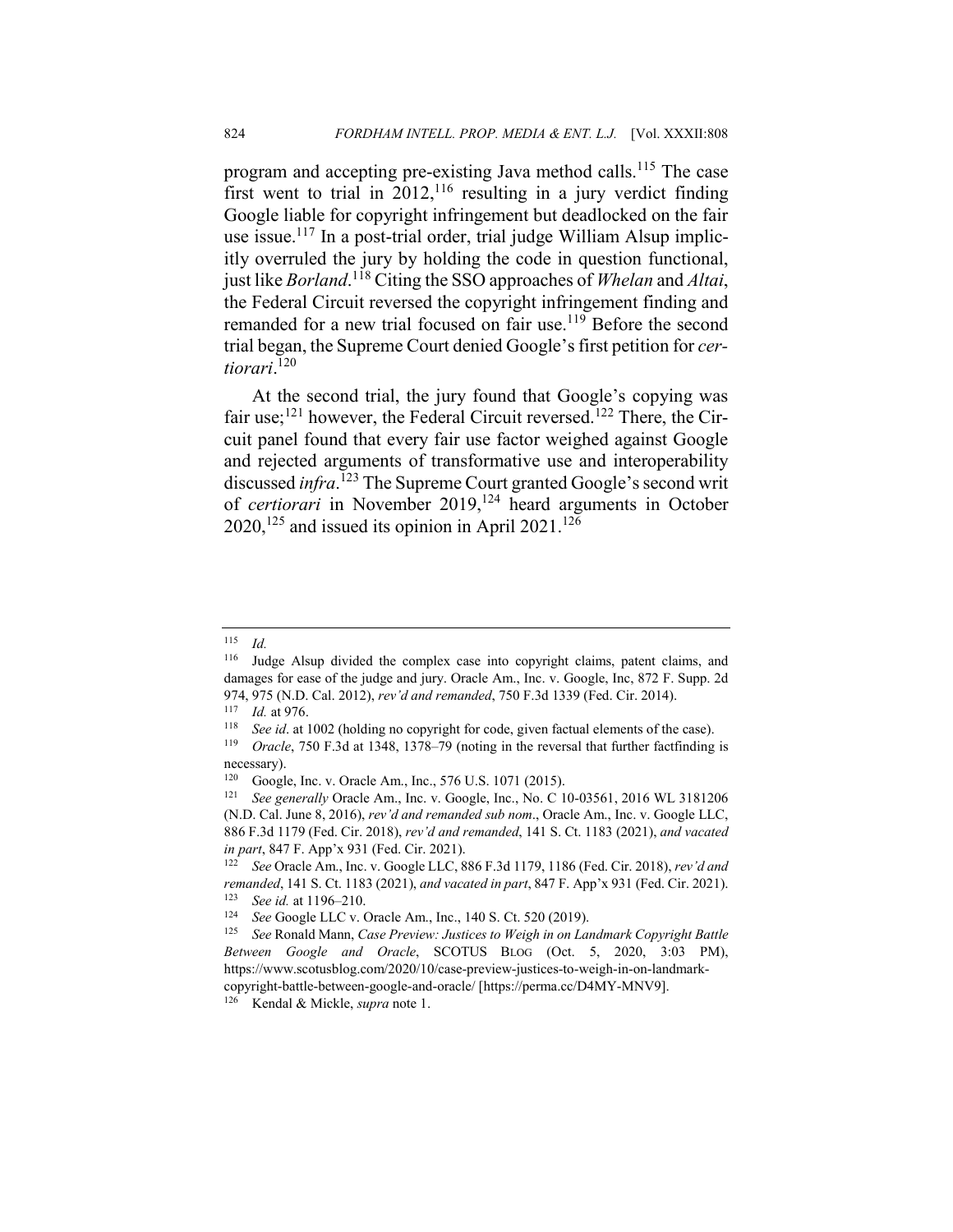In their Supreme Court briefs, the parties agreed that Google could use the method call without implicating copyright issues.<sup>127</sup> However, the parties disagreed about whether copyright extended to the declaring code.<sup>128</sup> Google argued that reuse of the SSO/declaring code was necessary for interoperability reasons.<sup>129</sup> As such, the existing, copied declaring code, with new Android implementing code, resulted in new programming possibilities without learning a new method call for Android.<sup>130</sup> Google also argued that Java's reuse of prior programming constituted fair use under similar circumstances.<sup>131</sup> Finally, Google asserted that the merger doctrine should apply given there is only one way a computer responds to a method.132

Oracle disagreed, arguing that the organization of the code into classes and packages was a creative choice worthy of protection.<sup>133</sup> Oracle also argued that the numerous possibilities for writing the methods themselves are sufficiently creative to receive copyright protection.134 Oracle claimed Google's merger doctrine argument was misplaced, as it was concerned only with choices upon creation, not copying.<sup>135</sup> Finally, Oracle claimed Google's commercial intent to make money and supersede Java in the software market rebutted any transformative notion of fair use.<sup>136</sup> While *Whelan*, *Altai*, and *Borland* could have informed the majority on potential resolutions to the copyrightability question presented in *Oracle*, the Supreme Court opted to focus its attention on the fair use issue.<sup>137</sup>

<sup>127</sup> *See* Brief for Petitioners at 22, 25–26, Google LLC v. Oracle Am., Inc., 141 S. Ct. 1183 (2021) (No. 18-956).

<sup>128</sup> *Id.*

<sup>129</sup> *Id.* at 38–39 (arguing good faith reliability of reuse for interoperability); *id.* at 45 (arguing transformative use).

 $\frac{130}{131}$  *Id.* 

 $\frac{131}{132}$  *Id.* at 44–45.

*Id.* at 13, 18, 22–23 (discussing the merger doctrine).

<sup>133</sup> *See* Brief for Respondents at 5–7, Google LLC v. Oracle Am., Inc., 141 S. Ct. 1183 (2021) (No. 18-956).

 $134$  *Id.* 

 $\frac{135}{136}$  *Id.* at 28–30.

<sup>136</sup> *Id.* at 39–43.

<sup>137</sup> *See* Eileen McDermott, *Justices Look for Reassurance That the Sky Won't Fall When They Rule in* Google v. Oracle, IP WATCHDOG (Oct. 7, 2020), https://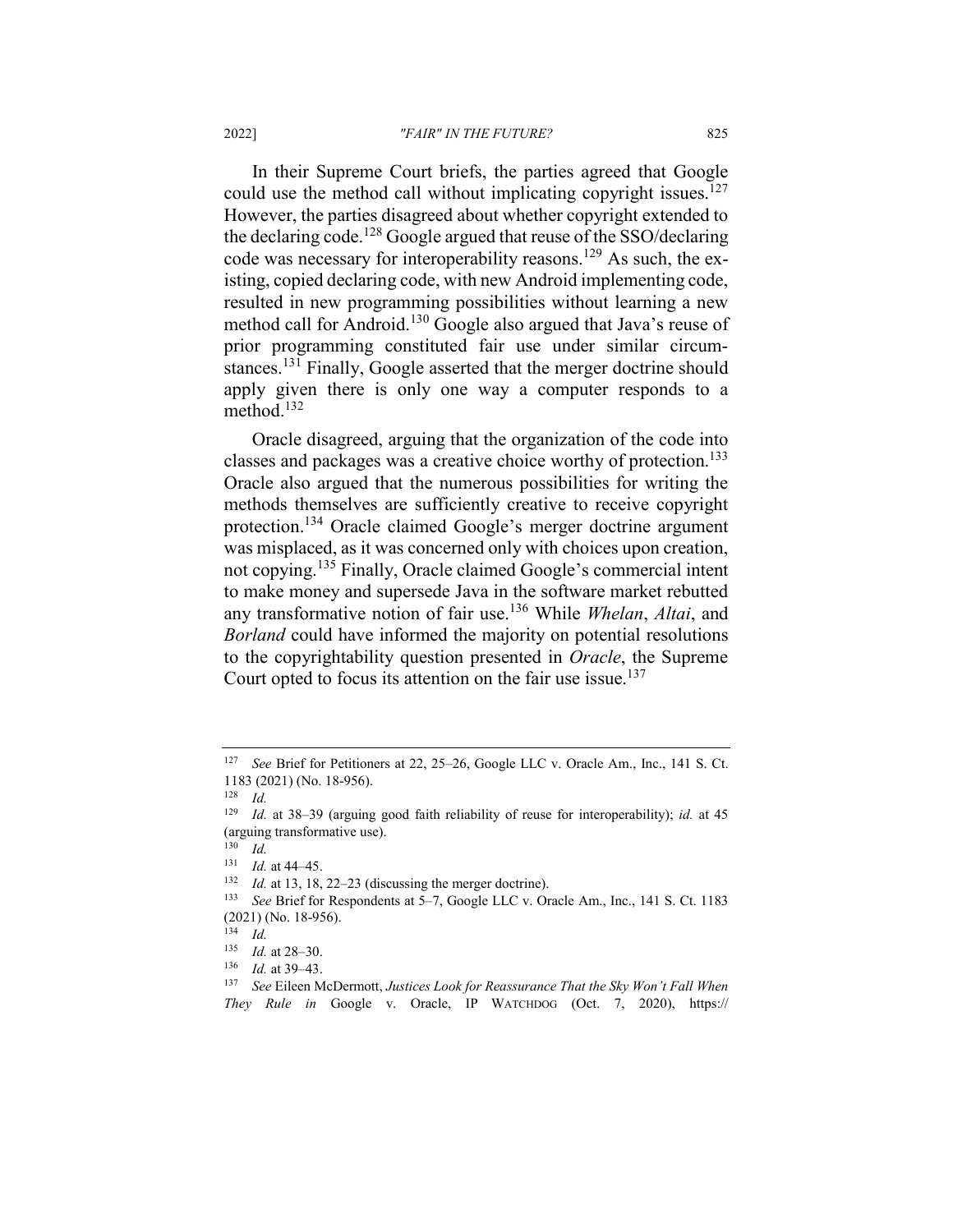## II. THE INTERSECTION OF FAIR USE AND INCREMENTALISM: ANALYZING LAW AND A POTENTIAL PATTERN

This Comment has introduced the underlying principles of incrementalism as a critical role in the thought process of the Supreme Court and as a likely source of narrow decisions.<sup>138</sup> Part I provided the copyright and technological background to understand the fair use cases discussed herein.<sup>139</sup> This Comment now turns to the argument posited at its outset: among the Supreme Court's fair use jurisprudence lies a pattern of narrow decision-making, presenting limitations that may negatively affect a complete understanding and applicability of the doctrine.

Part II.A discusses *Sony Corporation of America v. Universal City Studios, Inc.*,<sup>140</sup> one of the first cases to focus on the intersection of technology and fair use. Part II.A.1 offers the "present-day" lens, noting how the decision turned on importing a patent law doctrine to copyright and congressional silence. Part II.A.2. extends the principles to modern concerns of recording technology and the vague limitations inherent in applying the principles. It also raises a related case, *Metro-Goldwyn-Mayer Studios Inc. v. Grokster, Ltd.*,<sup>141</sup> and its attempts to clarify *Sony*'s standard.

Part II.B discusses *Campbell v. Acuff-Rose Music, Inc.*, <sup>142</sup> a notable fair use case focused on music—unlike *Sony* and *Oracle*'s focus on technology—and its intersection with parody. Part II.B.1 provides the "present-day" lens to unpack new fair use principles key to the doctrine. Part II.B.2 raises concerns, again, in the parody context, but with a novel technological innovation. Part II.B.2 also highlights additional integration issues with *Sony*.

Finally, Part II.C delves into *Oracle*'s "present-day" lens. Part II.C.1 evaluates the fair use arguments raised by Justice Breyer for the majority, including an unusual analysis order. Part II.C.2

www.ipwatchdog.com/2020/10/07/justices-look-reassurance-sky-wont-fall-google-voracle/id=126052/ [https://perma.cc/7FGX-TZYV]; *see also supra* Part I.D.

<sup>138</sup> *See supra* Introduction.

<sup>139</sup> *See supra* Part I.

 $140$  464 U.S. 417 (1984).

<sup>545</sup> U.S. 913 (2005).

<sup>142</sup> 510 U.S. 569 (1994).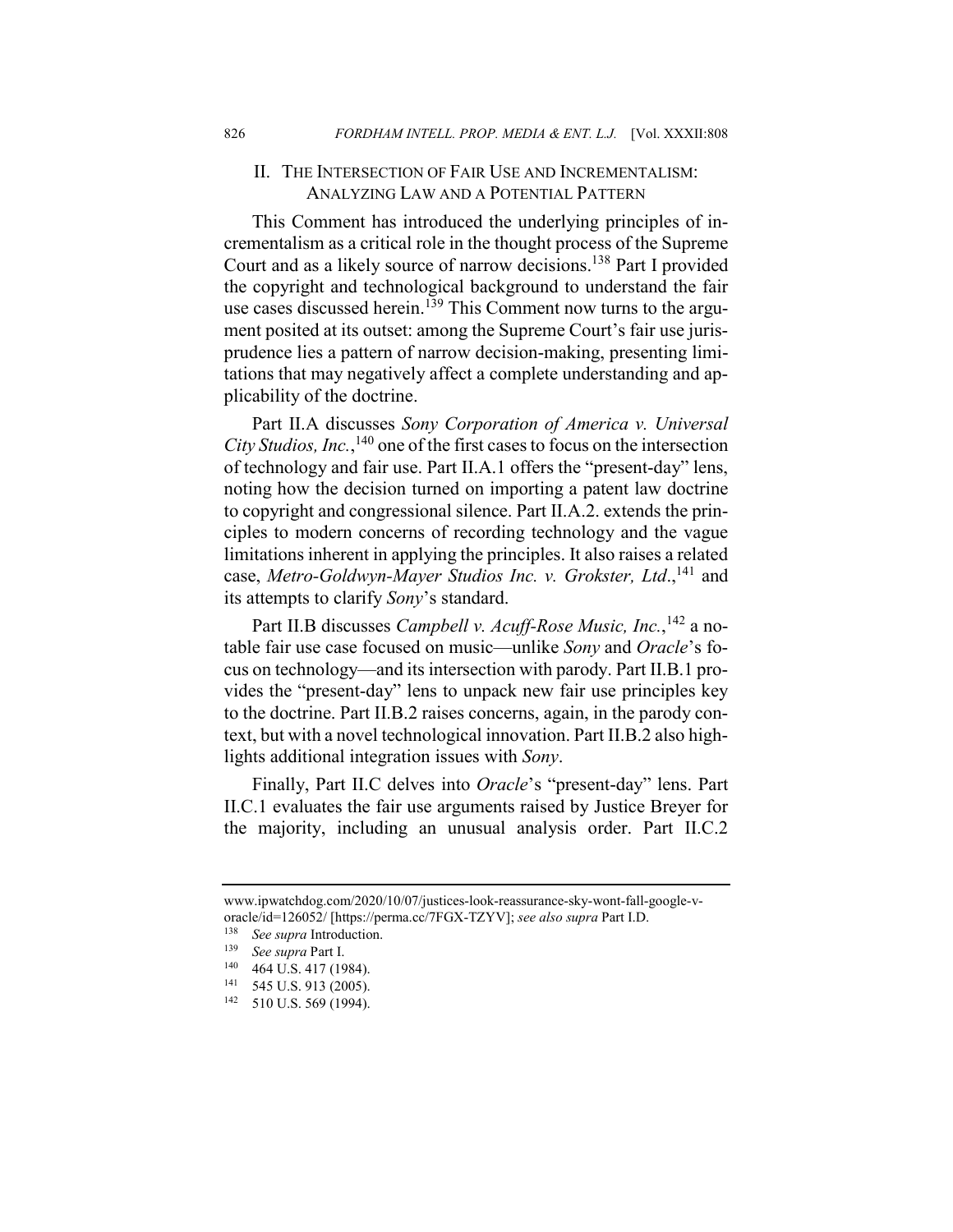highlights the concerns raised by Justice Thomas in his dissent (joined by Justice Alito). Together, these sections demystify the Roberts Court's view of fair use, especially in the challenging context of software. Part III will address the pattern posited here, *Oracle*'s future implications, and potential fair use concerns.

#### *A.* Sony v. Universal*: Time-Shifting, Fair Use, and Piracy*

*Sony Corporation of America v. Universal City Studios, Inc*. involved contributory liability for consumers' use of video recording technology in an allegedly infringing manner; $143$  however, the subsidiary question of fair use resolved the case.<sup>144</sup> Consumers used Sony's device in part for "time-shifting" purposes—the practice of recording, watching, and later erasing television content.<sup>145</sup> First, this Part will analyze the decision for open questions and implications of the fair use considerations. Then, it will apply these thoughts to the technological evolution of recording content and *Grokster*, the Court's 2005 decision attempting to clarifying *Sony*.

1. *Sony* at "Present": From Staple Articles to Fair Use Factors and Congressional Silence

In *Sony*, Justice Stevens wrote for the majority without formally analyzing all four Section  $107$  factors.<sup>146</sup> Specifically, the Court found that watching a program later than it airs for a personal, noncommercial purpose and then erasing it, was presumed fair use.<sup>147</sup> The Court focused on there being no evidence of market harm.<sup>148</sup> Some private creators, including Fred Rogers of the television show *Mr. Rogers' Neighborhood*, supported time-shifting because it

<sup>&</sup>lt;sup>143</sup> Sony Corp. of Am. v. Universal City Studios, Inc.,  $464$  U.S.  $417$ ,  $420$  (1984).<br><sup>144</sup> Id at  $447$  For more information on the resolution, see *infra* Part II A

*Id.* at 447. For more information on the resolution, see *infra* Part II.A.

<sup>145</sup> *Id.* at 421–23 (time-shifting). Note that time-shifting for religious, sports, and education programming are "authorized" uses per the opinion, but the "unauthorized" discussion is more pertinent to the fair use analysis. *See id.* at 443–47 (discussing authorized time-shifting); *id.* at 447–56 (discussing unauthorized time-shifting). <sup>146</sup> *Id.* at 455–56.

<sup>147</sup> *Id.* at 451. Note that the Court overruled non-commercial use presumably fair in *Campbell*. For more information, see Campbell v. Acuff Rose Music, Inc., 510 U.S. 569, 583–85 (1994) as discussed on text accompanying *infra* note 182.

<sup>148</sup> *Sony*, 464 U.S. at 451–53.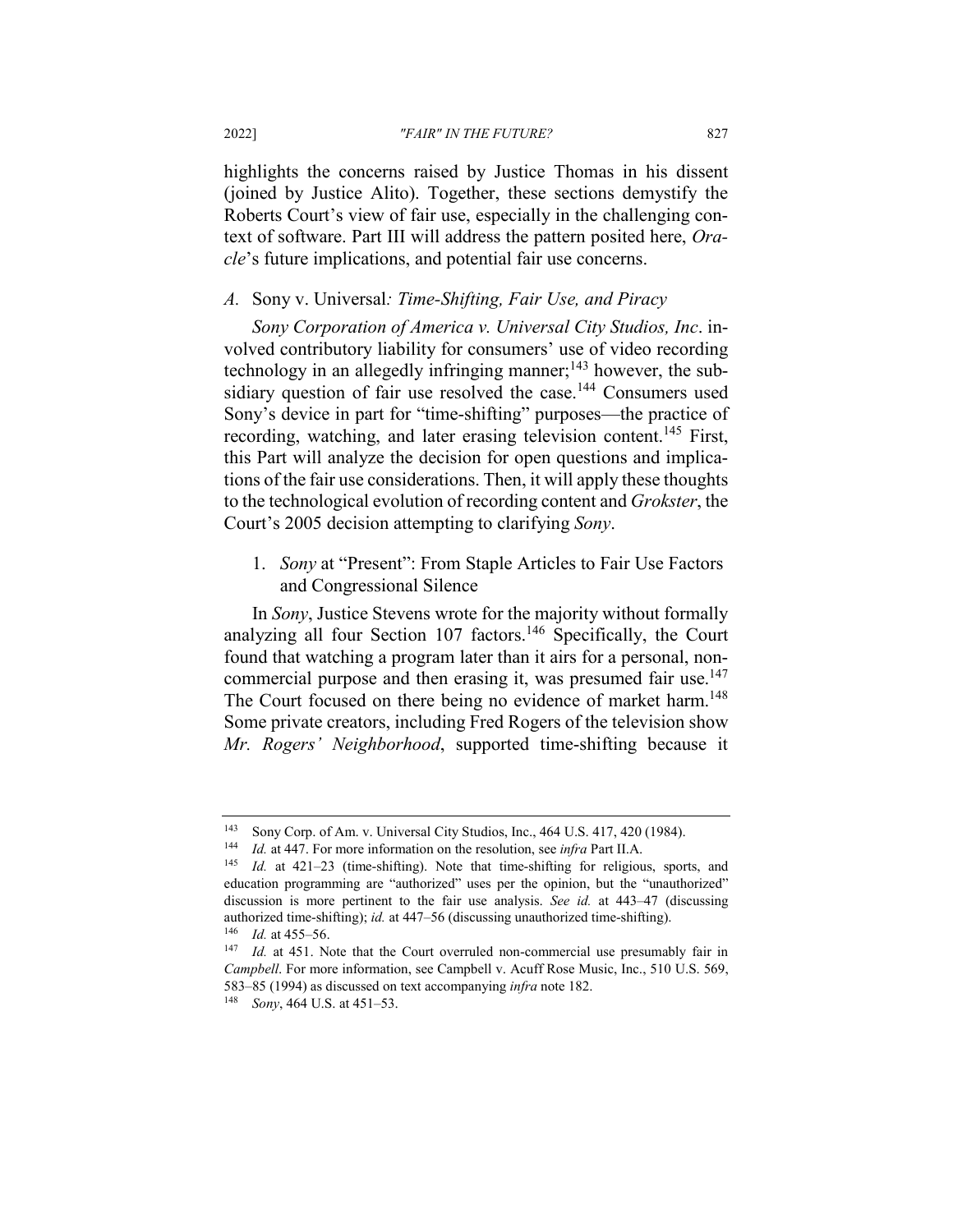increased programming viewership.<sup>149</sup> These two factors pointed the Court to conclude that time-shifting constitutes fair use.<sup>150</sup> Additionally, the Court looked to patent law's staple article of commerce doctrine, holding that the recording devices at bar were capable of substantial non-infringing uses and, thus, supported a finding of fair use.<sup>151</sup> Given the use was fair, Sony was not contributorily liable.<sup>152</sup> The majority emphasized congressional deference, stating, "[i]n a case like this, in which Congress has not plainly marked our course, we must be circumspect in construing the scope of rights created by a legislative enactment . . . ," referring to the specific "calculus of interests" of fair use and contributory liability.<sup>153</sup>

Justice Blackmun, for the dissent, raised two key points. First, he asserted that applying patent law's staple article of commerce doctrine to time-shifting stretches the parameters of potentially noninfringing uses.<sup>154</sup> Because the majority held such conduct presumptively fair, content creators would lose control of copyright protection once Sony sold their time-shifting product.<sup>155</sup> Second, Justice Blackmun asserted that Congress considered and ultimately rejected the personal, non-commercial use presumption established by the majority.<sup>156</sup> The statute's silence on such a distinction evinces a clear congressional intent not to have such a separation.<sup>157</sup>

Stepping away from the text of the opinion itself, one could argue that the majority's approach aligns with the Court's desire for incrementalism. Starting with the "circumspect" notion of its ruling, the Court signaled that it was aiming for a "narrow," fact-specific decision, without clear guidance from the copyright statute. For

<sup>149</sup> *See id.* at 494 n.45 (Blackmun, J., dissenting) (noting Fred Rogers was the sole nonobjector to unauthorized time-shifting). The majority opinion's reference to Fred Rogers occurs in the unauthorized time-shifting section and was focused on "authorized" programming, such as religious content, but his testimony was no objection to noncommercial use in general. *Id.* at 445.

 $\frac{150}{151}$  *Id.* at 455–56.

*Id.* at 456. Patent law removes contributory infringement where there is (or can be) substantial non-infringing use of a "staple article of commerce." 35 U.S.C. § 271(c).

 $^{152}$  *Sony*, 464 U.S. at 456.<br><sup>153</sup> *Id* at 431

 $\frac{153}{154}$  *Id.* at 431. <sup>154</sup> *Id.* at 480–81 (Blackmun, J., dissenting).

 $\frac{155}{156}$  *Id. Id.* at 481.

<sup>157</sup> *Id.*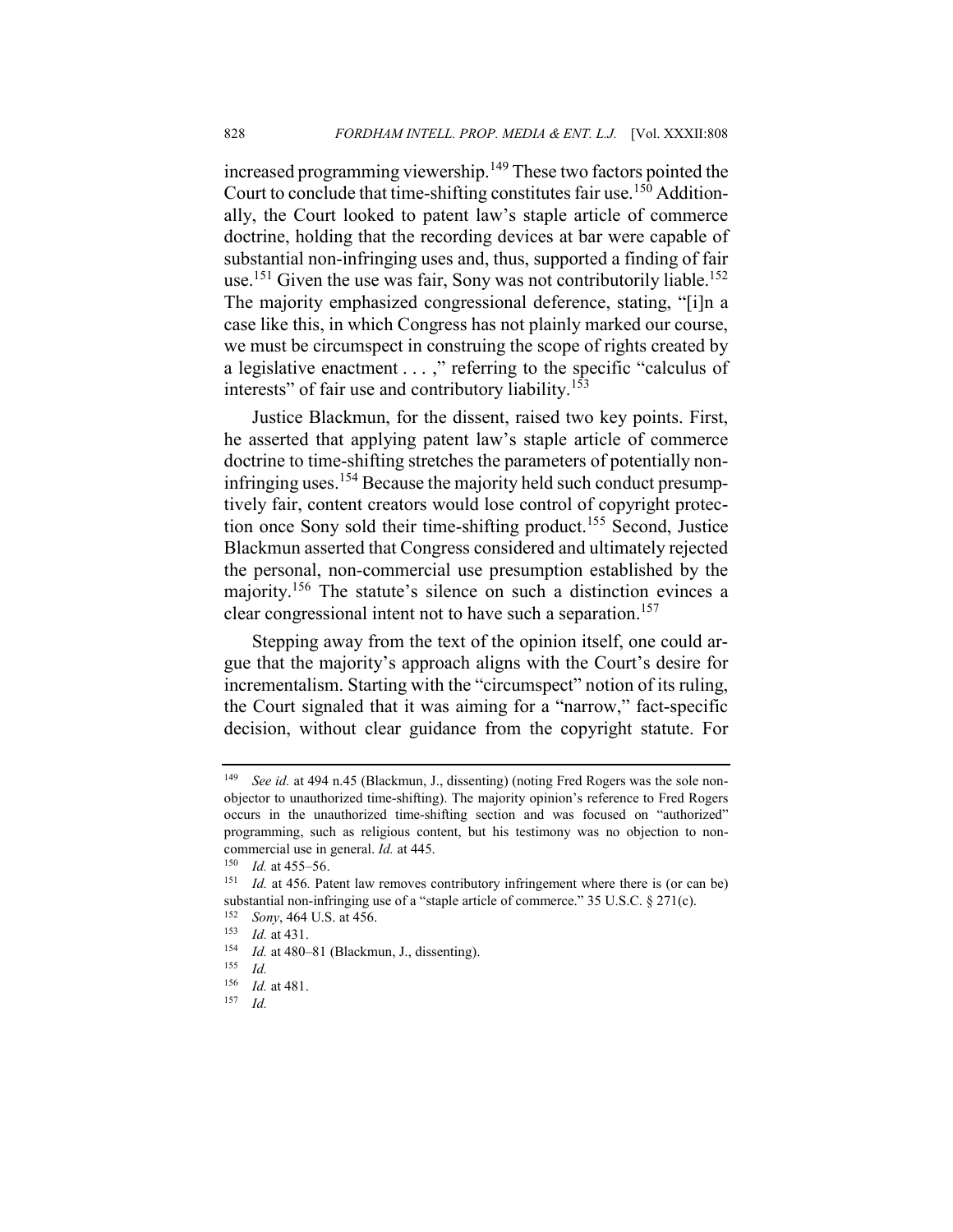example, the majority's fair use analysis turns on the staple article doctrine borrowed from patent law.<sup>158</sup> In the patent context, a staple article must meet a "substantial," not "majority," standard for noninfringement.<sup>159</sup> While the "majority" standard requires over fifty percent of instances be non-infringing, the "substantial" standard only requires some large amount, but not necessarily the same majority threshold.<sup>160</sup> In doing so, the Court appears to have left the door open, as one would expect in an incremental decision, to perhaps later adjust the applicable standard for fair use as a defense to contributory liability claims, to that of the "majority" threshold, or potentially an even-lower standard. The Court seems to use its narrow, incremental viewpoint to resolve fair use questions related to contributory liability in new technologies—a distinct and limited context compared to all cases involving fair use and new technology. By contrast, the dissent's issue of prior congressional debate seems to indicate that even framing such a change as incremental is counter to the purpose of exchanging and iterating ideas for the better. Without a form of cabining, the exception could swallow the rule—the opposite of incremental change.

Returning to the opinion, the Court limitedly considered fair use. While the majority guided lower courts to use substantial non-infringing use, the fair use analysis is not the traditional four-factor test from the statute, nor is it reflective of the doctrine's historical development. The majority analyzed two traditional fair use factors but focused on justifying the implementation of a patent law requirement into the analysis.<sup>161</sup> The dissent similarly shifted from a traditional statutory analysis to merely putting forth a contrary presumption that substantial noninfringement is fair use.<sup>162</sup> Justice Blackmun even noted the difficulty in lacking guiding standards beyond a list of factors for such an important doctrine.<sup>163</sup> In the only significant

<sup>158</sup> *See id.* 480–81 (Blackmun, J., dissenting).

See id. at 475–77, 480–81 (Blackmun, J., dissenting).

<sup>160</sup> *Compare Majority*, BLACK'S LAW DICTIONARY (11th ed. 2019) (noting "majority" is fifty percent or greater), *with Substantial*, BLACK'S LAW DICTIONARY (11th ed. 2019) (noting "substantial" is large, not necessarily fifty percent or more).

<sup>161</sup> *See Sony*, 464 U.S. at 447–56 (discussing unauthorized time-shifting while integrating factors one and four into the analysis).

<sup>162</sup> *See id*. at 475–86 (Blackmun, J., dissenting).

<sup>163</sup> *Id.* at 475–77.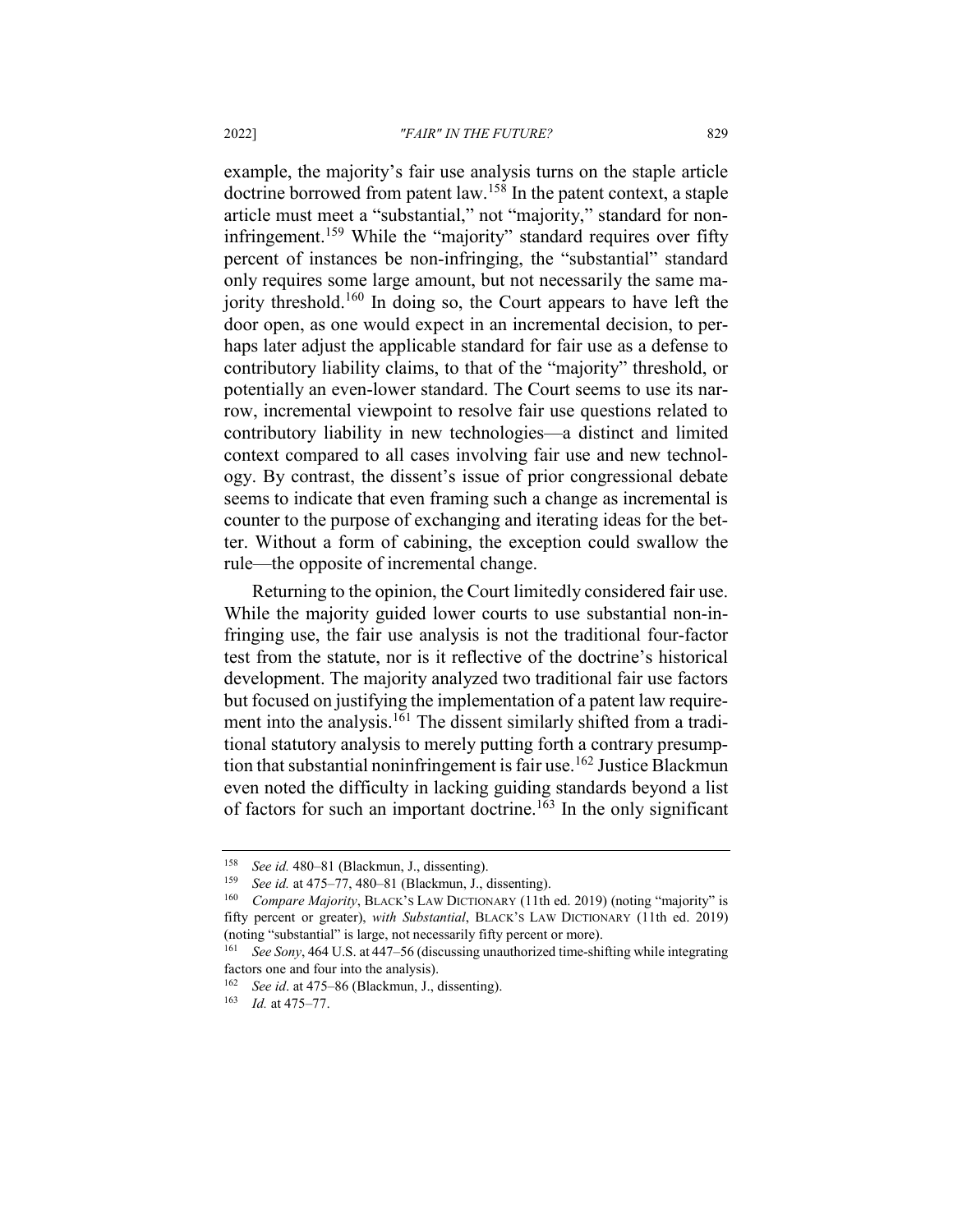doctrinal shift proposed by the dissent, Justice Blackmun argued that if the majority's presumption was correct, the threshold to satisfy the fourth factor is lowered to merely requiring a potential of market harm rather than actual market harm.<sup>164</sup> Interestingly, *Campbell* implicitly overruled this view roughly one decade later.<sup>165</sup>

2. *Sony* in the Future: The Evolution of Home Entertainment and Piracy Concerns as Long-Term Limitations

The prior discussion illustrates the tension among the Court on how to best apply fair use to new technologies and the degree to which Congress should intervene. The majority's opinion does not address how technological evolution would square with substantial non-infringing uses nor the dissent's concern that such an exception would swallow the rule. The foregoing discussion identifies the unanswered questions when applying fair use to evolving recording technologies.

On a general level, Sony's then-novel videotape recording technology gave way to the modern DVD and Blu-Ray systems for home entertainment.<sup>166</sup> Applying *Sony*'s fair use principles, any new recording technology for home recordings is likely fair use, so long as most of its uses are substantially non-infringing. Since *Sony*, Congress amended the Copyright Act to focus on new technologies but never explicitly disagreed with *Sony.*<sup>167</sup> However, the dissent's concerns regarding levels of abstraction illustrate the difficulty of applying *Sony* beyond the initial generation of a technology. For example, Blu-ray discs are not always re-recordable like tapes used for time-shifting.<sup>168</sup> Applying *Sony* to this evolved recording

<sup>164</sup> *Id.* at 482 (discussing the non-commercial presumption as unproductive use).

<sup>165</sup> Campbell v. Acuff Rose Music, Inc., 510 U.S. 569, 572–74 (1994); *see also* text accompanying *infra* note 178.

<sup>166</sup> *See The History of Home Movie Entertainment*, REEL RUNDOWN, https://reelrundown.com/film-industry/The-History-Of-Home-Movie-Entertainment [https://perma.cc/43QZ-YDYV] (Mar. 30, 2022).

<sup>167</sup> *See, e.g.*, Computer Software Copyright Act of 1980, Pub. L. No. 96-517, § 10(a), 94 Stat. 3015, 3018 (1980) (codified at 17 U.S.C. § 101) (adding a computer program to account for technology).

<sup>168</sup> *See Blu-Ray Disc Recordable Erasable (BD-RE)*, TECHOPEDIA, https:// www.techopedia.com/definition/10434/blu-ray-disc-recordable-erasable-bd-re [https://perma.cc/K2KM-ZBB2].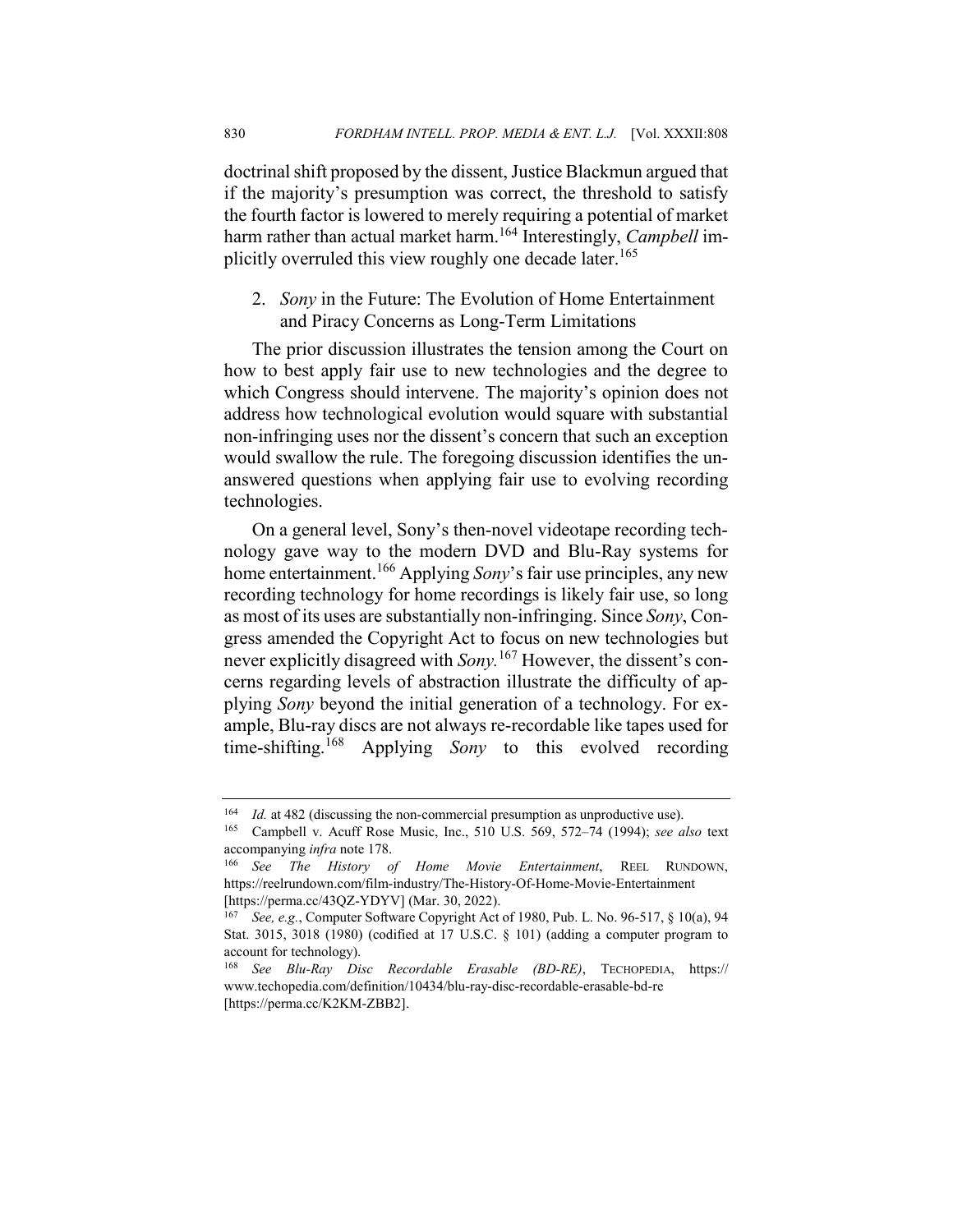technology poses several questions. First, questions arise as to how a limited-recording capability affects this rule. If consumers do not use re-recordable formats like many Blu-Ray discs, would this affect a determination of substantial-non-infringing use? In other words, perhaps part of why the narrow *Sony* rule works is its focus on erasable material like a videotape. While some evolutions, such as that from DVD to Blu-Ray, may offer advantages, the market's inclusion of once-recordable, yet evolved, media makes *Sony* harder to apply broadly. Second, should *Sony* be read to focus exclusively on television content? For example, could one record a radio broadcast for time-shifted listening in the evening? The rule offers little clarity, though the Supreme Court later spoke on time-shifting in the modern age of streaming. $169$ 

On a more specific level, neither Congress nor the Court could have predicted that online piracy—defined in the copyright context as unauthorized copying and distribution of copyrighted mate- $\text{rial}^{170}$ —would become so problematic. Content providers such as The Walt Disney Company and the plaintiff in *Sony* have long taken action to thwart online piracy.<sup>171</sup> In *Grokster*, the Supreme Court reviewed the *Sony* standard and unanimously held Grokster contributorily liable for spreading copyrighted material.<sup>172</sup> The majority's opinion merely held that the Ninth Circuit erred in applying *Sony* too broadly such that *any* substantially lawful use absolves liability.<sup>173</sup> The two concurrences seem to indicate the Court's confusion on the specific application of *Sony.* Justice Ginsburg's three-Justice concurrence argued there was no fair use under *Sony* and asserted

<sup>169</sup> The Court in *Am. Broad. Cos., Inc. v. Aereo, Inc*., 573 U.S. 431, 436 (2014), discussed this question in the streaming television context, ruling that the transmission capture company was liable for copyright infringement. The Court also merely raised from *Sony* that fair use can assist in deciding the limits of a transmit clause claim, without further discussion, and noted its limitation to only the technology before it. *See id.* at 449.

<sup>170</sup> *See Copyright Piracy*, CAMBRIDGE DICTIONARY, https://dictionary.cambridge.org/us/ dictionary/english/copyright-piracy [https://perma.cc/3G3A-4RBN].

<sup>171</sup> *See, e.g.*, Luke Bouma, *Disney Wants to Crack Down on Piracy Following the Launch of Disney+*, CORD CUTTERS NEWS (Nov. 17, 2019), https://www.cordcuttersnews.com/ disney-wants-to-crack-down-on-piracy-following-the-launch-of-disney/

<sup>[</sup>https://perma.cc/3RFT-LUC2] (noting a Piracy Intelligence team and active responses as of 2019).

<sup>172</sup> Metro-Goldwyn-Mayer Studios, Inc. v. Grokster, Ltd., 545 U.S. 913, 941 (2005).

<sup>173</sup> *Id.* at 933–34.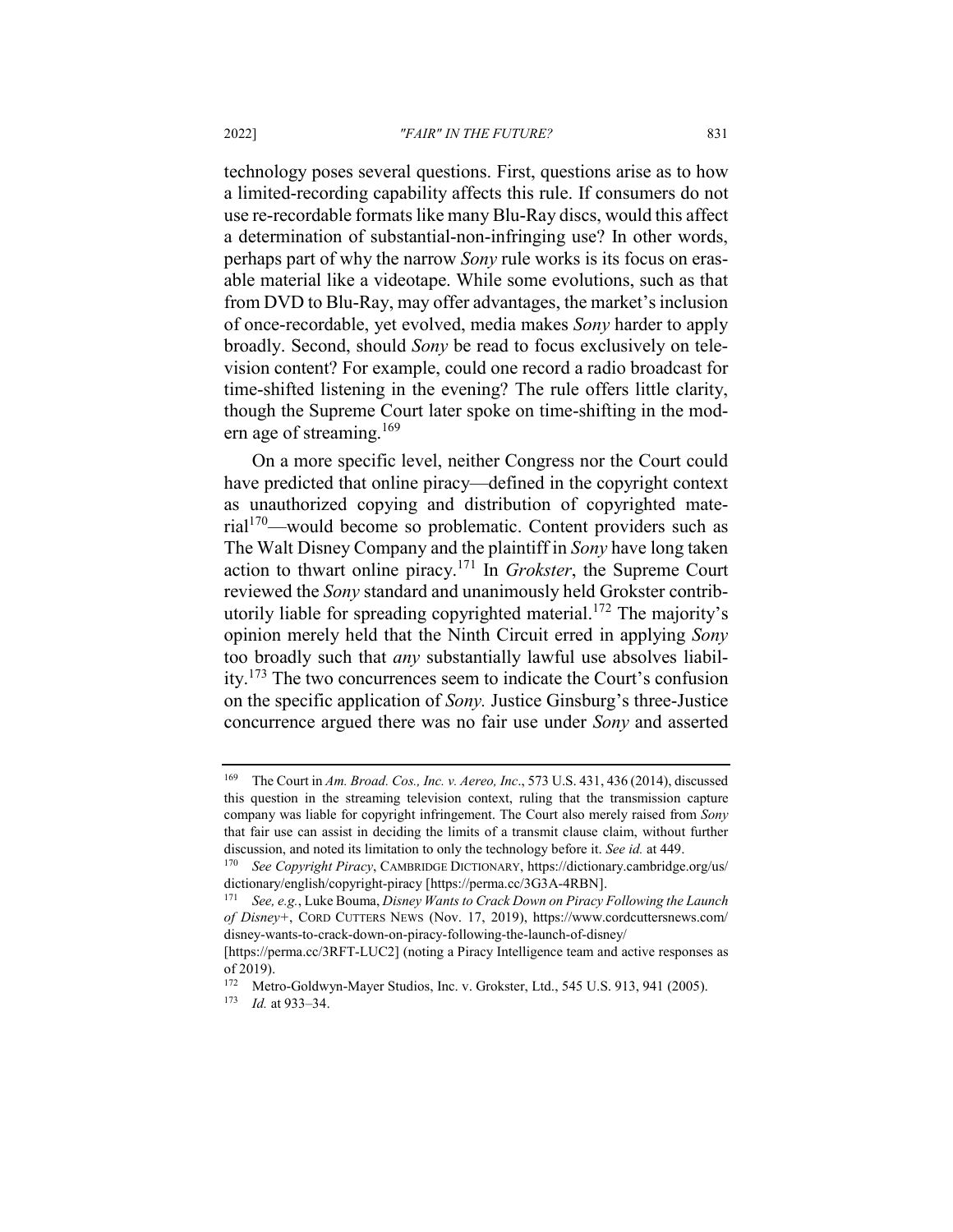that the Ninth Circuit erred by relying on hearsay.<sup>174</sup> Justice Breyer's three-Justice concurrence believed *Sony* was clear and correctly applied based, in part, on similar time-shifting.<sup>175</sup>

*Grokster*'s application of *Sony*'s principles to a similar context resulted in elusive guidance, and arguably two possible ways to view *Sony* in light of *Grokster*. On one hand, the limited guidance without congressional clarification continues from *Sony*; Justice Breyer's "rapidly changing . . . circumstances" comment from *Oracle*<sup>176</sup> seems to be a continuation of this idea. On the other hand, the Court could have justified its decision in 1984 more clearly—why import patent law, create a fairness presumption, and obliquely discuss two fair use factors to resolve these kinds of cases? The Court did provide guidance, even noting its limitations due to the Constitution's IP Clause and Congress' silence.<sup>177</sup>

These unanswered questions highlight how the Court's guidance from the 1980s insufficiently applies in the 2020s. Viewing *Sony* as a future-oriented opinion, additional advice outside the then-novel recording technology could have established appropriate contours to the flexible, open-ended future of the doctrine. Viewing *Sony* as a historically-based opinion of the era, the precedent appears limited to then-relevant video-recording technology, providing shortsighted guidance for evolving technologies.

## *B.* Campbell v. Acuff Rose*: Transformativeness (and Parody) Questions*

Ten years after *Sony*, the Supreme Court decided *Campbell v. Acuff-Rose Music, Inc.*, which revolved around a rap group's use of musical and lyrical material from Roy Orbison's song, "Oh, Pretty Woman."<sup>178</sup> Specifically, the music (an opening bass riff) and lyrics ("pretty woman") were integrated directly into the parody song in question.<sup>179</sup> The Court held the song as a parody and sufficiently

<sup>174</sup> *Id.* at 945–46 (Ginsburg, J., concurring).

<sup>&</sup>lt;sup>175</sup> *Id.* at 952–55 (Breyer, J., concurring). To quote Sony's own language, the technology was more than capable of the substantially non-infringing use. *Id.*

<sup>&</sup>lt;sup>176</sup> Google LLC v. Oracle Am., Inc., 141 S. Ct. 1183, 1197 (2021).<br><sup>177</sup> See Sony Corp. of Am. y. Universal City Studies, Inc., 464 U.S.

<sup>177</sup> *See* Sony Corp. of Am. v. Universal City Studios, Inc., 464 U.S. 417, 440–42 (1984).<br>178 510 U.S. 569 572–74 (1994)

<sup>510</sup> U.S. 569, 572–74 (1994).

<sup>179</sup> *Id.*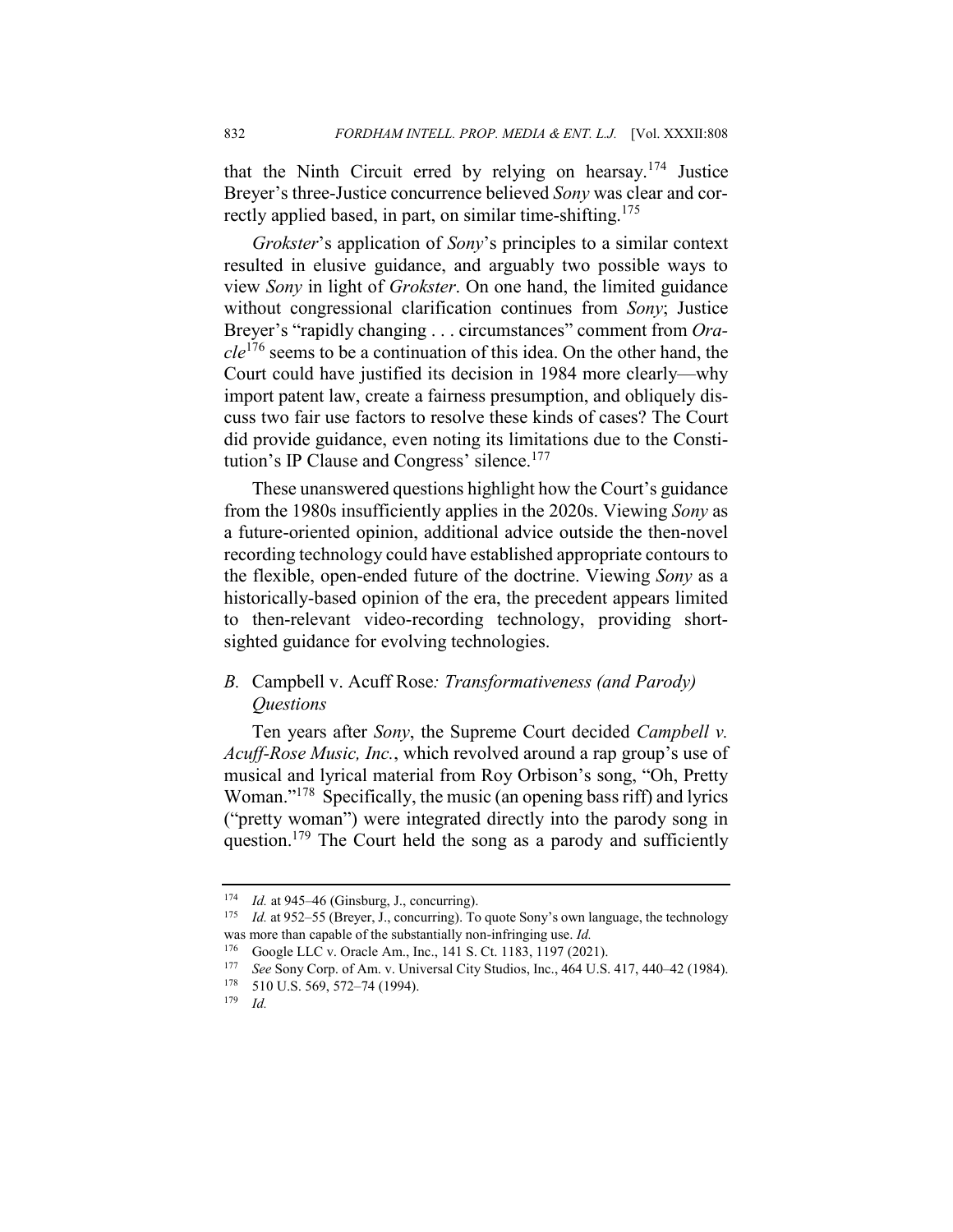transformative for fair use.<sup>180</sup> First, the foregoing discussion analyzes the unanimous opinion $181$  and identifies aspects of the fair use analysis that leave questions unanswered. It then discusses *Campbell*'s implications on the fair use doctrine and uses the recent "deepfake" technological phenomenon to illustrate *Campbell*'s limitations when applied to modern fair use cases.

## 1. *Campbell* at "Present"

*Campbell*'s fair use analysis focused on the first, third, and fourth fair use factors. As to the first factor, the Court overruled *Sony*'s non-commercial presumption<sup>182</sup> and emphasized how the rap group transformed Orbison's song, both lyrically and musically, into a new work of commentary.<sup>183</sup> The Court found the first factor to weigh in favor of fair use.<sup>184</sup>

Arguably, there are two connected propositions regarding transformative use here. First, the Court noted a general transformative use definition: "whether the new work merely supersedes the objects of the original creation, or instead adds something new, with a further purpose or different character, altering the first with new expression, meaning, or message."<sup>185</sup> Second, the Court established a parody-specific proposition that others courts have since applied beyond the parody context: "the more transformative the new work, the less will be the significance of other factors, like commercialism, that may weigh against a finding of fair use."<sup>186</sup> One way to interpret

<sup>180</sup> *Id.* at 582–83 (discussing parody); *id.* at 594 (reversing and remanding, implying as fair use).

<sup>181</sup> Justice Kennedy's concurrence warns against emphasizing commerciality in developing the parody distinction discussed herein. *See id*. at 596–600 (Kennedy, J., concurring). This warning helps clear up the newly established parody distinction and how it fits into the first statutory factor but does not offer insight into viewing *Campbell* as a forward-looking opinion under this Comment's argument. Thus, the concurrence is not analyzed here.

<sup>182</sup> *Id*. at 583–85.

<sup>&</sup>lt;sup>183</sup> *Id.* at 589 (discussing transformative qualities).

 $\frac{184}{185}$  *Id.* 

*Id.* at 579.

<sup>&</sup>lt;sup>186</sup> *Id.* The importance of transformative use is generally attributable to Judge Leval, and *Campbell* thereafter. *See generally* Pierre N. Leval, *Toward A Fair Use Standard*, 103 HARV. L. REV. 1105 (1990) (establishing transformative use principles); Pierre N. Leval, Campbell *as Fair Use Blueprint?*, 90 WASH. L. REV. 597 (2015) (Judge Leval commenting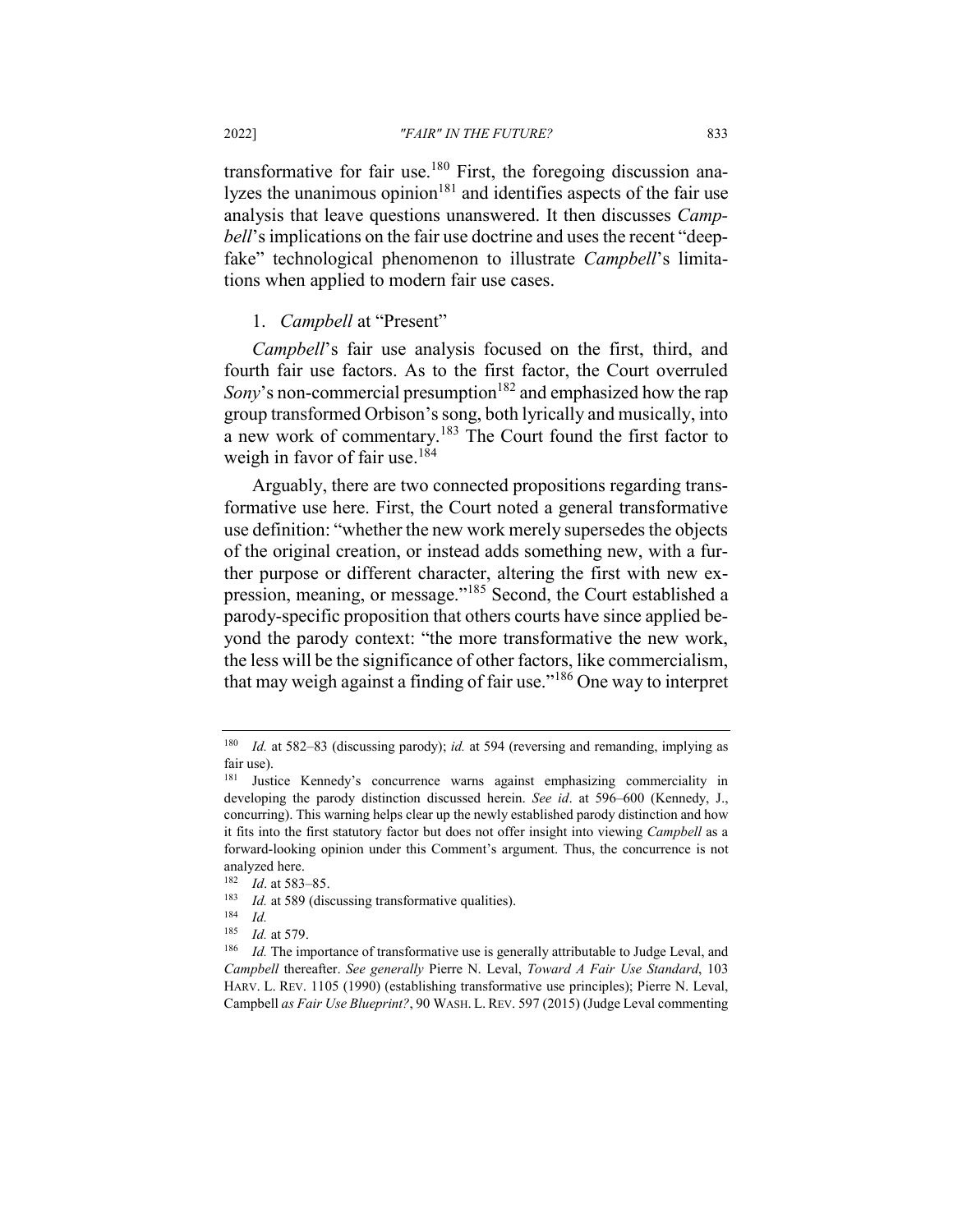these propositions is to view the transformation itself, and the transformation of a parody, with slightly different lenses for the purpose and character of use analysis. The transformation would need to sufficiently bring about new purpose to conclude fair use, but for parodies specifically, such transformation would need to provide new purpose or meaning as to the original.

As to the third factor, parodies inherently require copying enough of the original work to allow a listener to understand that the parody is commenting on the original.<sup>187</sup> In *Campbell*, the "heart" of Orbison's song was essential to the rap group's parodic commentary; this weighed in favor of fair use.<sup>188</sup> As to the fourth factor, the lower court did not account for any market harm to the original work resulting from critiques that could hinder, but not wholly usurp, the market for the original work.<sup>189</sup> The Court remanded to reevaluate this "evidentiary hole."<sup>190</sup>

The Court narrowly tailored the ruling to the song at hand—focusing specifically on parody songs and copyright. The transformative use analysis determined how parodies, specifically, can be transformative; courts today cite the same transformative use elements in non-parody/satire contexts.<sup>191</sup> Given this apparent shift, transformative use under *Campbell* can be read broadly to apply to all songs, or narrowly to apply to parodic songs (with contextual flexibility).

This tension extends to other factors as well. *Campbell*'s thirdfactor analysis focused on whether the "heart" of the work was copied and whether the "heart" was necessary to understand the parodic value; however, it did not formally determine the threshold between

on his transformative use analysis as part of *Campbell*'s holding); *see also* Matthew D. Bunker & Clay Calvert, *The Jurisprudence of Transformation: Intellectual Incoherence and Doctrinal Murkiness Twenty Years After* Campbell v. Acuff-Rose Music, 12 DUKE L. & TECH. REV. 92 (2014) (noting the importance of transformative use).

<sup>187</sup> *See* Campbell v. Acuff-Rose Music, 510 U.S. 560, 580–81 (1994) (establishing distinction); *id.* at 587–89 (applying parody in factor three).

<sup>188</sup> *Id.* at 580–81.

 $\frac{189}{190}$  *Id.* at 590–94.

*Id.* at 594.

<sup>191</sup> *See, e.g.*, Andy Warhol Found. for Visual Arts, Inc. v. Goldsmith, 11 F.4th 26, 37–38 (2d Cir. 2021) (discussing both propositions as part of transformative use).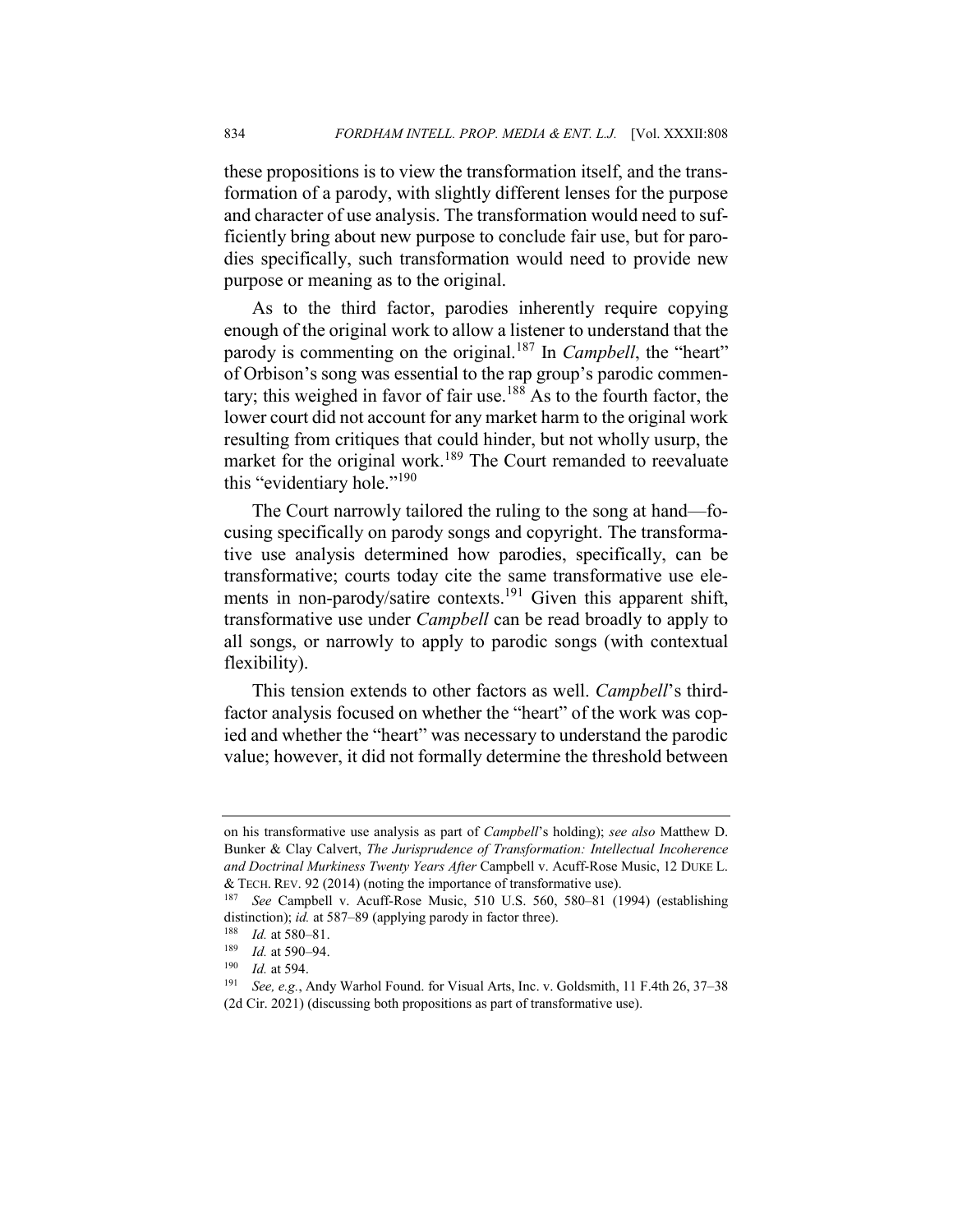fair and unfair uses.<sup>192</sup> Like *Sony*, questions of substantial use versus majority use applied here—the copied bass riff and lyrics ("pretty woman") appeared throughout the original Orbison song.<sup>193</sup> Just how much taking crosses the line, and how does this tie into a parody versus satire analysis? The Court did not provide an answer. Similarly, because the lower court was silent as to the fourth factor (market harm), the Supreme Court remanded on this issue and provided no guidance for determining market depression and market usurping.<sup>194</sup> The Court only noted that the potential market harm *should* be analyzed, but did not say *how*. <sup>195</sup> One possibility is to apply Justice Blackmun's *Sony* dissent, suggesting a distinction between criticism that is either fair and healthy or instead cannibalistic of the original work's derivative market.<sup>196</sup> However, the question remains: which derivative markets? The ambiguity discussed here highlights the need for more precise guidance, especially when these principles remain nondescript for novel technologies.

## 2. *Campbell* in the Future

Nearly thirty years after *Campbell*, the "deepfake" phenomenon raises fair use questions, especially regarding transformative use boundaries. The term "deepfake" was coined in 2017 by a Reddit user who used artificial intelligence software to swap celebrities' faces with those of women in pornography.<sup>197</sup> Today, deepfakes are defined as "an image or recording that has been convincingly altered and manipulated to misrepresent someone as doing or saying something that was not actually done or said."<sup>198</sup> By training artificial

<sup>192</sup> *See Campbell*, 510 U.S. at 580–89.

<sup>193</sup> *See* Sony Corp. of Am. v. Universal City Studios, Inc., 464 U.S. 417, 480–81 (1984) (Blackmun, J., dissenting).<br> $194$  Campbell 510 U.S. at

<sup>&</sup>lt;sup>194</sup> *Campbell*, 510 U.S. at 590–94.<br><sup>195</sup> *Id* 

*Id.* 

<sup>196</sup> *See Sony*, 464 U.S. at 465–66 (Blackmun, J., dissenting).

<sup>197</sup> *See* Sally Adee, *What Are Deepfakes and How Are They Created?*, IEEE SPECTRUM (Apr. 29, 2020), https://spectrum.ieee.org/what-is-deepfake [https://perma.cc/5N3N- $7Y92$ ].<br><sup>198</sup> Deepfake,

<sup>198</sup> *Deepfake*, MERRIAM-WEBSTER, https://www.merriam-webster.com/dictionary/ deepfake [https://perma.cc/46Z9-ABQS]. While deepfakes originated in a pornographic context, public figures have used the technology in other manners, such as illustrating the ease of spreading misinformation. *See* James Vincent, *Watch Jordan Peele Use AI to Make Barack Obama Deliver a PSA About Fake News*, VERGE (April 17, 2018, 1:14 PM),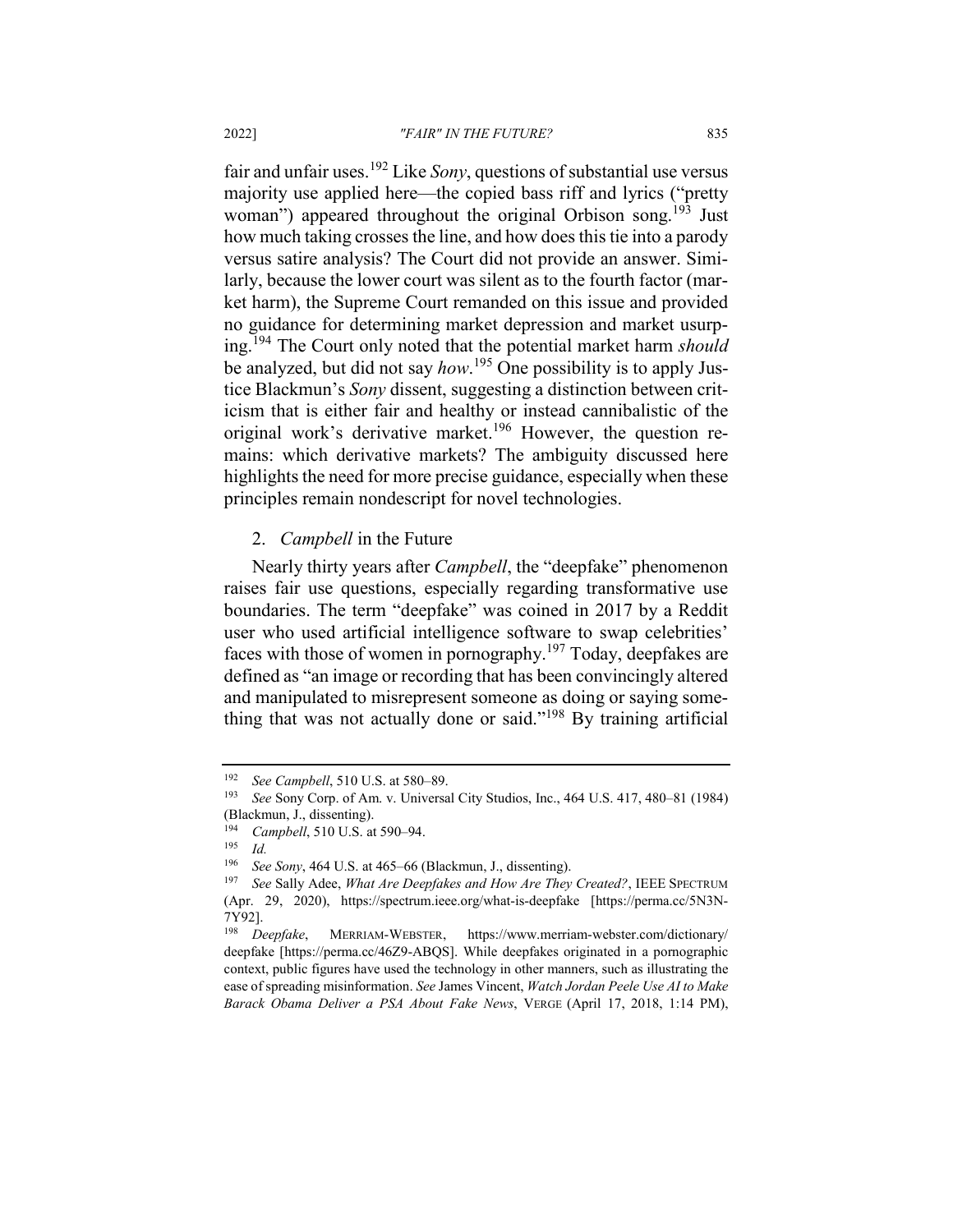intelligence with existing copyrighted material, the creator can generate and refine new content, often without the copyright holder's permission or involvement.<sup>199</sup> Ultimately, deepfakes consist of both old and new copyrighted material—the old material derived from one or more existing copyrighted sources, and the new generated by the computer and the deepfake creator.<sup>200</sup> This raises the possibility of a fair use defense, with most of the traditional four factors facing difficult-to-answer considerations.

First, the same issues as to the purpose and character of use previously discussed reappear—namely, what constitutes sufficiently "transformative purpose or character" to render the use presumptively fair?<sup>201</sup> If the deepfake is a parody and adds sufficiently new meaning, likely through the newly generated material, then it follows from *Campbell* that this should be presumably fair.<sup>202</sup> Given that deepfake victims—pornographic or otherwise—are typically celebrities, one might also turn to the preamble of Section 107, looking to "commentary" or "criticism" as justifications for fair use. $203$ 

The question of a deepfake's transformative character remains untested in courts.<sup>204</sup> Even without judicial review of the question, there are concerns with merely turning to *Campbell* as instructive.

https://www.theverge.com/tldr/2018/4/17/17247334/ai-fake-news-video-barack-obamajordan-peele-buzzfeed [https://perma.cc/2HMX-8WQY].

<sup>199</sup> *See* Adee, *supra* note 197; *see also* Katrina Geddes, *Ocularcentrism and Deepfakes: Should Seeing Be Believing?*, 31 FORDHAM INTELL. PROP. MEDIA & ENT. L.J. 1042 (2021) (exploring, among other things, the intersection of deepfakes and copyright law); *see also*  Tiffany C. Li, *Kim Kardashian vs. Deepfakes*, SLATE (June 18, 2019, 8:34 PM), https://slate.com/technology/2019/06/deepfake-kim-kardashian-copyright-law-fair-

use.html [https://perma.cc/6LXS-AAED] (raising the issue of deepfakes and fair use).

Any question as to the copyrightability of deepfake-generated material would be an open question, but outside the scope of this Comment except to the extent it intersects with fair use as discussed here.<br> $^{201}$  See Campbell v Acu

<sup>201</sup> *See* Campbell v. Acuff-Rose Music, 510 U.S. 560, 580–89 (1994); *Sony*, 464 U.S. at 480–81 (Blackmun, J., dissenting).<br> $^{202}$   $H<sub>d</sub>$ 

*Id.* 

<sup>203</sup> 17 U.S.C. § 107.

<sup>204</sup> The author's research of cases mentioning "deepfake" (or deep fake) and fair use produced two cases from 2019 and 2020 respectively. These cases, *In re S.K.*, 215 A.3d 300 (Md. 2019) and *U.S. v. Streett*, 434 F. Supp. 3d 1125 (D.N.M. 2020), are criminal cases regarding sexually explicit conduct, not copyright claims. Scholars in both formal scholarship and informal writings to the media have discussed the possibility of fair use absolving deepfake creators of liability. *See Campbell*, 510 U.S. at 582–83, 594.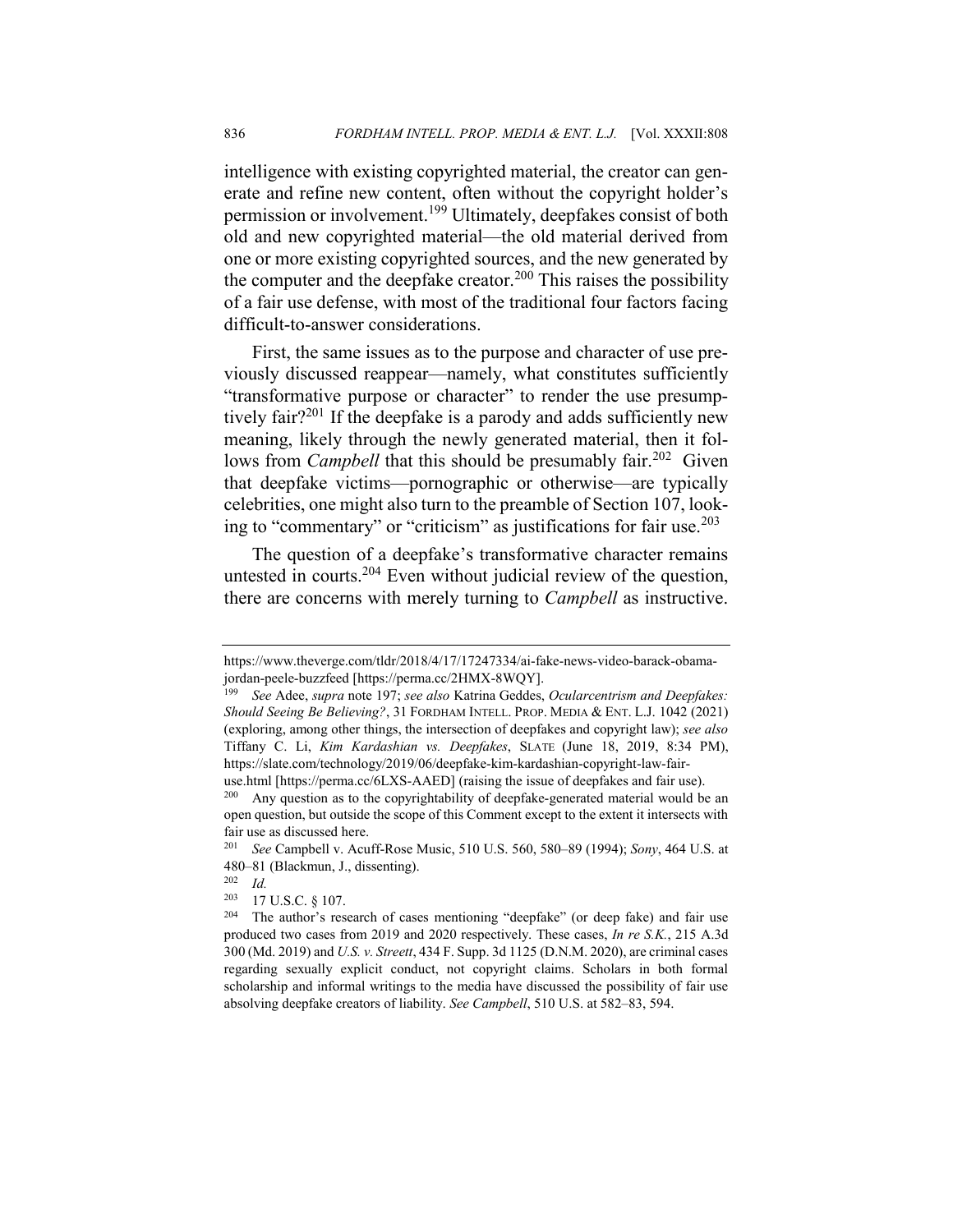#### 2022] *"FAIR" IN THE FUTURE?* 837

Taken as a broad principle, one could easily use a combination of transformative character merely by generating new content, alongside an intent to comment or criticize, to find every deepfake fair (or, at least presumably fair given its transformative character and purpose) and thus (likely) non-infringing. Such an argument would be strained, given that the Court could not have predicted deepfakes as an evolved parody, nor could expect to apply an evolved analysis derived from *Campbell.* Unlike *Sony*, which later received limited clarification in *Grokster*, no similar case exists for evolved parody using novel technology.<sup>205</sup> As such, relying on *Campbell*'s key teaching for the first factor as guidance to a contemporary issue is not the best application of the case today.

A similar issue of applicable scope, imprecise contours, and difficult questions also applies to the third and fourth factors to provide some, though perhaps muddled, guidance to lower courts.

Second, the third traditional fair use factor—the amount and substantiality of the copied work compared to the original work will similarly turn on a parody-specific determination to decide what is fair use. Parody, defined as using mimicry for comedic or embarrassing effects, is broader than satire, defined as using humor to expose a weakness or poor quality.<sup>206</sup> Based on these definitions, one could make an argument that a deepfake is parodic, satirical, neither, or both of the two, depending on the perception of the newly generated content.

For example, suppose the scenario of a real life deepfake which replaced the face of Alden Ehrenreich, playing a young Han Solo in *Solo: A Star Wars Story*, with the face of Harrison Ford, who originated the character.<sup>207</sup> There are a few ways to interpret this scenario

<sup>205</sup> For more information on the evolution of recording technology, see *Campbell*, 510 U.S. at 582–83, 594. For more information on *Sony* as applied to newer recording technology, see the discussion of Grokster *supra* Part II.A.2.

<sup>206</sup> *See Parody*, MERRIAM-WEBSTER, https://www.merriam-webster.com/dictionary/ parody [https://perma.cc/C6N2-G5GD]; *cf. Satire*, MERRIAM-WEBSTER, https:// www.merriam-webster.com/dictionary/satire [https://perma.cc/L8KU-Z45G]. Merriam-Webster also notes that satires are typically literary works, while parodies can be literary or musical works. *Parody*, *supra*; *Satire*, *supra*.

<sup>207</sup> Chaim Gartenberg, *Deepfake Edits Have Put Harrison Ford into Solo: A Star Wars Story, for Better or for Worse*, VERGE (Oct. 17, 2018, 3:37 PM), https://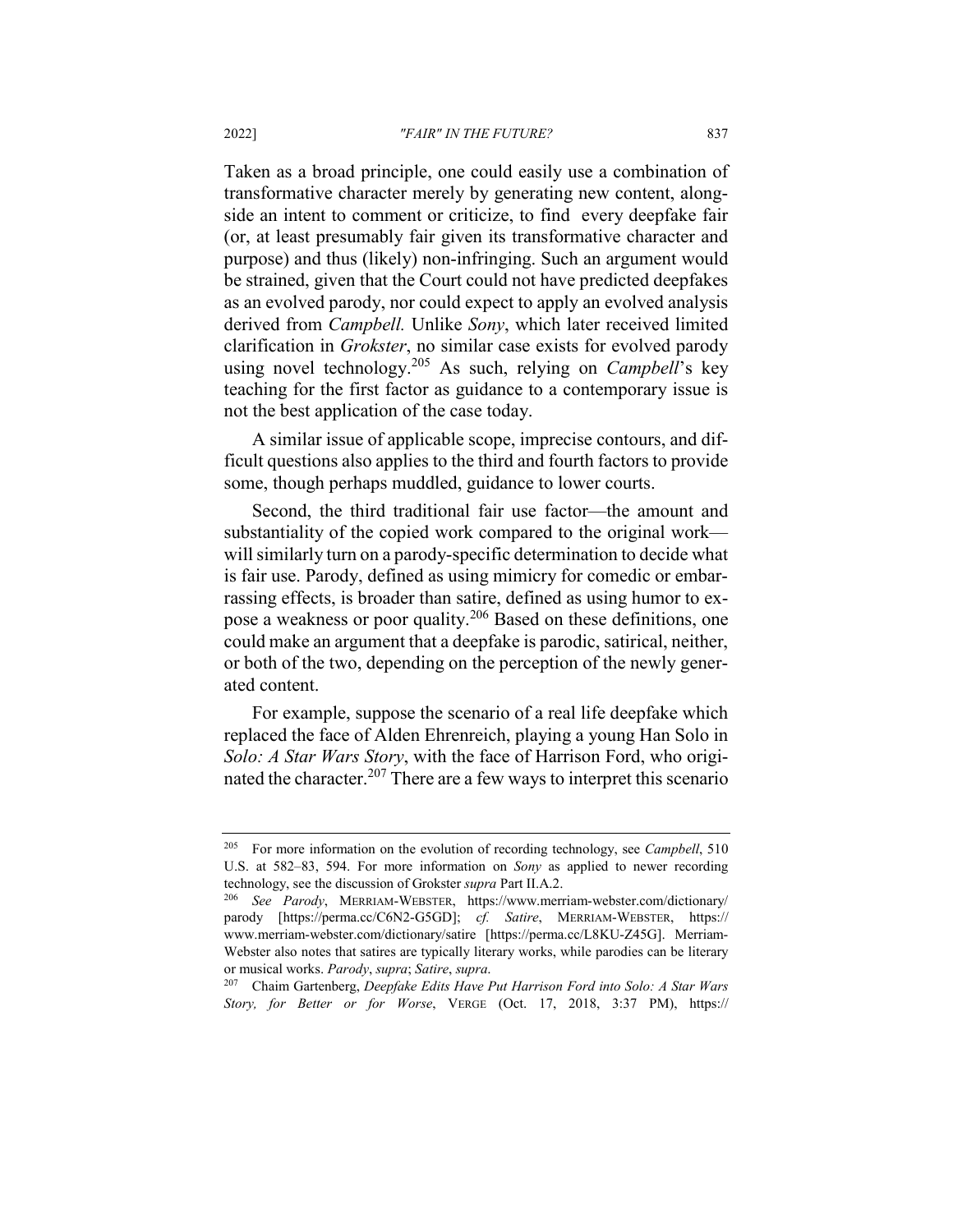to determine if it is a parody, satire, both, or neither. The deepfake could be viewed as a commentary or parody of Ehrenreich's performance by merging the "old" (Ehrenreich's performance) with the "new" (digitally generated mapping of Ford's face onto Ehrenreich's voice and body.) By including Ford's face (somewhat crudely) digitally, this new deepfake performance illustrates the mixed, near-satirical effect of "de-aging" technology in films, accomplished here by using Ford as a stand-in for other performances.<sup>208</sup> By making a deepfake of the character Han Solo, this may sufficiently comment on the Solo character or the Star Wars Franchise, so as to qualify as fair use, but not parody or satire. Finally, a deepfake could be used to refine artificial intelligence or test coding skills; this could point against fair use given no real preamble purpose or transformation.

These arguments, much like the first factor analysis, have not been addressed in court. One significant consideration hindering answering these questions affirmatively is that courts tend to avoid making subjective opinions as to whether a work is sufficiently creative or original to be protected by copyright.<sup>209</sup> Given this, it may be difficult for a court to affirmatively decide that a work meets *Campbell*'s distinctions. As deepfakes and other novel technologies raise fair use questions, *Campbell* may still provide helpful guidance to evaluate transformativeness—particularly when determining parody or satire status.

Finally, *Campbell*'s fourth factor analysis of market harm ostensibly defines the proper market of potential harm,<sup>210</sup> but the

www.theverge.com/2018/10/17/17990162/deepfake-edits-harrison-ford-han-solo-a-starwars-story-alden-ehrenreich (last visited Mar. 25, 2022).

<sup>208</sup> *See The De-Aging of Hollywood: How Deepfakes Are Keeping Us Young*, FOUNDRY: INSIGHTS HUB (Jan. 27, 2020), https://www.foundry.com/insights/film-tv/deepfakes-deaging [https://perma.cc/98FX-MDY2]. Lucasfilm, the creator of Star Wars content including *Solo: A Star Wars Story*, even used deepfakes to perfect a character, taking lengths to ensure such technology remains used in non-malicious ways. *See Disney Gallery: Star Wars: The Mandalorian: Making of the Season 2 Finale* (Lucasfilm television broadcast Aug. 25, 2021).

<sup>&</sup>lt;sup>209</sup> "It would be a dangerous undertaking for persons trained only to the law to constitute themselves final judges of the worth of pictorial illustrations, outside of the narrowest and most obvious limits." Bleistein v. Donaldson Lithographing Co., 188 U.S. 239, 251 (1903). <sup>210</sup> Campbell v. Acuff-Rose Music, Inc., 510 U.S. 560, 590–94 (1994).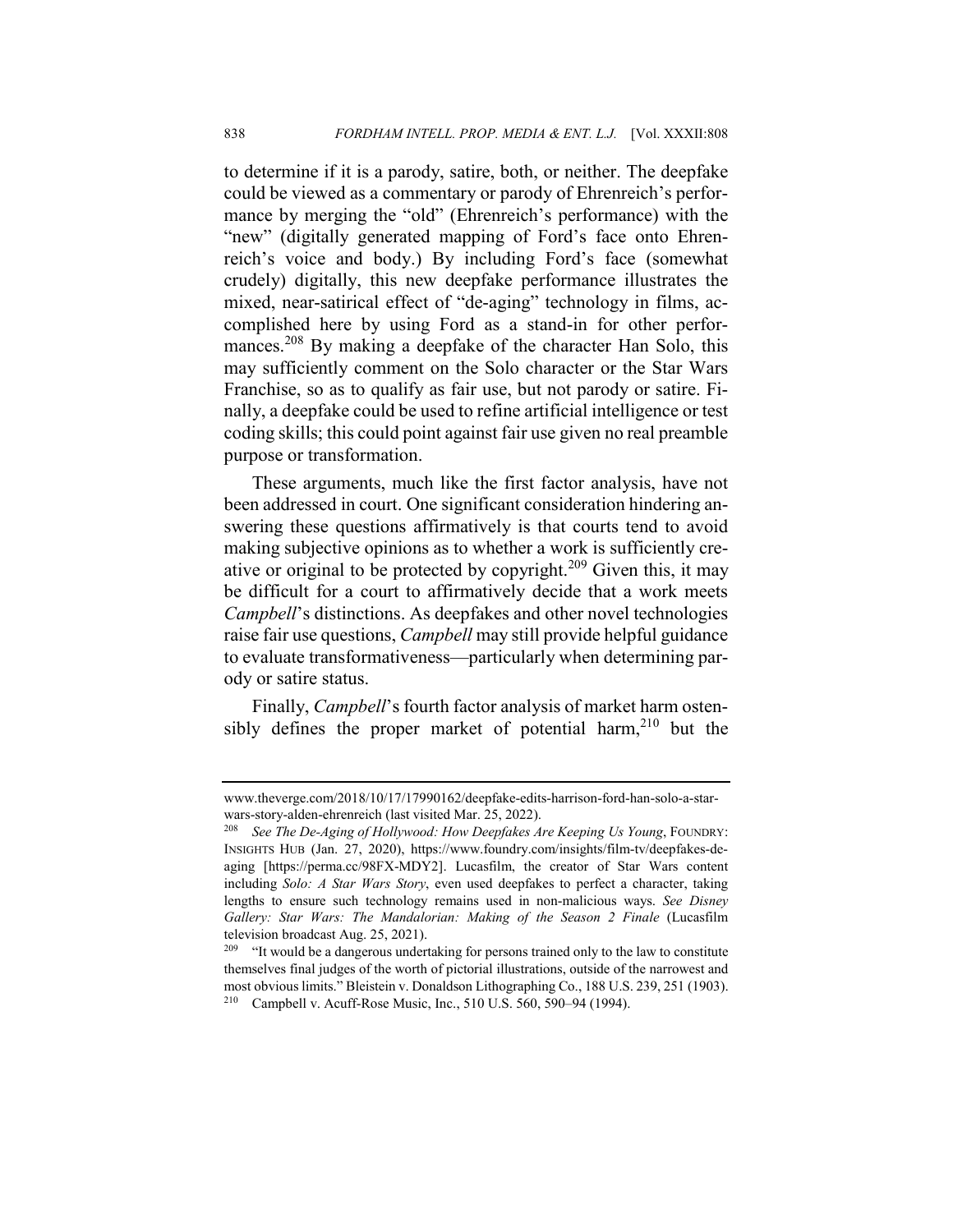relatively narrow language proves unhelpful in the deepfake context. The analysis seems to use Justice Blackmun's *Sony* dissent, evaluating the distinction between criticism (that may consequentially affect the market) and cannibalization (that swallows the market entirely), as its starting point.  $^{211}$  Returning now to the same Han Solo illustration: analysis highlights how unclear the third factor is when applied to this future-focused context.

Like the parody distinction which generated numerous perspectives on a single scenario, there are numerous potential derivative markets. First, the market for the celebrity themselves may be harmed—is a parodic deepfake hurting the market for an actor based on their (virtual) performance grafted onto another, or the market for the actor for whom part of their performance is lost? Second, the presence of a deepfake market itself may lead to harming the underlying content market, such as that of Star Wars. Third, determining an underlying market harm under the first scenario raises two related questions—should a court analyze the market for the actor's services, or the market for the overall work? Finally, the potential viral nature of deepfakes in the vast realm of social media brings about its own issues in defining market harm.<sup>212</sup> The Court's guidance makes sense for a song where the market can be easily defined based on a rap version. As the Court's guidance becomes more contextual to other technologically evolved scenarios, existing guidance becomes much more difficult to apply.

Much like *Sony* ten years earlier, the Court in *Campbell* once again provided new guidance with the parody-satire distinction, while leaving questions unanswered as to its application. Deepfakes, for example, highlight how the distinction, looking at technological evolution post-*Campbell*, has already blurred the line. Such an application, as well as courts' overall silence on the matter, seems to indicate that this and other new technologies may not fit well under *Campbell*. As previously illustrated, *Sony*'s principles may also be

<sup>211</sup> *See* Sony Corp. of Am. v. Universal City Studios, Inc, 464 U.S. 417, 465–66 (Blackmun, J., dissenting); *Campbell*, 510 U.S. at 590–94.

<sup>212</sup> *See, e.g.*, Bianca Britton, *Deepfake Videos of Tom Cruise Went Viral. Their Creator Hopes They Boost Awareness.*, NBC NEWS, https://www.nbcnews.com/tech/technews/creator-viral-tom-cruise-deepfakes-speaks-rcna356 [https://perma.cc/M8Y3-DE66] (Mar. 5, 2021, 10:02 AM).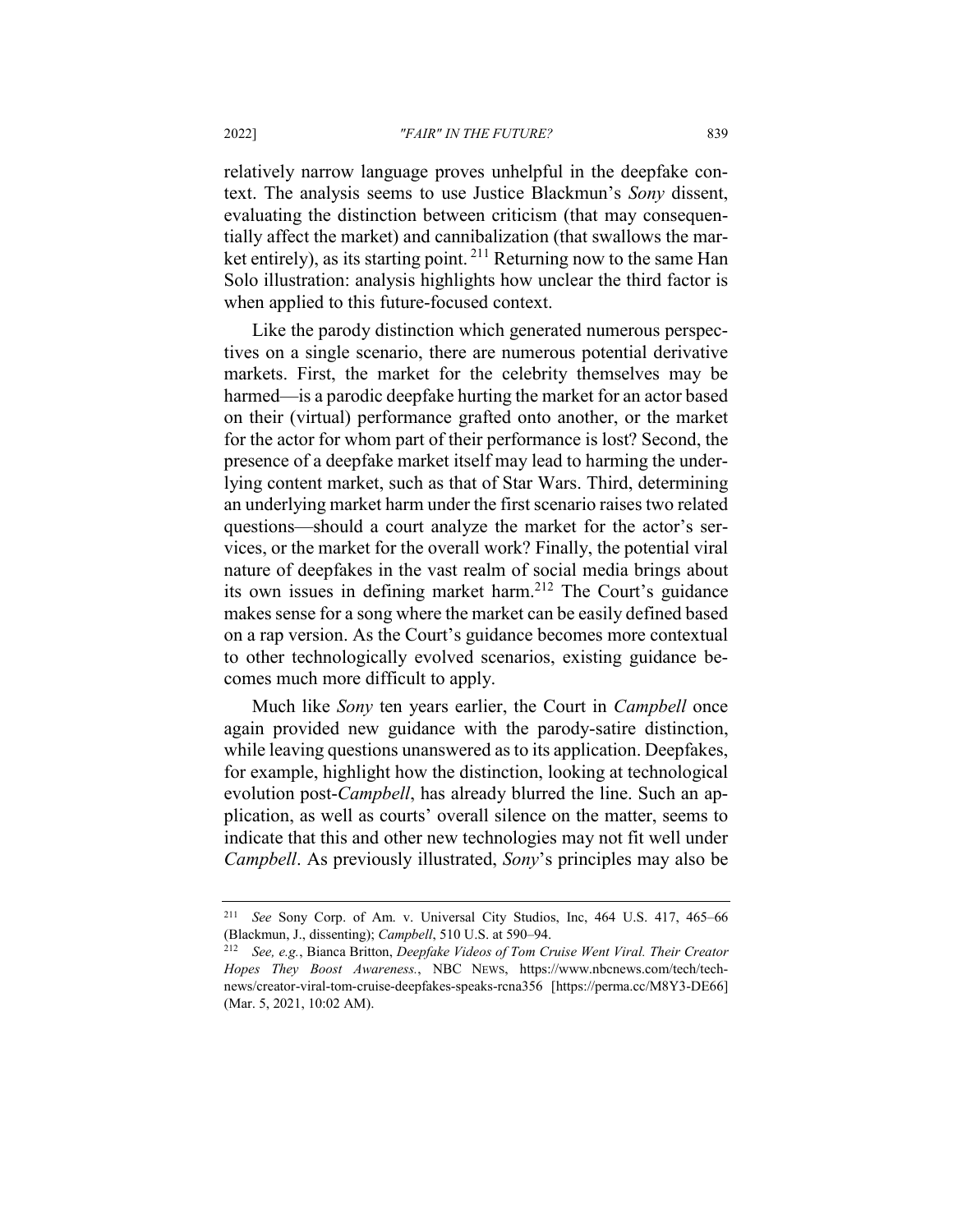limitedly applicable to the same technological evolutions.<sup>213</sup> Similarly, *Campbell*'s principles may have a limited shelf-life to guide the technology underlying these and future cases. The pattern initiated by *Sony* and *Campbell* appears to be confirmed in *Oracle*, the most recent case incrementally changing the fair use doctrine.

### *C.* Google v. Oracle*: Predicting a Limited Future for Fair Use*

*Google LLC v. Oracle America, Inc*.'s dispute gave the Court the opportunity to clarify the intersection of copyright and software.<sup>214</sup> Much like its predecessors, the Roberts Court's opinion addressed the intersection of fair use and technology but provided much fodder about fair use. $2^{15}$  The foregoing discussion analyzes the six-justice majority<sup>216</sup> and the two-justice dissent, illuminating the Court's patterned reasoning and other concerns for the fair use doctrine.

## 1. The Majority Opinion

Early in the *Oracle* majority opinion's text, Justice Breyer struck a parallel to *Sony*, stating the Court did not want to "answer more than [was] necessary to resolve the parties' dispute."<sup>217</sup> The "subsidiary" question of fair use was dispositive and the Court did not address the primary question of copyrightability.<sup>218</sup> Under the narrow focus, questions foundational to the intersection of copyright and technology, like those from *Altai*, *Borland*, and *Whelan*, were not resolved.<sup>219</sup>

Instead of starting with the first or fourth factors as usual, Justice Breyer instead began his discussion with the second fair use

<sup>213</sup> *See supra* Part II.B. The principles of *Sony* were ultimately instructive to a degree in *Grokster*, but again limitedly. *Id.*

<sup>214</sup> *See* McDermott, *supra* note 137.

<sup>215</sup> *See generally* Google LLC v. Oracle Am., Inc., 141 S. Ct. 1183 (2021).

<sup>216</sup> Justice Barrett was not part of the Court at argument and thus did not participate in the case. *Id.* at 1209.

<sup>217</sup> *Id.* at 1197.

<sup>&</sup>lt;sup>218</sup> *Id.* at 1200.<br><sup>219</sup> *See supra* P

See supra Part I.D. Fair use acting as an affirmative defense would be analyzed after a showing of similarity sufficient for infringement.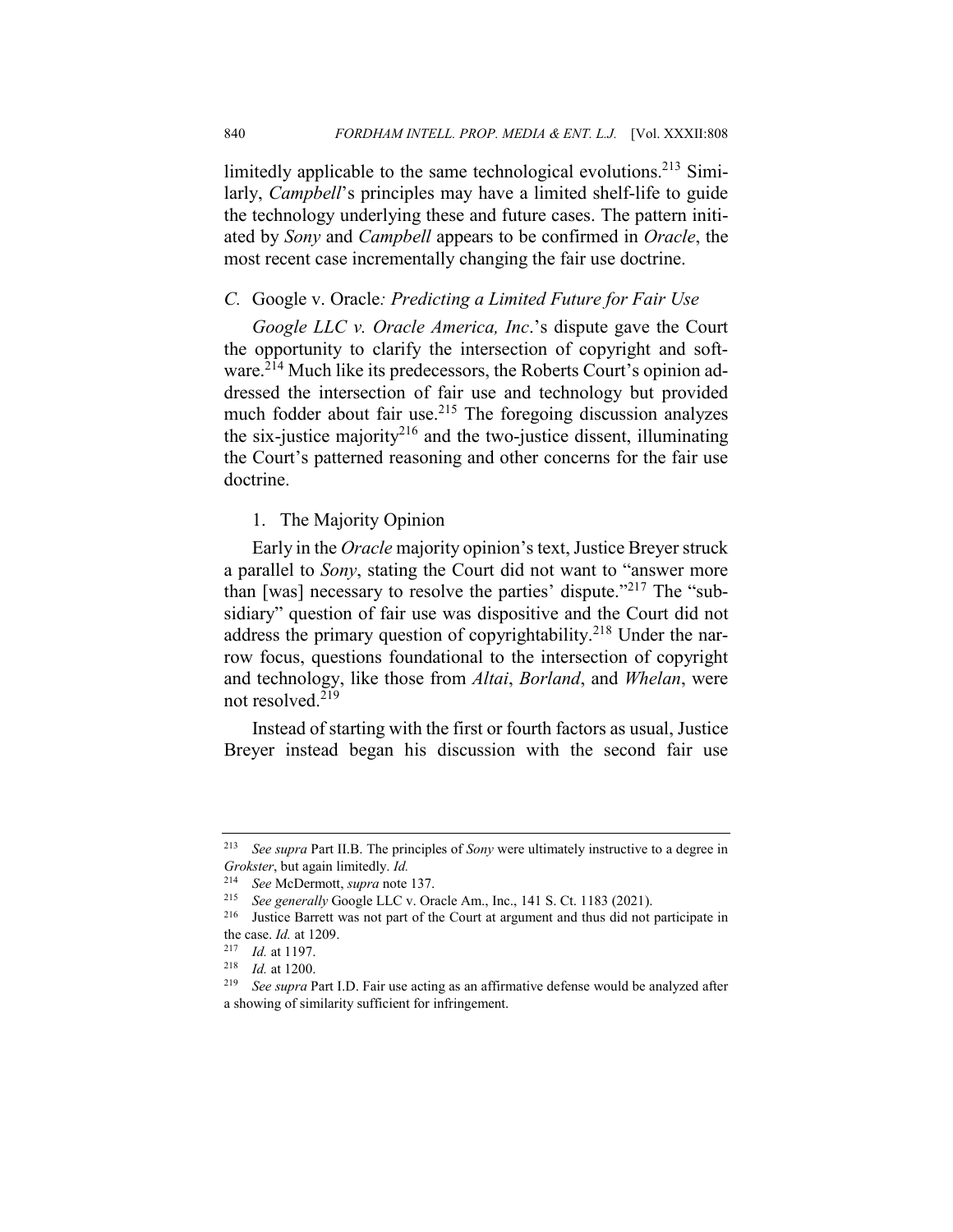factor.<sup>220</sup> The Court noted the second factor favored Google since Google copied declaring code (functional code, not at the "core" of copyright protection) instead of the implementing code (closer to a literary work at the "core" of protection).<sup>221</sup> However, courts typically discount this factor significantly.<sup>222</sup> The declaring-implementing distinction carried into the third factor's analysis, where the Court concluded that copying less than one percent of the entire API code (and all declarations) was fair.<sup>223</sup> The Court explained that the transformative purpose of the mobile operating systems and using calls for interoperability weighed in favor of Google.<sup>224</sup>

One way to view these considerations is that declaring code, a special hybrid of protected code and functionality, is subject to a "privilege."<sup>225</sup> Since the interoperable considerations of using existing languages to make programming easier led to marketplace innovations, it seems that declaring codes' interoperable nature—as opposed to more creative implementing codes—is fair to copy so many people can easily use the codes. In a way, this distinction parallels the substantial non-infringing uses of *Sony*—people were not videotaping to harm the market but to view the content on their own time. $226$ 

The majority then relied on *Campbell*'s interpretation of the first and fourth factors. As to the first factor, three aspects apply. First, the Court clarified that *Campbell*'s discussion of transformative use with parodies applied only to works commenting or critiquing the

<sup>220</sup> *See* Kevin Madigan, *The One Saving Grace of* Google v. Oracle *Might Be Its Limited Applicability*, COPYRIGHT ALL. (Apr. 13, 2021), https://copyrightalliance.org/googleoracle-one-saving-grace/ [https://perma.cc/SQ6M-9WAY].

<sup>221</sup> *See Oracle*, 141 S. Ct. at 1201–02, 1204–05.

<sup>222</sup> *Compare id.* at 1201–02 (discussing the second fair use factor), *with Campbell v. Acuff-Rose Music. Inc.*, 510 U.S. 560, 586 (1994). *See also* Mark Sableman, *Fair Use Isn't Arithmetic*, THOMPSON COBURN LLP: IN FOCUS BLOG (Oct. 25, 2018), https://www.thompsoncoburn.com/insights/blogs/in-focus/post/2018-10-25/fair-use-isn-tarithmetic [https://perma.cc/A6ZB-3HE4] (discussing the discounting phenomenon).<br> $^{223}$  Oracle 141.8 Ct at 1204.06

<sup>&</sup>lt;sup>223</sup> *Oracle*, 141 S. Ct. at 1204–06.<br><sup>224</sup> *Id.* at 1205–06

 $\frac{224}{225}$  *Id.* at 1205–06.

Lotus Dev. Corp. v. Borland Int'l, Inc., 49 F.3d 807, 821 (1st Cir. 1995) (Boudin, J., concurring), *aff'd*, 516 U.S. 233 (1996).

<sup>226</sup> *See supra* Part II.A.1.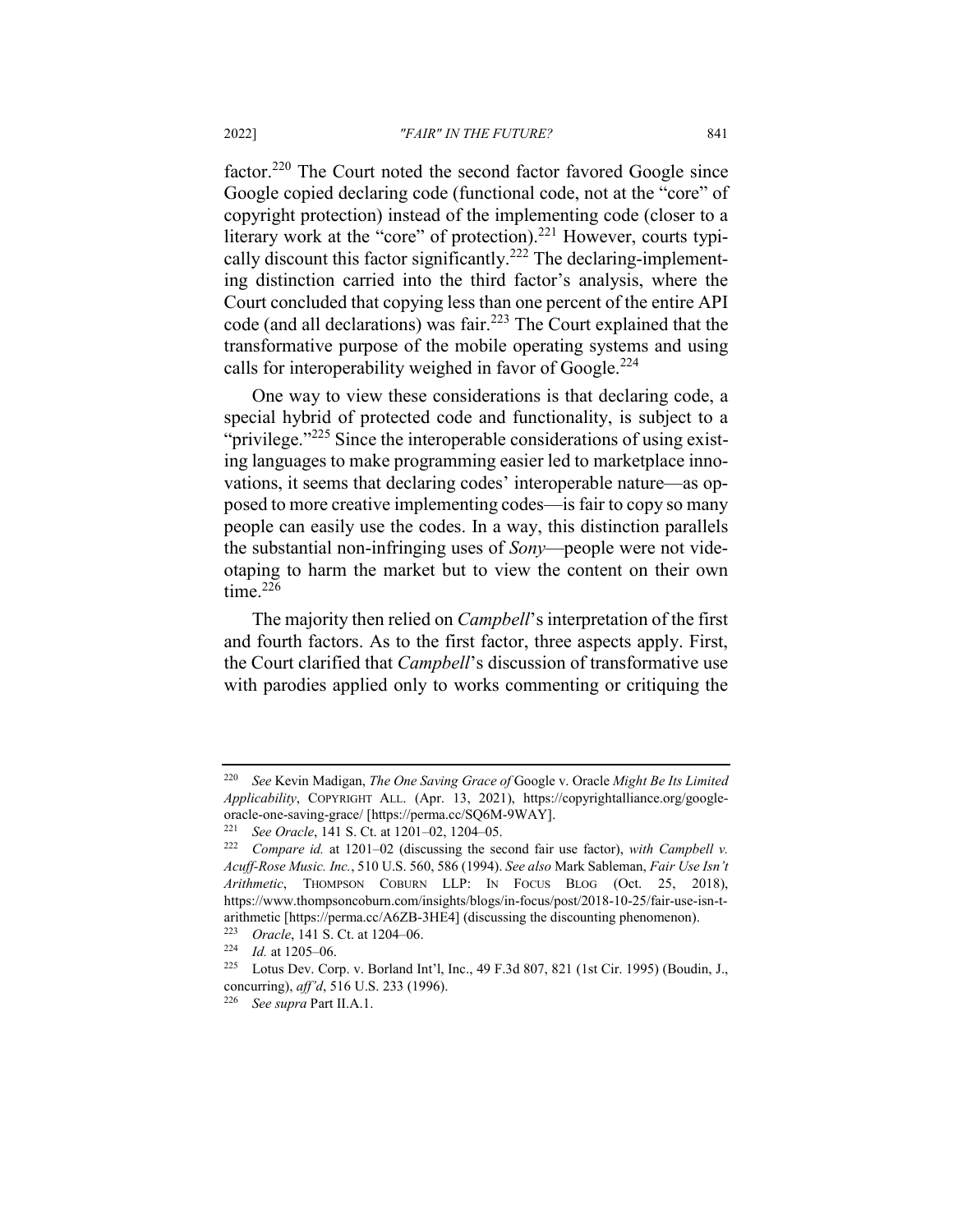original.<sup>227</sup> Second, including new code to allow Android's Java to be used in mobile devices necessarily gave the copied code a new purpose and character.<sup>228</sup> Finally, the Court indicated its skepticism that bad faith affects the commerciality.<sup>229</sup> As to the fourth factor, the Court highlighted testimony that Java was not a market substitute, Java's failure was not due to Android broadening the number of Java-trained programmer benefits the public, and the interoperability concerns that could arise if Google entered the market.<sup>230</sup> The Court noted that over time, programmers would become familiar with the API in question; further, the Court emphasized that finding harm merely because Oracle's predecessor entered the mobile market would be circular reasoning.<sup>231</sup> The potential of "lack of competition" if Oracle controlled Java, the likelihood that competition would affect Sun's ability to compete with Google, and the creative interoperability benefits all favored Google.<sup>232</sup>

Justice Breyer applied fair use precedent with a sense of pragmatism in the majority opinion. For example, the second factor's distinction between declaring and implementing code allows for a distinction among the different levels of functionality and creativity without leaning on *Whelan*, *Altai*, or *Borland*. Instead, the Court seemed to signal that the functionality inherent in declaring code cannot fully deny copyright protection given it is also inherently creative. The Court implied that the declaring code may instead be more easily reused given it is further from the purpose of incentivizing artists to make wholly creative works, such as visual art, as compared to works with some functionality. This distinction drives the remainder of the opinion: even if Google did copy the code verbatim, it was a significantly low percentage of the overall creative work, and such copying should ultimately come back to help the public. While this creates a judicial distinction among code separate from Congress' inclusion of a "computer program" under the

<sup>227</sup> *Oracle*, 141 S. Ct. at 1203 (citing Campbell v. Acuff-Rose Music, Inc., 510 U.S. 569, 580–81 (1994)).<br> $^{228}$  *Id at* 1204

<sup>228</sup> *Id.* at 1204 (citing *Campbell*, 510 U.S. at 585 n.18).

 $\frac{229}{230}$  *Id.* 

 $\frac{230}{231}$  *Id.* at 1206–08.

<sup>231</sup> *Id.*

<sup>232</sup> *Id.*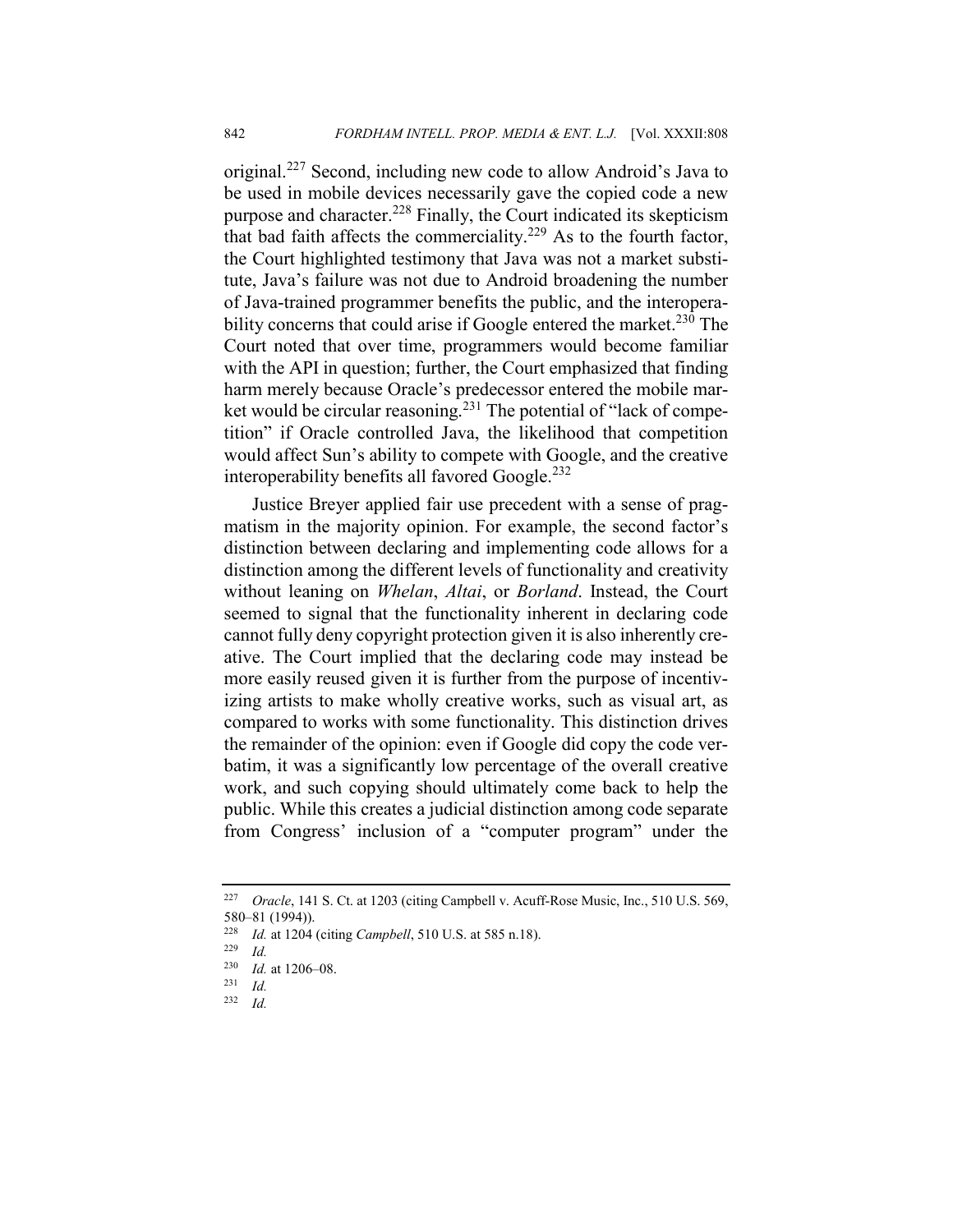Copyright Act, $^{233}$  the court was able to avoid what judges already deemed a challenging intersection between copyright and software.<sup>234</sup> Acknowledging the fact that this is a unique holding resulting from the complex intersection of copyright and software helps to clarify precedent, even though larger questions remain unanswered.<sup>235</sup>

## 2. The Dissenting Opinion: Copyrightable, Not Distinct

Justice Thomas' dissent summarizes at the outset why he and Justice Alito disagree—they believe Oracle's code was copyrightable and improperly attained, and that the declaring code distinction conflicts with the traditional fair use analysis.<sup>236</sup> This Section analyzes the dissent as applied to both *Oracle* specifically and fair use generally.<sup>237</sup>

The dissent first argued that the distinction between declaring and implementing code is nonsensical. While books are close to copyright's core, they also contain uncopyrightable ideas, just like declaring code.<sup>238</sup> Similarly, the dissenters argued that implementing code is bound to functionality and unlikely copyrightable.<sup>239</sup> The

<sup>233</sup> See text accompanying *supra* notes 49–50, 53 for more information on the computer program definition in copyright law.

<sup>234</sup> *See supra* Part I.D.

<sup>235</sup> As examples of clarifying prior guidance, the limitation of transformative use to parodies limits online piracy as transformation and a broader transformation principle to that of parodic nature. For more information on the prior guidance limited by this clarification, see *supra* Parts II.A.2, B.2.

<sup>&</sup>lt;sup>236</sup> *See Oracle*, 141 S. Ct. at 1211 (Thomas, J., dissenting).<br><sup>237</sup> Iustice Thomas begins with some initial technical co

Justice Thomas begins with some initial technical concerns regarding code as a definition, and the presence of numerous forms of declaring code among its competitors. *Id.* at 1211–12. While short words are not copyrightable, their organization, much like SSO, is copyrightable. U.S. COPYRIGHT OFF., CIRCULAR 33: WORKS NOT PROTECTED BY COPYRIGHT 2–3 (Mar. 2020), https://www.copyright.gov/circs/circ33.pdf [https:// perma.cc/5HNB-J98Z] (stating that short names are not copyrightable); *see Oracle*, 141 S. Ct. at 1196 (noting copyrightability of organization). Additionally, Justice Thomas may be assuming the syntax of Java and other competing declaring code is the same, but the different structure of the language would mean otherwise. *See Difference Between Java and Swift*, GEEKSFORGEEKS, https://www.geeksforgeeks.org/difference-between-javaand-swift/ [https://perma.cc/88WM-SBUV] (July 12, 2021) (noting that differences in syntax, object creation, and constructors affect methods).

<sup>238</sup> *Oracle*, 141 S. Ct. at 1215–16 (Thomas, J., dissenting).

<sup>239</sup> *Id.*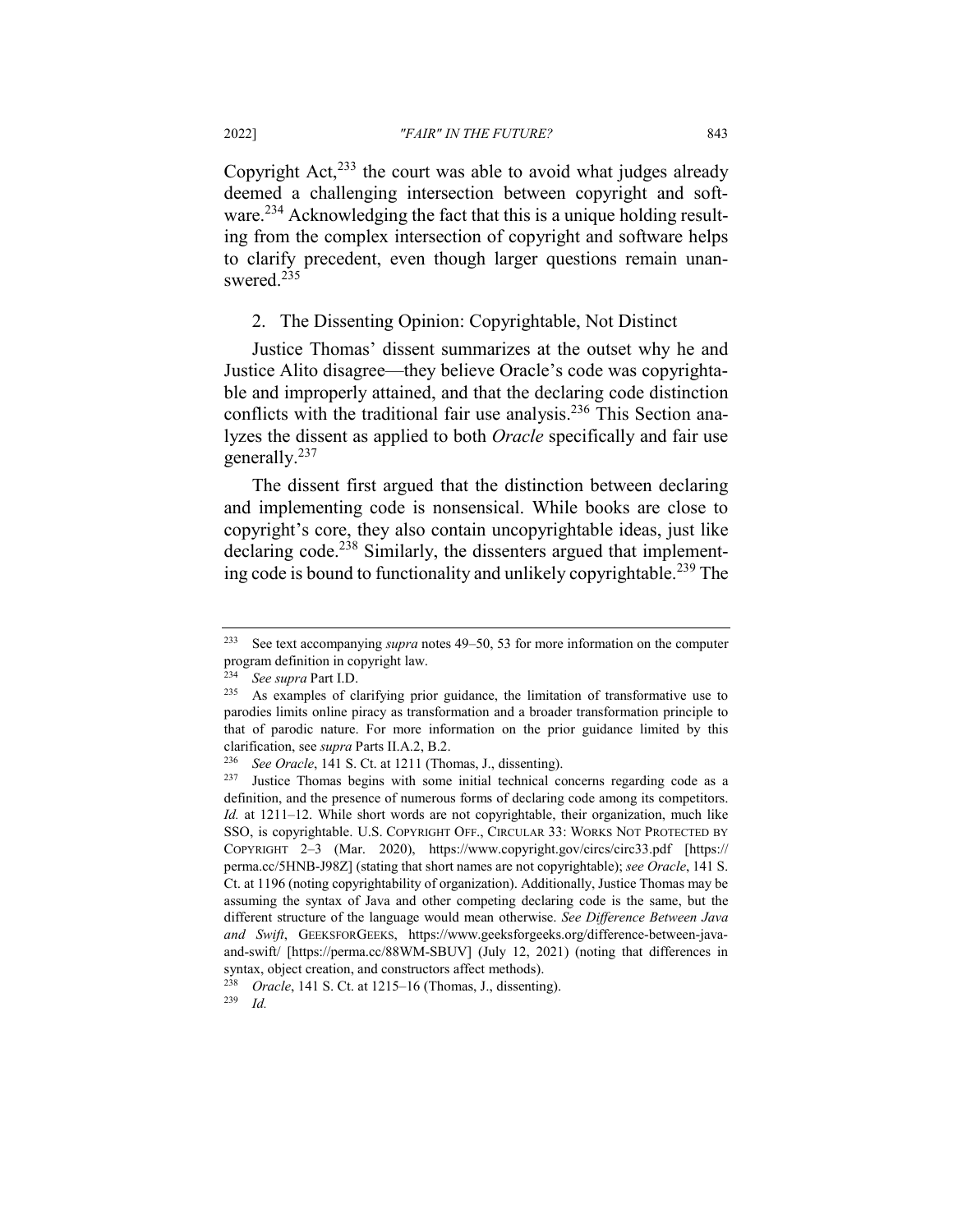dissent noted that Congress included declaring code as part of protected computer programs generally, and that the majority agreed with the contention that without this distinction, no special treatment was to be provided for computer code and fair use.<sup>240</sup>

As to the market harm—the fourth factor—the dissenting Justices believed the commercial use of Android's free operating system to bolster Google's advertising would usurp the market's demand for Java on mobile devices.<sup>241</sup> The Justices believed that granting Google's fair use defense would allow Google to rely on its existing market power to usurp the market for mobile devices, unfairly using the code developed by others without facing copyright liability.<sup>242</sup> Given that Google took the core APIs to run Java, Justices Thomas and Alito believed the majority incorrectly analyzed the first and third factors.<sup>243</sup> The dissenting Justices also noted that the commercial nature of Android, $244$  the lack of new purpose beyond creating new products,<sup>245</sup> and the Federal Circuit's determination that Google copied the "heart" of Java's code all cut against fair use.<sup>246</sup>

The dissent raised a "levels of abstraction" problem when deciphering between the declaring code's ideas and expressions;  $247$  this paralleled the SSO "levels of abstraction" concerns in the cases previously discussed.<sup>248</sup> Literary works can receive copyright protection even when they include functional headings, for example.<sup>249</sup> Here, the code was akin to a digitized book—albeit one of a more fragmented fashion. While the dissent contended the integration of uncopyrightable material should not be fair, broadly applying this

<sup>240</sup> *Id.* at 1212–13.

 $\frac{241}{242}$  *Id.* at 1216–18.

<sup>242</sup> *Id.* at 1219–20.

<sup>243</sup> *Id.* at 1218–20.

 $\frac{244}{245}$  *Id.* at 1218.

<sup>&</sup>lt;sup>245</sup> *Id.* at 1219.<br><sup>246</sup> *Id.* at 1220.

 $\frac{246}{247}$  *Id.* at 1220.

 $\frac{247}{248}$  *Id.* at 1215–16.

See supra Part I.D.

<sup>249</sup> *Oracle*, 141 S. Ct. at 1215–16 (Thomas, J., dissenting).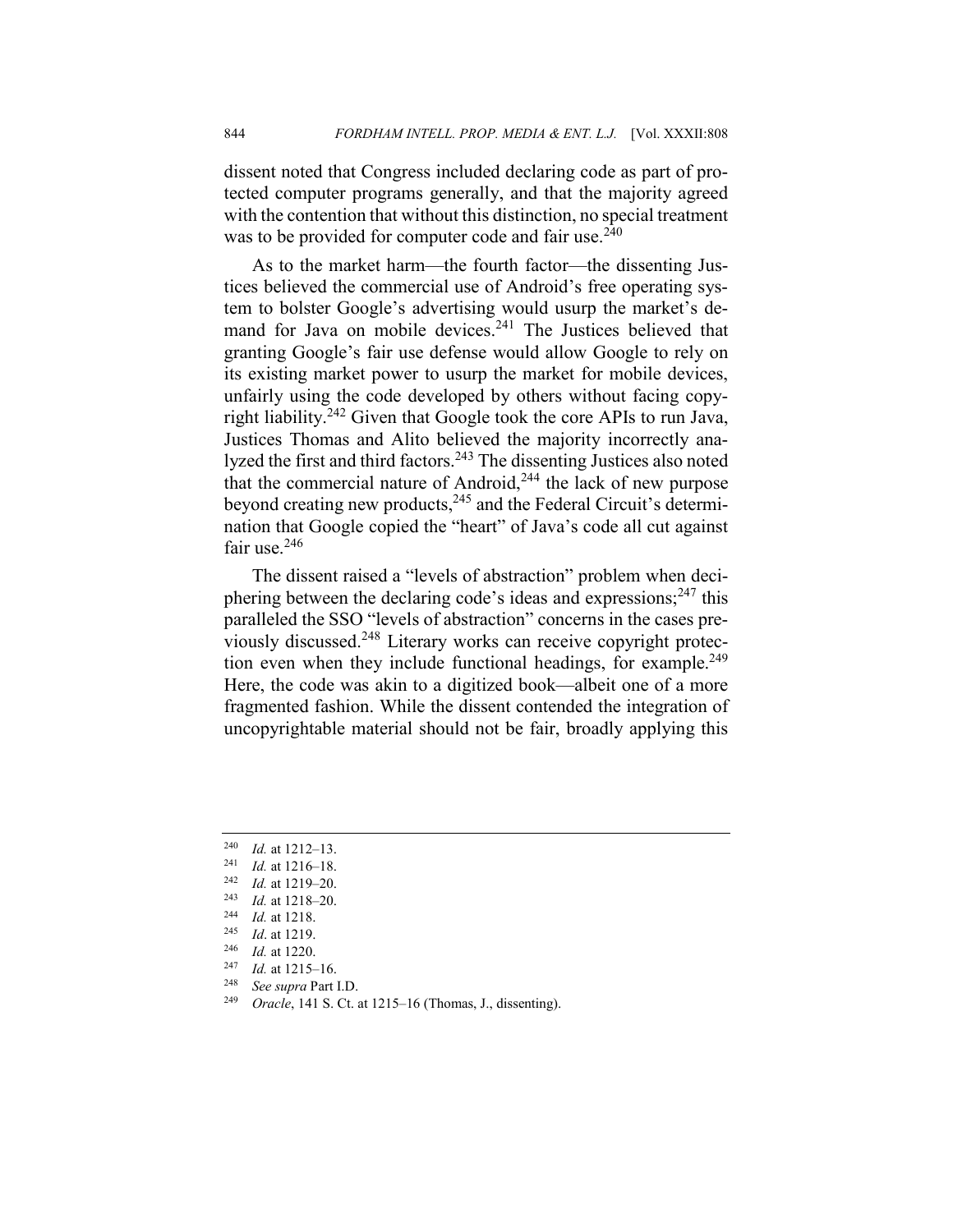idea would limit many books' copyrightability—a result exactly opposing copyright's purpose.<sup>250</sup>

Similarly, the dissent's emphasis on commerciality is a rightfully placed, but weak argument. Google has become a prominent player in the mobile software space, partially because Android is free to consumers.<sup>251</sup> Yet, the technology community is concerned with software usurpation and its effects on derivative markets. For example, the term "Sherlocking" is used by the tech community to describe when Apple incorporates existing software into its own systems to the detriment of the original entrant. However, what some consider "usurping," others consider "market expansion."<sup>252</sup> With over 1.65 billion Apple devices used globally,<sup>253</sup> a harmful and usurping action could reach and be used by a broader set of consumers. In this manner, not many users would be harmed and, outside potential losses to the initial creators, this may be better for the larger public. The potential benefits in expanding technology to a broader market could outweigh the harm to such derivative markets (and original creators), potentially prompting a fair use determination.

Looking at both opinions comprising *Oracle*, both the majority and dissent generally agree that fair use is flexible.<sup>254</sup> They also appear to agree on the appropriate standards from precedent to guide

<sup>250</sup> Recall from *supra* Part I that copyright law aims to incentivize artists to create original works of authorship. *See supra* Part I.B.

In fact, Android appears to hold a worldwide majority market share of approximately seventy percent as of January 2022. *See Mobile Operating Systems' Market Share Worldwide from January 2012 to January 2022*, STATISTA (Feb. 7, 2022), https://www.statista.com/statistics/272698/global-market-share-held-by-mobileoperating-systems-since-2009/ [https://perma.cc/43KX-3C77].

<sup>252</sup> *See* William Gallagher, *Apple Strikes Again: Which Developers Got 'Sherlocked' at WWDC*, APPLEINSIDER (June 8, 2021), https://appleinsider.com/articles/21/06/08/applestrikes-again-which-developers-got-sherlocked-at-wwdc [https://perma.cc/4TBZ-8GW4]. Potentially as an unfair business practice, Apple has been known to speak with developers as market research prior to "Sherlocking." William Gallagher, *Developers Talk About Being 'Sherlocked' as Apple Uses Them 'For Market Research*,*'* APPLEINSIDER (June 6, 2019), https://appleinsider.com/articles/19/06/06/developers-talk-about-being-sherlockedas-apple-uses-them-for-market-research [https://perma.cc/TE3J-36NK].

<sup>253</sup> Jacob Kastrenakes, *Apple Says There Are Now More Than 1 Billion Active iPhones*, VERGE (Jan. 27, 2021, 5:59 PM), https://www.theverge.com/2021/1/27/22253162/iphoneusers-total-number-billion-apple-tim-cook-q1-2021 [https://perma.cc/8QAX-W36N]. <sup>254</sup> *Oracle*, 141 S. Ct. at 1214 (Thomas, J., dissenting).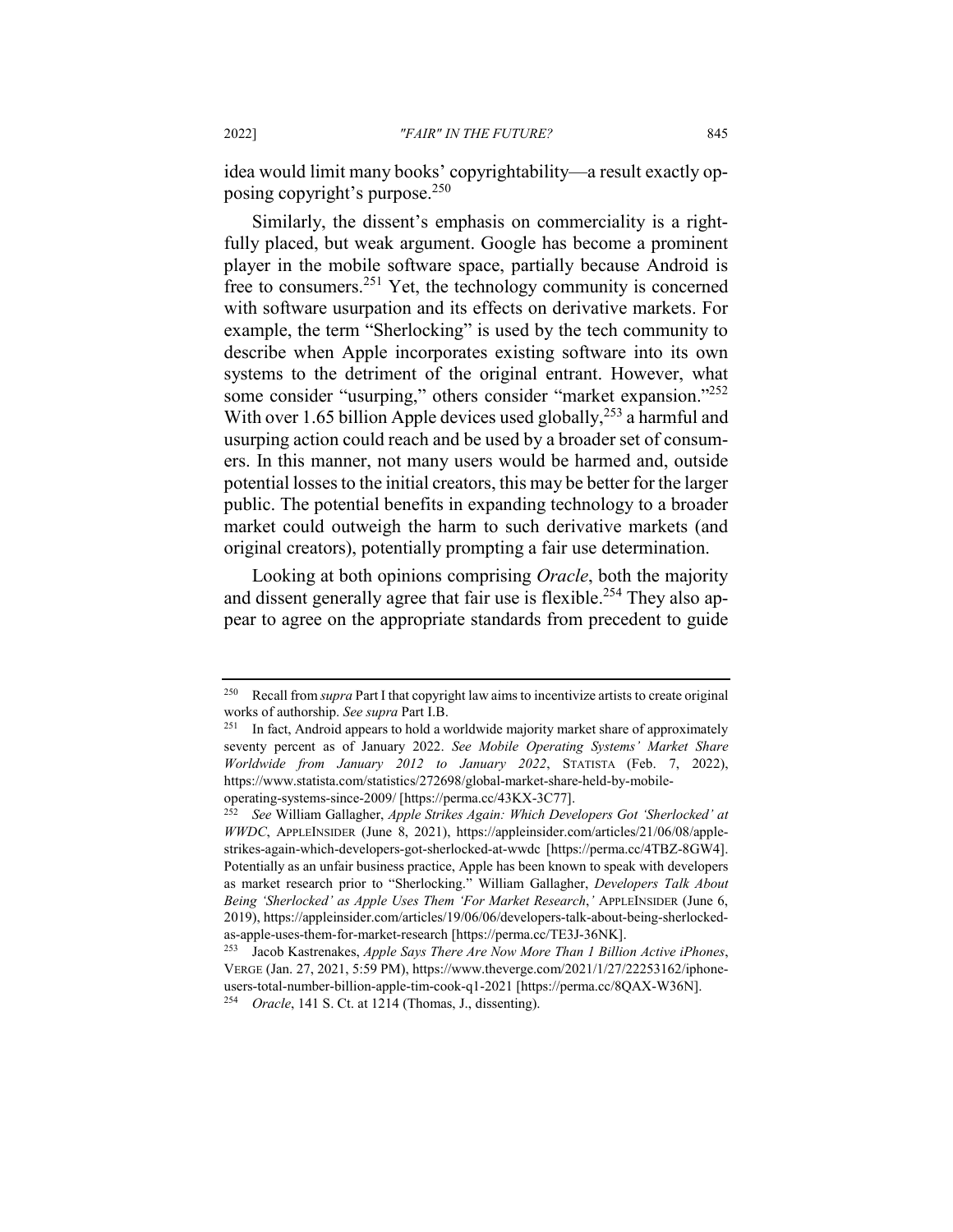their analyses.<sup>255</sup> However, questions remain: how does *Oracle* apply beyond the software context? Can courts apply its principles more broadly? Is this cabined solely to software user interfaces, or to all code? How will evolving technology affect the outcome? These questions and more are discussed below. The following Part begins by discussing *Oracle*'s implications. It then turns to the overall pattern of Supreme Court practice and fair use jurisprudence and concludes by evaluating a potential solution.

## III. PATTERNS OF INCREMENTALISM, RESTRICTIVELY BROAD GUIDANCE: LOOKING PAST *ORACLE* TO THE FUTURE OF FAIR USE

Throughout Part II, congressional inaction and distinctions from the Supreme Court drove the resolution of fair use factors across *Sony*, *Campbell*, and *Oracle*. This Part looks specifically at *Oracle*'s distinction of code, other tensions, and how the case completes the posited pattern. It then proposes and evaluates a solution for broader fair use guidance without losing the doctrine's fact-driven flexibility.

#### *A. Beyond* Oracle*: Tension, Patterns, and Unclear Guidance*

Part II discussed how the majority's distinction among declaring code and implementing code now protects some aspects of functionality.<sup>256</sup> Divorced from the opinion, drawing the line between what code is protectable, based in part on functionality, appears to be a slippery slope. The idea-expression dichotomy protects the ultimate expression, and patent law similarly protects the embodiment of inventions, not ideas. $257$  If we allow copyrighted works to contain some uncopyrighted material (such as in declaring code post-*Oracle*), then almost everything could be protected, and the distinction would certainly disappear.

<sup>255</sup> *Id.*

<sup>256</sup> *See supra* Part II.C.1.

<sup>257</sup> *See General Information Concerning Patents*, USPTO, https://www.uspto.gov/ patents/basics/general-information-patents [https://perma.cc/B3AV-JFE9] (noting patents generally do not protect ideas, but their embodiments; also noting ideas can be protected, but in limited fashion).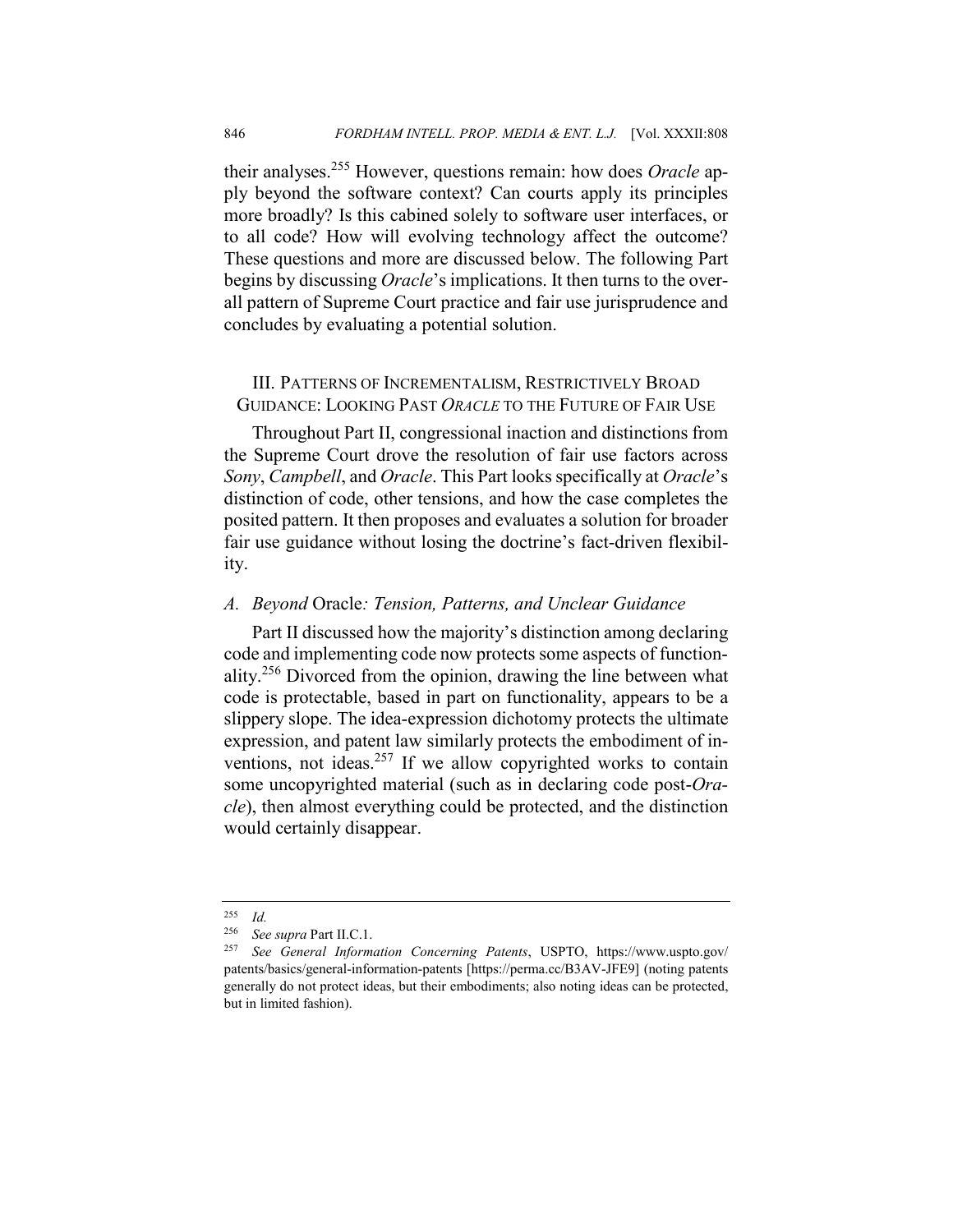#### 2022] *"FAIR" IN THE FUTURE?* 847

Suppose that as user interfaces become more functional, the copyrightability distinction becomes more blurred; this is compounded as the interfaces' corresponding technology becomes more integrated and entrenched into daily life. Pushed one step further, declaring code's organizational function does not absolve protection of its overall creativity. If implementing code—which is necessarily original and creative—was to contain any functional aspect like its declaring code counterpart, then one could theoretically extend the *Oracle* decision to conclude copyright protects essentially everything, instead of just the purely non-functional creative works as intended. This would be quite a contrast from the incremental nature of prior fair use cases and far from the Court's intended "narrow" rulings. The newly established copyrightability line would likely disappear, and there would be little left for future courts to interpret or clarify.

Second, *Oracle* hints that technologies that subsequently transform the market upon entry are likely fair—similar to that of Google, helping reshape the smartphone software marketplace.<sup>258</sup> This could stretch further than anticipated, as any new entrant to the market could take market share from competitors by simply using those competitors' existing copyrightable material. If the practice continues, fair use could inadvertently swallow a market competitors' ability to protect their copyrights, as almost all code would eventually be considered fair. A question then arises: where should the courts and Congress draw the line between acceptable market gain and a level of usurping significant control? Such an answer would provide necessary guidance as to how courts should consistently apply considerations of market size, potential market losses, and risk of limiting creativity with control.259 Without the guidance, lower courts may continue to lack clear mechanisms to consistently decide the contours of practices which are (or are not) fair use. Copyright law is intended to incentivize and protect creators, not perpetuate potentially anti-competitive (or other unfair) practices.<sup>260</sup>

<sup>258</sup> *See* text accompanying notes 287–89; *see also* Liptak, *supra* note 12. *See generally supra* Parts II.B.2, C.2, III.A.

<sup>259</sup> *See Oracle*, 141 S. Ct. at 1206–08.

<sup>260</sup> *See generally supra* Part I.A.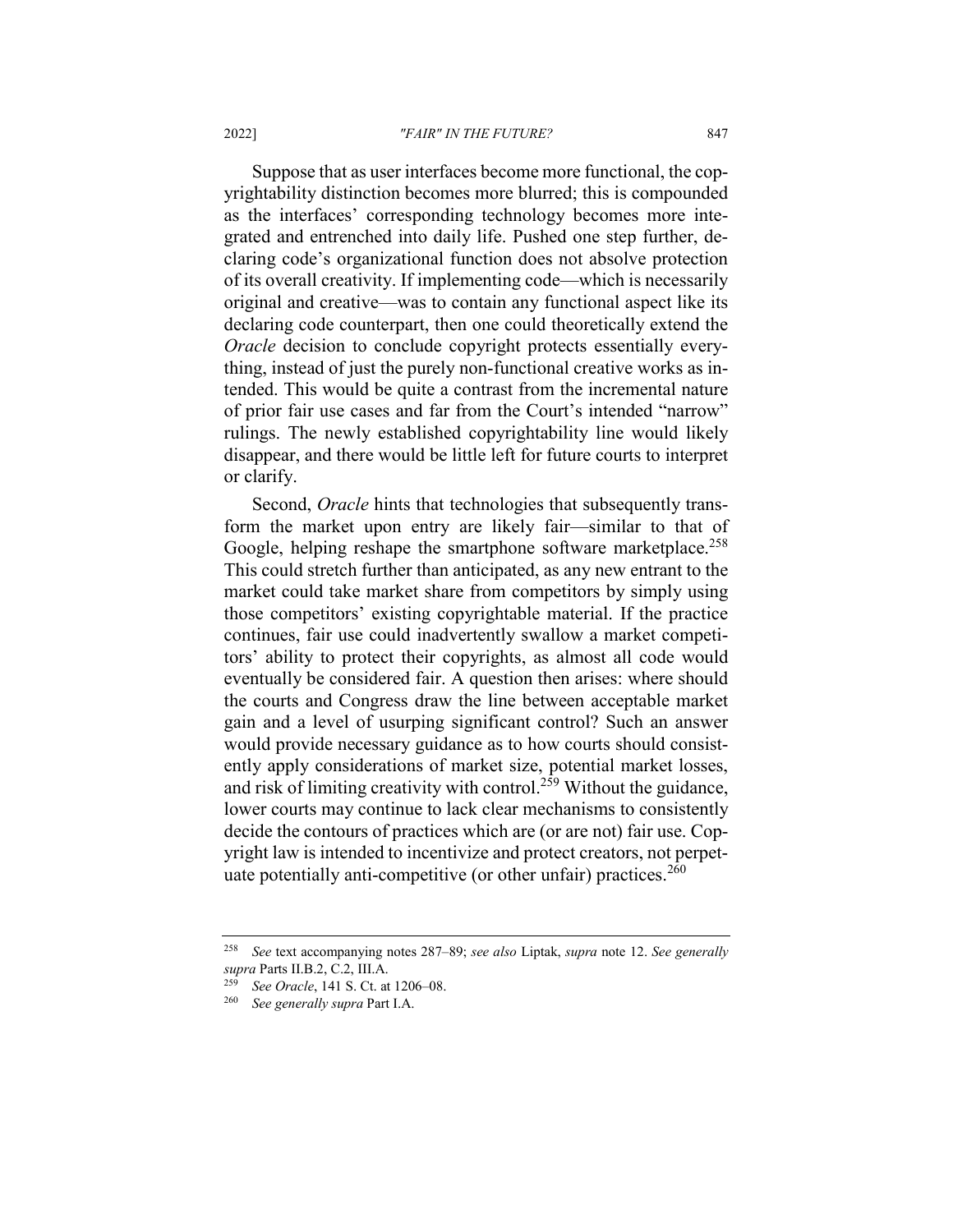Even constricting transformative use to a narrow understanding, say, only for interoperability purposes, some of the same concerns around slippery slopes and vague answers may continue to present themselves. For example, reusing declaring code is substantially non-infringing and not a creative use like in implementing code.<sup>261</sup> Prior to *Oracle*, the mobile-specific nature of the operating system in question may have been sufficiently transformative for a new purpose.262 Unlike *Harper*, this is not the theoretical "heart" of the copied work when viewing the code as a whole.<sup>263</sup> Even in this narrow scenario of one factor being instructive for the future, there are too many questions left unanswered: can programmers transform code merely with the purpose of interoperability? Does writing entirely new implementing code play a role in the analysis, and if so, must it be with an entirely new purpose? Does transforming specifically the declaring code beyond the initial copying help prove that the purpose and character of use is fair? What if that transformation harms the market, or hinders interoperability? These and other questions illustrate *Oracle*'s limitations. While the Court settled fair use in this limited, fact-bound circumstance, many questions remain about fair use's application in the technology industry.

While the Court noted its ruling did not overturn prior decisions in existing fair use jurisprudence,  $264$  there is confusion about whether the decision should be cabined. The Second Circuit has since decided two fair use cases after *Oracle*: *Andy Warhol Foundation for Visual Arts, Inc. v. Goldsmith*<sup>265</sup> and *Marano v. Metropolitan Museum of Art*. <sup>266</sup> In March 2021, the Circuit panel ruled that Andy Warhol's artwork of late artist Prince, derived from photos by Goldsmith, was not fair use.<sup>267</sup> Post-*Oracle*, the Second Circuit amended its decision, but preserved its ruling, after the Andy Warhol Foundation argued that the *Oracle* precedent stated

<sup>261</sup> *See generally supra* Part II.A.

<sup>262</sup> *See generally supra* Parts I.E, II.B.

<sup>&</sup>lt;sup>263</sup> *See Oracle*, 141 S. Ct. at 1218.<br><sup>264</sup> *Id.* at 1208, 09

 $\frac{264}{265}$  *Id.* at 1208–09.

<sup>265</sup> Andy Warhol Found. for Visual Arts, Inc. v. Goldsmith, 11 F.4th 26 (2d Cir. 2021).

<sup>266</sup> Marano v. Metro. Museum of Art, 844 F. App'x 436 (2d Cir. 2021), *cert. denied*, 142 S. Ct. 213 (2021).

<sup>267</sup> *Goldsmith*, 11 F.4th at 32.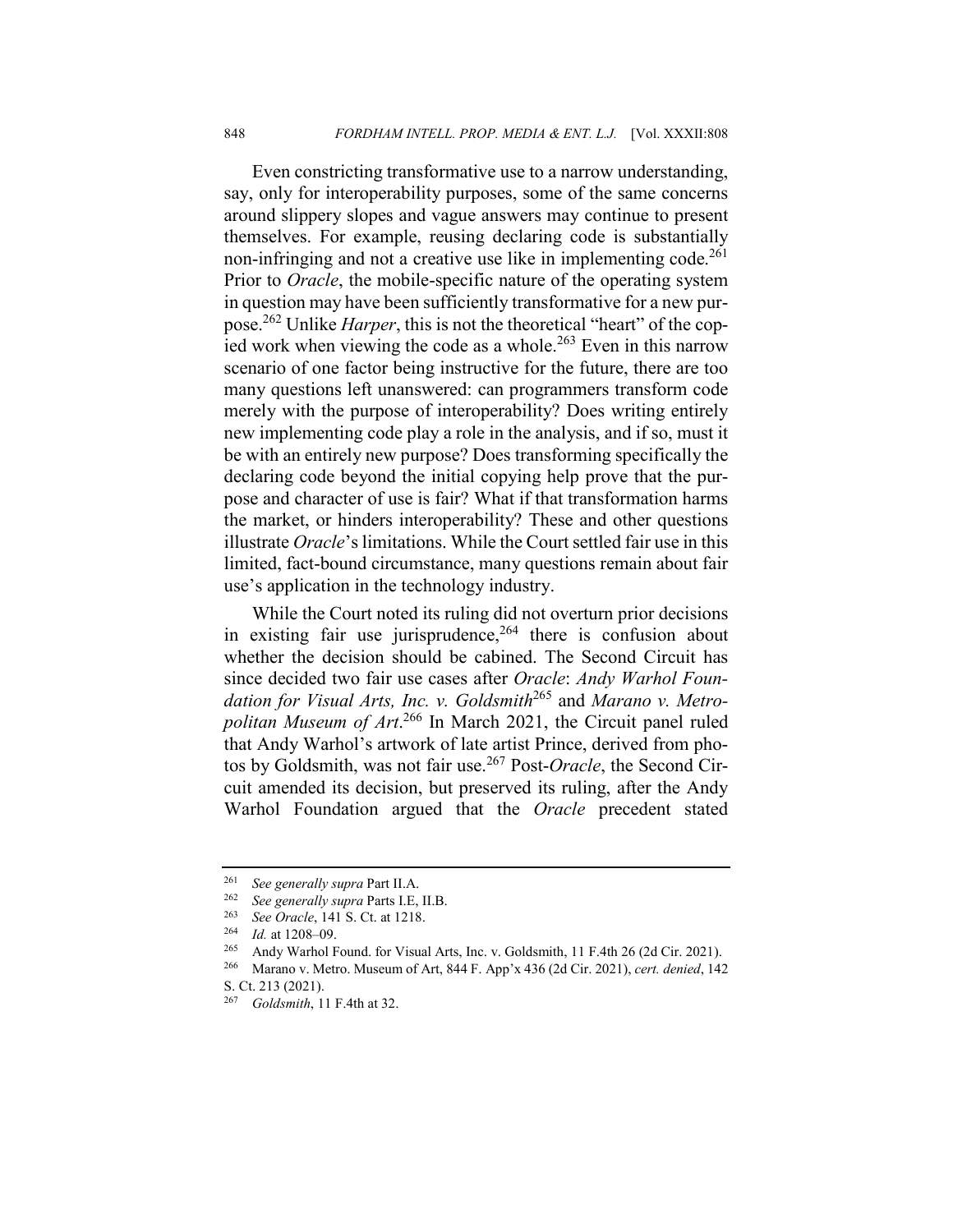otherwise.<sup>268</sup> In the amended August 2021 decision, the court held that *Oracle* was limited to the world of software—in line with Justice Breyer's ending contention.<sup>269</sup> As a result, the court held that Warhol's work was not subject to the fair use affirmative defense.  $270$ However, in *Marano*, the court held transforming a copyrighted photograph as part of a museum exhibit website was sufficiently transformative, without referencing *Oracle* at all. <sup>271</sup> While this is a limited pair of cases, it illustrates the possibility that fair use may wildly diverge within the same jurisdiction under similar factual predicates.

The Supreme Court does not encounter every fair use scenario, nor do even lower federal courts. When these cases do come before the Supreme Court, the statute's silence has led the Court to use patent law, dictionary and commonplace definitions, and dissected computer code to resolve cases.<sup>272</sup> Relying on these non-statutory resources allows courts to expand upon foundational precedent while distinguishing new lines of reasoning for fair use determinations. This can occasionally lead to unclear implications, as previously illustrated.<sup>273</sup> Across fair use precedent, there is a pattern of narrow rules working in the moment and maintaining flexibility. At the same time, this pattern also illustrates that applying precedent in future cases may be more difficult; a court can reject a principle to arrive at an intended result, then subsequently arrive at the opposite

 $\frac{268}{269}$  *Id.* at 51–52.

<sup>269</sup> *Id.* Just prior to the publication of this Comment, the Supreme Court granted *certiorari* for *Goldsmith* to be heard in the October 2022 Term, bringing the Court's attention to transformative use again post-*Oracle* and in non-technology-focused context. Andy Warhol Found. Inc. v. Goldsmith, No. 21-869, 2022 WL 892102 (2022); *see also* Ashley Cullins, *Andy Warhol Foundation Asks Supreme Court to Review Prince Pop Art Dispute*, HOLLYWOOD REP. (Dec. 9, 2021, 3:34 PM), https://www.hollywoodreporter.com/ business/business-news/andy-warhol-prince-supreme-court-1235060223/

<sup>[</sup>https://perma.cc/KA4G-DD9F] (discussing the now-accepted petition's emphasis on transformative use).

<sup>270</sup> *Goldsmith*, 11 F.4th at 32.

<sup>271</sup> *See Marano*, 472 F. Supp. 3d at 80–81, *reconsideration denied*, No. 19-CV-8606, 2020 WL 4735117 (S.D.N.Y. Aug. 14, 2020), *aff'd*, 844 F. App'x 436 (2d Cir. 2021), *cert. denied*, 142 S. Ct. 213 (2021).

<sup>272</sup> *See supra* Part II.A.1 (discussing patent law and dictionary definitions to resolve *Sony*); *supra* Part II.C (using dissection of computer code as method of resolving *Oracle*). <sup>273</sup> *See generally supra* Part II.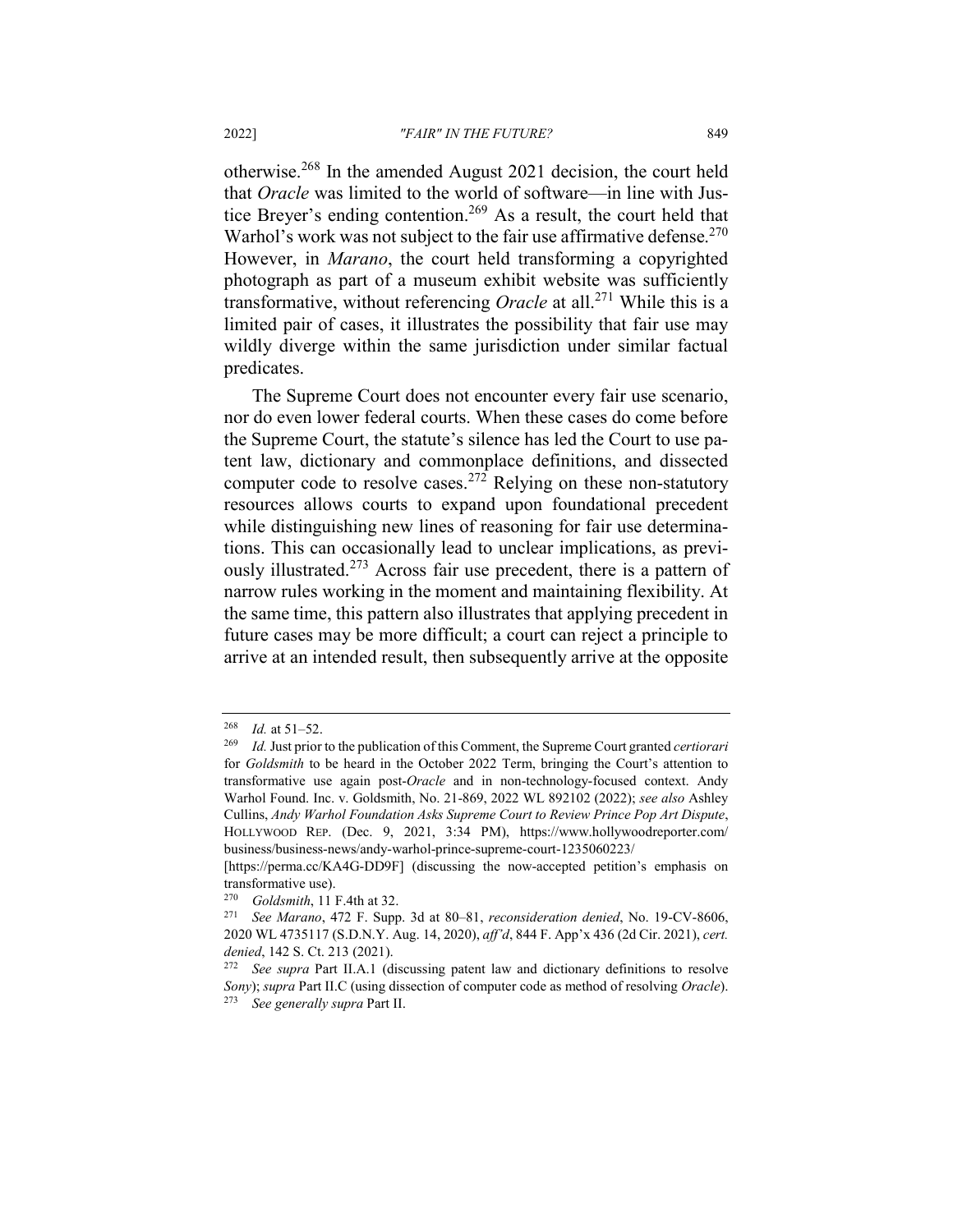result without even mentioning the original principle. So, how can the judicial system—particularly the Supreme Court—combat this pattern while maintaining flexibility?

## *B. A Proposed Resolution: "Broader" Opinions Preventing Inconsistent Patterns*

The Supreme Court says what the law is, and in doing so, must avoid creating advisory opinions.274 In the context of fair use, the four factors are flexibly applied to the facts of a case to reach a determination; this is not an issue. But as this Comment highlights, fair use necessitates broader guidance beyond what has been provided. This Section illustrates how slightly expanding the scope of decisions to consistently ground precedent in a broader context and carefully balancing the scope to prevent the opinion from becoming merely advisory may help answer fair use's open questions while maintaining the Court's incremental process.

The Supreme Court is often the final authority to speak on a law's interpretation, and that includes fair use. While it cannot advise without a resolution, a broader opinion that also includes writings about the overall context offers an opportunity to comment on the principles as it works to a resolution, offering guideposts for future analyses. Similar fact patterns, such as the potential fair use of a photo, may arrive at wholly different decisions under the same law in the same jurisdiction.<sup>275</sup> While facts drive the decisions, the law as applied to the facts resolves the issues.<sup>276</sup> By using a broader scope, the Supreme Court can maintain unanimous opinions<sup>277</sup> which rule narrowly on the issue—preventing unidentified limits from getting lost in the ether—in line with the principle of incremental rulings. At the same time, the presence of broader guidance allows lower courts to review prior precedent both for the narrow factual predicates and broader guideposts, applying the decision "narrowly" to the facts or "broadly" on the principles as needed. In that manner, the Court can prevent confusion which has historically

<sup>274</sup> *See supra* notes 18–22 and accompanying text.

<sup>275</sup> *See generally supra* Part III.A (discussing the Second Circuit post-*Oracle*).

<sup>&</sup>lt;sup>276</sup> *See generally supra* Part I.C (discussing the fair use analysis generally).<sup>277</sup> *See e g* Lintak, *supra* note 12 (discussing a push for unanimous decise

See, e.g., Liptak, *supra* note 12 (discussing a push for unanimous decisions, among other things).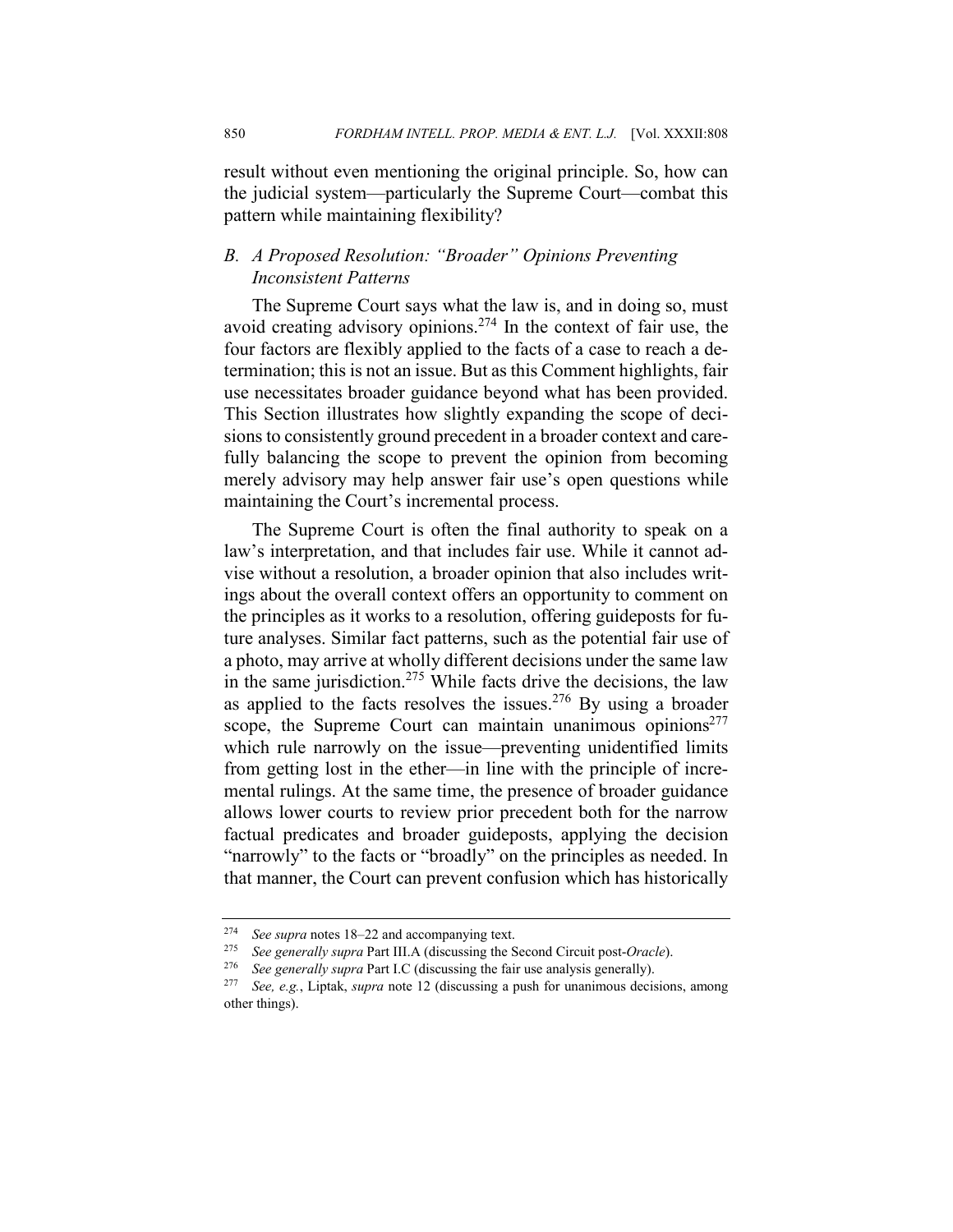appeared with the recent trends for longer, muddier, and more unanimous opinions.278

To illustrate, compare the fair use principles articulated from a combination of *Sony* and *Grokster*<sup>279</sup> to those articulated in *Oracle*  and other software user interface cases.280 *Sony*'s holding left ambiguous how to determine "substantially non-infringing uses" in future technologies; later, these questions were ostensibly answered in *Grokster*. <sup>281</sup> The novelty of technology, among other factors, made sense for a ruling on narrow factual predicates in *Sony*. <sup>282</sup> Roughly two decades later, a broader application logically flowed from the underlying rule and its interim applications (alongside questions to be answered in the future).<sup>283</sup> *Oracle* resolved its issue on narrow factual predicates again, raising some points about prior fair use cases which can be seen as broad guideposts (but avoiding others beyond the fair use context).<sup>284</sup> A broad, guidepost-heavy copyrightability ruling could have left software creators unable to recoup the value of their investments, the economic underpinning of the law.285 Instead, the Court noted advancements in technology,  $286$  and the dissent provided potential insight into the larger ruling.<sup>287</sup> The opinion clarified some fair use principles from past decisions, which may help decide a relatively novel legal issue regarding deepfakes.<sup>288</sup> If *stare decisis* and precedent led courts to rule solely on the narrow factual predicate, those initially decided cases would be limited in further helpful application unless entirely instructive or a clever analogy extends the argument. In fair use, this is more difficult with unique factual backgrounds. By looking more broadly at the fair use inquiry for doctrinal guideposts, courts can provide guidance and clarity.

 $\frac{278}{279}$  *Id.* 

See supra Part II.A.

<sup>280</sup> *See supra* Parts I.D, II.C, III.A*.*

<sup>281</sup> *See generally supra* Part II.A.

<sup>282</sup> *Id.*

 $\frac{283}{284}$  *Id.* 

<sup>284</sup> *See generally supra* Parts I–II.

<sup>285</sup> *See generally supra* Introduction & Parts I.A, II, III.A.

<sup>&</sup>lt;sup>286</sup> Google LLC v. Oracle Am., Inc., 141 S. Ct. 1183, 1197 (2021).<br><sup>287</sup> See gangually sunna Port II C. 2

<sup>287</sup> *See generally supra* Part II.C.2.

<sup>288</sup> *See generally supra* Parts II.B.2, III.A.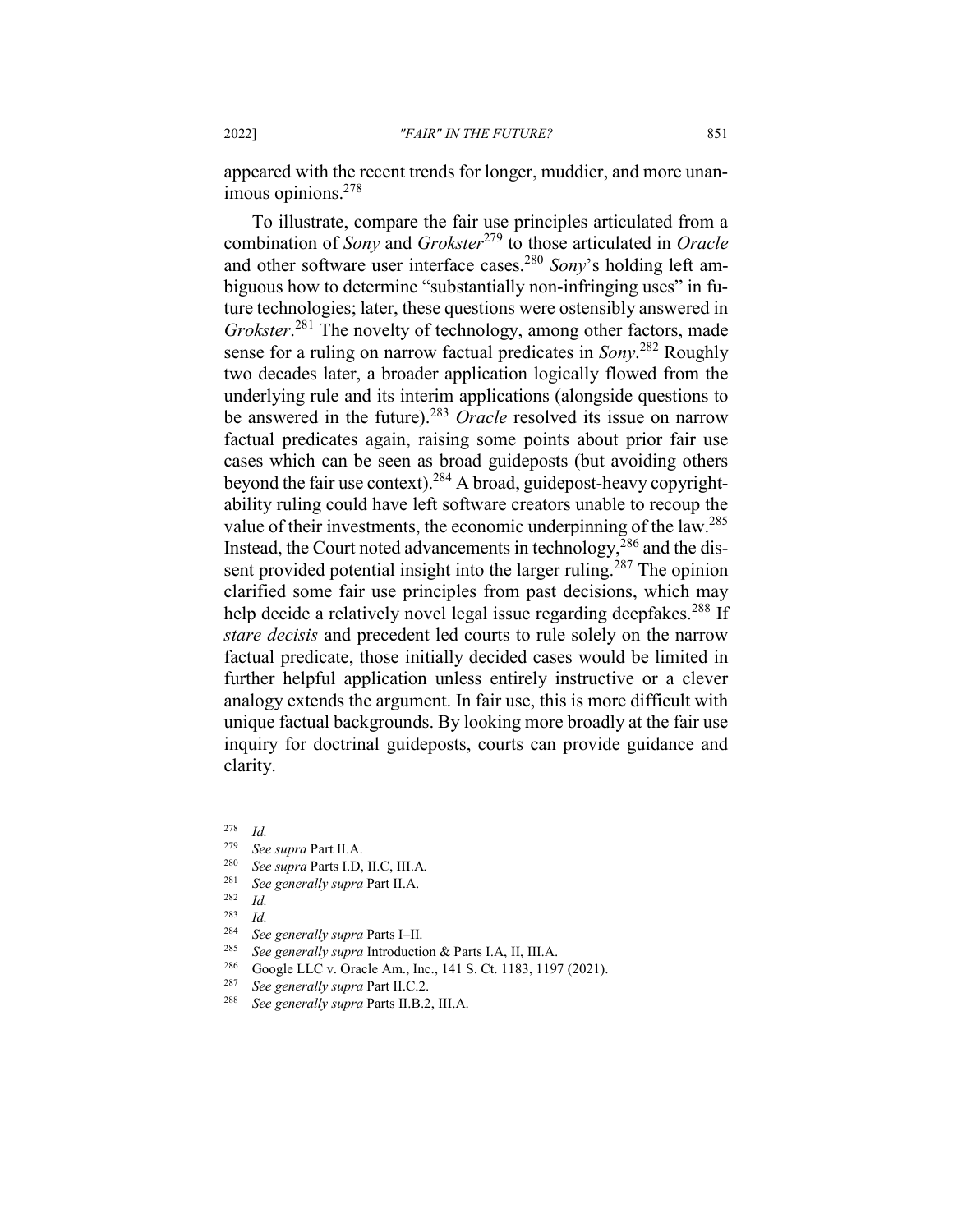Admittedly, such a "solution" is nebulous at best. The Supreme Court may always choose to issue a "broader" decision that still leads to confusion.<sup>289</sup> In the context of fair use, courts seem to look toward precedential *analyses*, and not specific *holdings*, to interpret the fair use factors. In that sense, fair use is inherently incremental each factual scenario shifts and shapes the overall principle over time, acting as their own guideposts. One long-standing legal rule is qualifying an argument as *obiter dictum* (or dicta).290 Declaring an opinion excerpt as dicta discounts prior guidance to an incidental remark; again, a more incremental view of the law.<sup>291</sup>

Stated simply, when precedent exists but is not factually on point, courts should use the broader principles to shape the legal analyses. To the extent the analyses are too fact-specific, any principles deduced from the opinion should instead be dicta. The doctrine of *stare decisis* would continue to apply normally.

In doing so, the fair use doctrine can maintain a sense of longterm uniformity, changing incrementally as necessary. At the same time, lower courts receive the flexibility to focus on the facts before them. This Comment previously illustrated how "narrow" fair use holdings (based on unique factual predicates) may leave open questions, some of which need to be answered. Had the initial opinion contained guidance for the fair use doctrine as a whole (but dicta to resolve the factual dispute), a later court could at least derive relevant principles from the case. Applying such principles in the future, courts can provide guidance without shifting the opinion away from its main purpose: resolving the case at issue. Thus, uniformity among fair use principles may change over time, but the individual cases can still be resolved effectively.

In addition to being admittedly broad, the examples discussed herein are Supreme Court copyright-focused cases, which are rarely granted *certiorari*. <sup>292</sup> One could argue that broadening fair use guidance—by the Supreme Court or otherwise—will curb the pattern of

<sup>289</sup> Liptak, *supra* note 12. *See also supra* Part III.A (noting issues in Post-*Oracle* decisions of precedent).

<sup>&</sup>lt;sup>290</sup> *Obiter dictum*, BLACK's LAW DICTIONARY (11th ed. 2019).

<sup>291</sup> *Id.*

<sup>292</sup> *See* text accompanying *supra* notes 28, 30.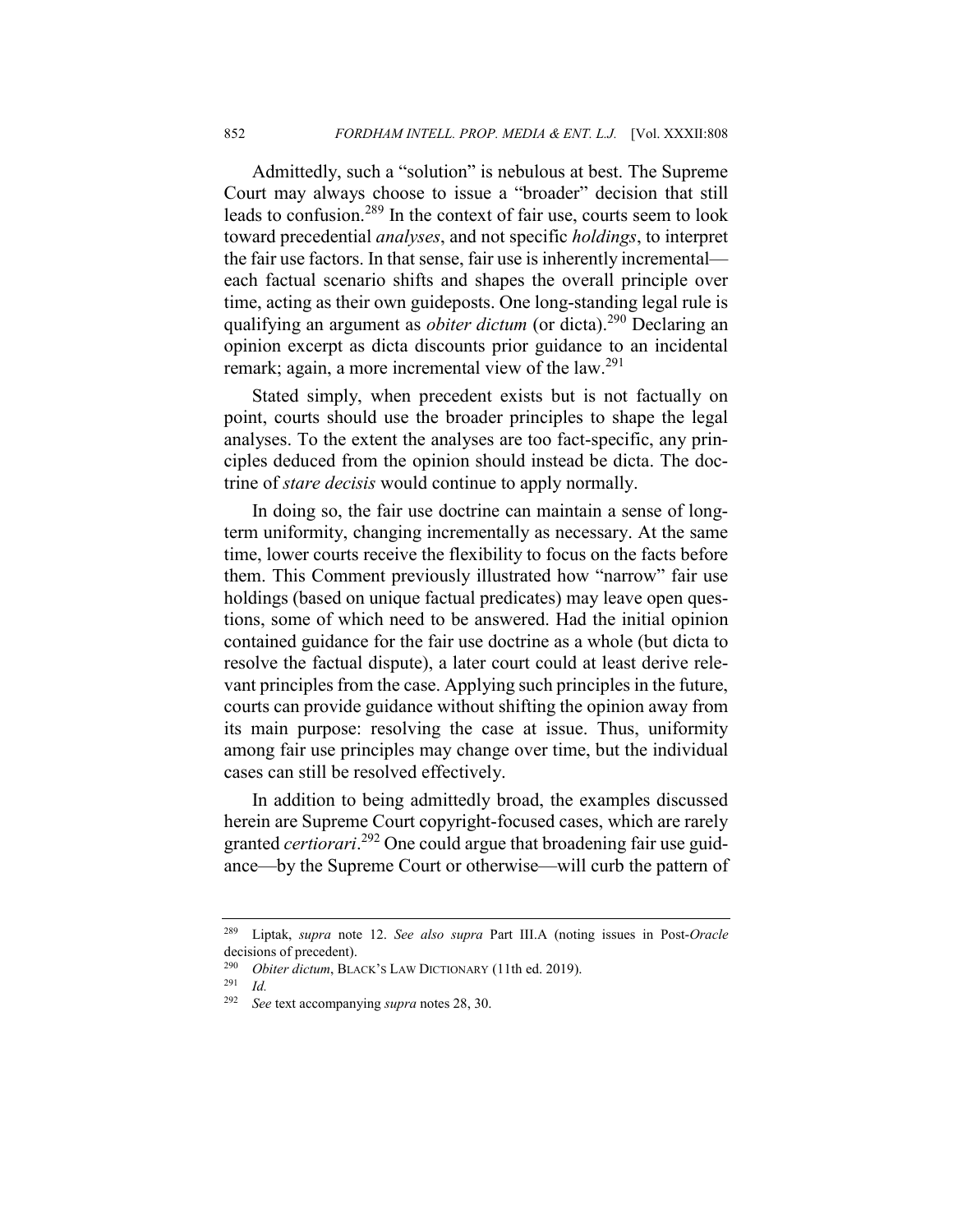unanswered questions and problematic longer-term effects. Finally, Congress may choose to interject and incrementally revise copyright law, similar to post-*Harper* revisions.<sup>293</sup> Broadening existing cases is just one potential solution to break the pattern posited herein, but one worth evaluating.

### *C. Testing a Broad Future*

This Section evaluates the above proposal to clarify the fair use doctrine against three intellectual property arguments. In sum, the proposed solution may offer a unique perspective from other analytical approaches, but not without its own qualifications.

First, Judge Easterbrook urged the application of pre-existing, unifying principles to newly developing areas of intellectual property law in his 1996 article "Cyberspace and the Law of the Horse."<sup>294</sup> This Comment makes a similar proposal, to integrate existing case law as a guide while individual doctrinal contours develop through individual cases. Judge Easterbrook also points out how much attention falls on narrow applications, such as the "Law of the Horse."<sup>295</sup> Given its unique flexibility, one could view fair use as copyright's "Law of the Horse"—a specialized defense whose flexibility does not easily extrapolate into a general unifying principle. Additionally, the application requires some subjective abstraction as to what should apply.<sup>296</sup> Even acknowledging some subjectivity in deciding if an opinion is *obiter dictum*, courts usually do not rely on such factors when discussing copyright law.<sup>297</sup> As such, focusing on broadening perspectives can initiate change, but may be futile if the doctrine is perceived as too narrow and specialized.

Second, Tim Wu's article, "Tolerated Use" offers an alternative to fair use that similarly absolves legal liability by defining a "tolerated use" where a copyright owner, likely aware of infringement,

<sup>293</sup> *See generally* H.R. REP. NO. 102-836 (1992).

<sup>294</sup> Frank H. Easterbrook, *Cyberspace and the Law of the Horse*, 1996 U. CHI. LEGAL F.  $207, 208$  (1996).<br> $\frac{295}{66}$  *Id.* at 207. 0

*Id.* at 207-08.

<sup>296</sup> For more information on subjectivity and copyright, see text accompanying *supra*  note 229; Google LLC v. Oracle Am., Inc., 141 S. Ct. 1183, 1204 (2021) (citing Campbell v. Acuff-Rose Music, Inc., 510 U.S. 569, 585 n.18 (1994)).

<sup>297</sup> *See* Easterbrook, *supra* note 294, at 207–08.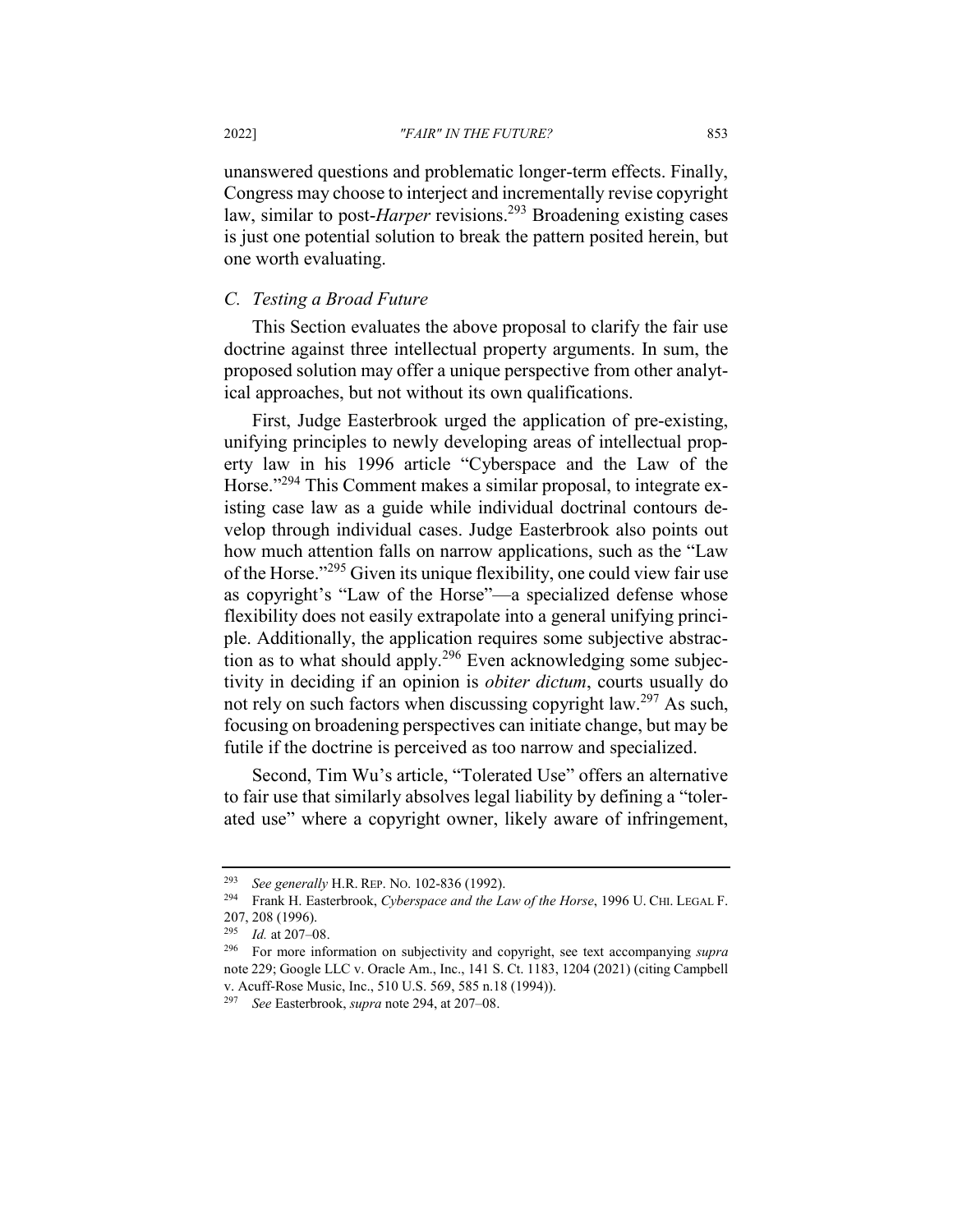takes no action.<sup>298</sup> For example, using copyrighted material on a television "wiki" website would be an infringing but tolerated use since it may increase demand for the underlying series.<sup>299</sup> Wu views such tolerated use as alternative exploitations of the fair use doctrine, essentially presuming fair use, rather than using it as an affirmative defense in a lawsuit.<sup>300</sup> As another example, Wu proposes a "no action" policy preventing copyright lawsuits for fan artwork as alternative exploitation of fair use under the tolerated use structure.<sup>301</sup> Tolerated use seems more applicable to everyday uses than to broadening legal guidance. However, Wu also points out that many tolerated uses could still effectively assert a fair use affirmative defense.<sup>302</sup> But under the tolerated use regime, nobody files a lawsuit and raises the fair use defense, so courts cannot rule on what is not before them. $303$ 

On the one hand, a tolerated use could function as *per se* fair use. As these cases infrequently appear in court, the lack of opportunity to discuss tolerated uses means that these uses may not functionally assist the fair use analysis. However, the broad construction of Section 107 demands a certain degree of toleration by the copyright owner, evident by the fair use analysis.<sup>304</sup> Given the inaction, mandated toleration may be presumptively fair, as no claim of infringement is filed in court.<sup>305</sup>

On the other hand, non-enforcement lacks clarity for the same reason—no court has ultimately found this to apply as fair. A noaction policy merely sidesteps the analysis, likely to prevent costs for those involved. Additionally, broadening guidance may help shape a no-action policy. If courts ruled a large category of works as presumptively fair, such a rule would likely become part of governing use policies. The alleged infringers would be absolved of actual liability or argue fair use in defense. Overall, both fair use and

<sup>298</sup> Tim Wu, *Tolerated Use*, 31 COLUM. J.L. & ARTS 617, 619 (2008).

<sup>299</sup> *Id.*

 $\frac{300}{301}$  *Id.* at 620.

 $\frac{301}{302}$  *Id.* at 628.

*Id.* at 620.

 $\frac{303}{304}$  *Id.* 

<sup>304</sup> For more information on 17 U.S.C. § 107, see *supra* Part I.C.

<sup>305</sup> *See supra* Parts I.B, C.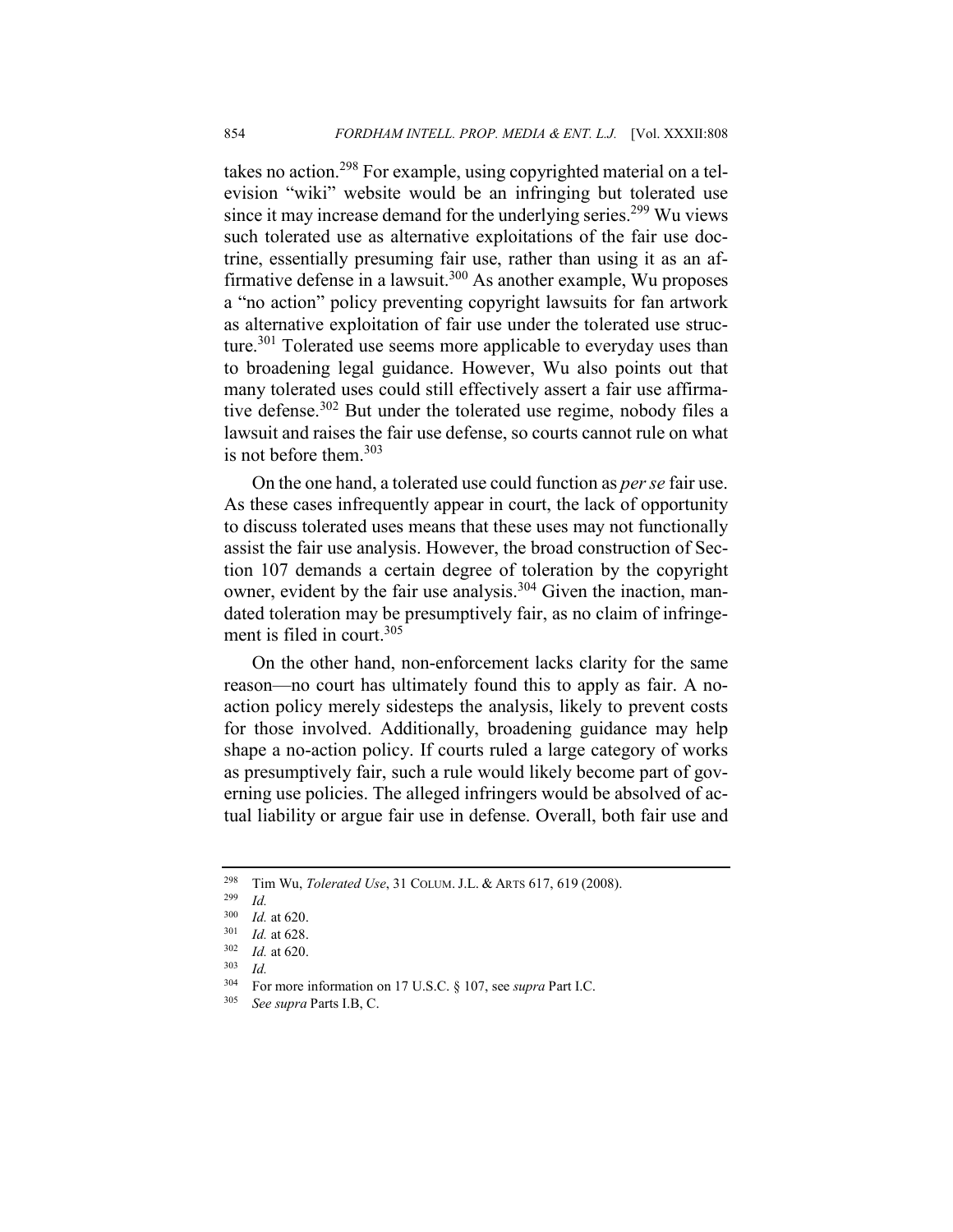#### 2022] *"FAIR" IN THE FUTURE?* 855

tolerated use provide evidence that opinions with broader guideposts would be helpful to resolve their claims. However, any inaction that is treated as tolerated use is likely to be subsumed by both broader court guidance and informal policies by copyright owners.

Third, Edward Lee proposed a form of "technological fair use" aimed to absolve liability for technology that creates new purposes or new value regarding the existing technology or one of its applications.<sup>306</sup> Using speech technology as the base of his argument, Lee tailors each fair use factor toward this goal, including the value of the technology in the "purpose and character of use" factor.<sup>307</sup>

On one hand, Lee's argument to tailor fair use aligns with existing copyright norms, as we now account for functionality of technology.308 Additionally, a technology-specific analysis would ensure every technology-focused case follows the same analytical framework, yet still maintains the flexibility of fair use to develop the law incrementally as needed within this unique sector. On the other hand, a technology-focused analysis risks creating a new subset of narrow rulings. Further, it is possible that a narrow subset of rulings would develop the "Law of Technological Fair Use" as its discrete analysis separate from "traditional" fair use. Offering a broader scope within the technology landscape, compared to creating a new fair use category, may allow the existing law to co-exist with a technology-specific viewpoint. In doing so, one could draw on, and distinguish from, the specific technology cases as needed, using the broader, principal-level guidance as a gap-filler.

#### **CONCLUSION**

Although *Oracle* concluded a ten-year-long court battle, 309 the question of user interface software copyrightability remains unresolved. At the same time, the opinion falls into a pattern of limiting fair use opinions that craft an incremental approach. While these institutional limitations produce valid results in the short term, their

<sup>306</sup> Edward Lee, *Technological Fair Use*, 83 S. CAL. L. REV. 797, 810–11 (2010).

<sup>307</sup> *See id.* at 797–98 (announcing speech technology as an example); *id.* at 833–45 (explaining shifts in fair use to account for technological fair use).

<sup>308</sup> *See supra* Parts II.C, III.A.

<sup>309</sup> Kendal & Mickle, *supra* note 1; *see also supra* Part I.E.